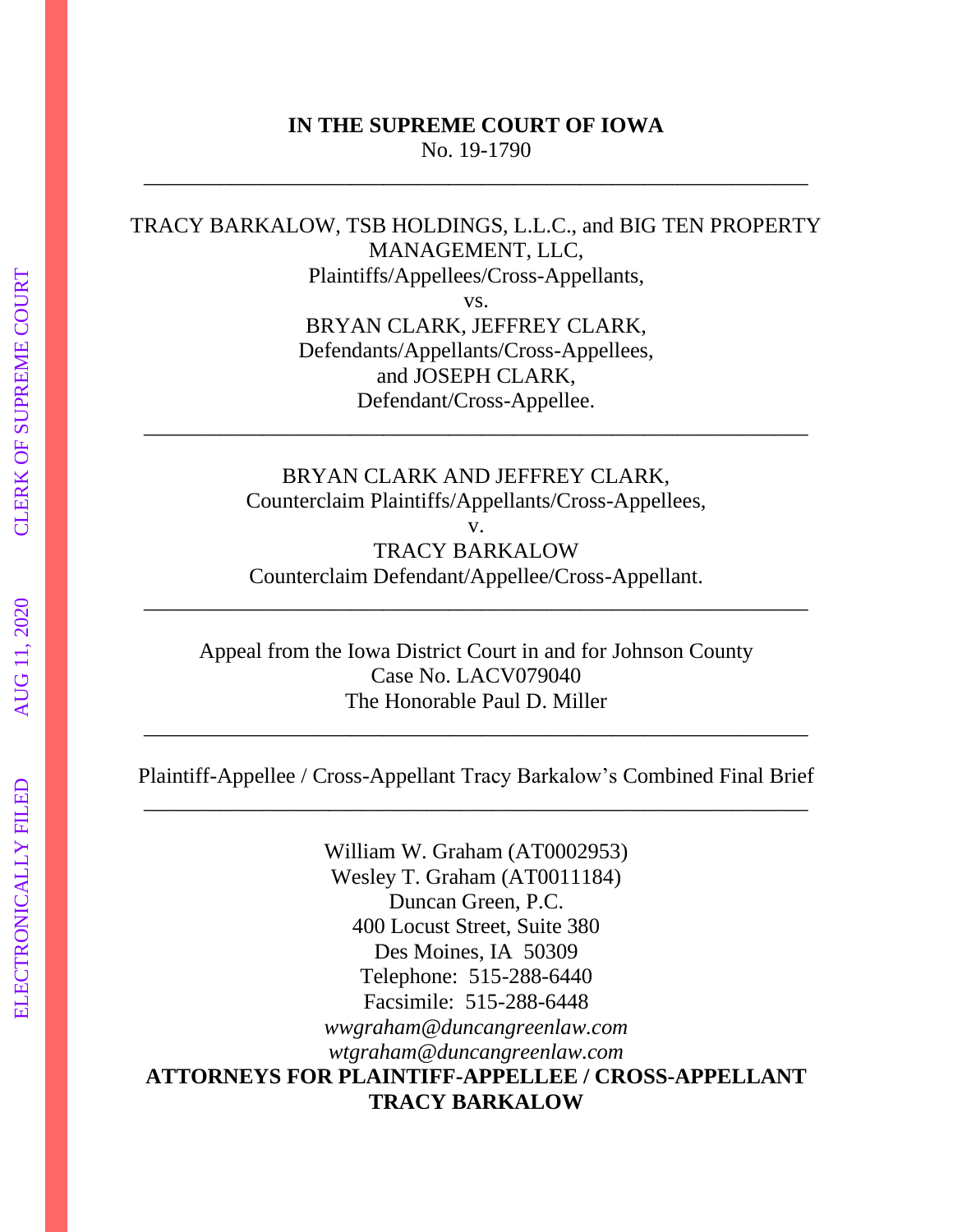| The Formation of the Company and Acquisitions of Properties through<br>I.<br>Barkalow's Deteriorating Relationship with Appellants and Appellants'<br>II.<br>III.<br>IV.<br>V.                        |
|-------------------------------------------------------------------------------------------------------------------------------------------------------------------------------------------------------|
|                                                                                                                                                                                                       |
| THE DISTRICT COURT CORRECTLY ORDERED THE DISSOLUTION<br>$\mathbf{I}$ .                                                                                                                                |
| 1. Iowa Code $\S$ 489.701(1)(d)(2) and the Court's Order 31<br>2. The Standard for Dissolution Based on Reasonable Impracticability<br>to Carry On Its Activities was Met in this Case 34             |
| DISTRICT COURT PROPERLY ORDERED<br>II. THE<br><b>THAT</b><br><b>THE</b><br>PURPORTED CAPITAL CONTRIBUTIONS BE RECHARACTERIZED                                                                         |
| 1. The Operating Agreement Does Not Control in the Judicial<br>2. Iowa Code § 489.701(2) Does Not Preclude a Court from Providing<br>Equitable Relief in Addition to Dissolving a Company Based on it |

# **TABLE OF CONTENTS**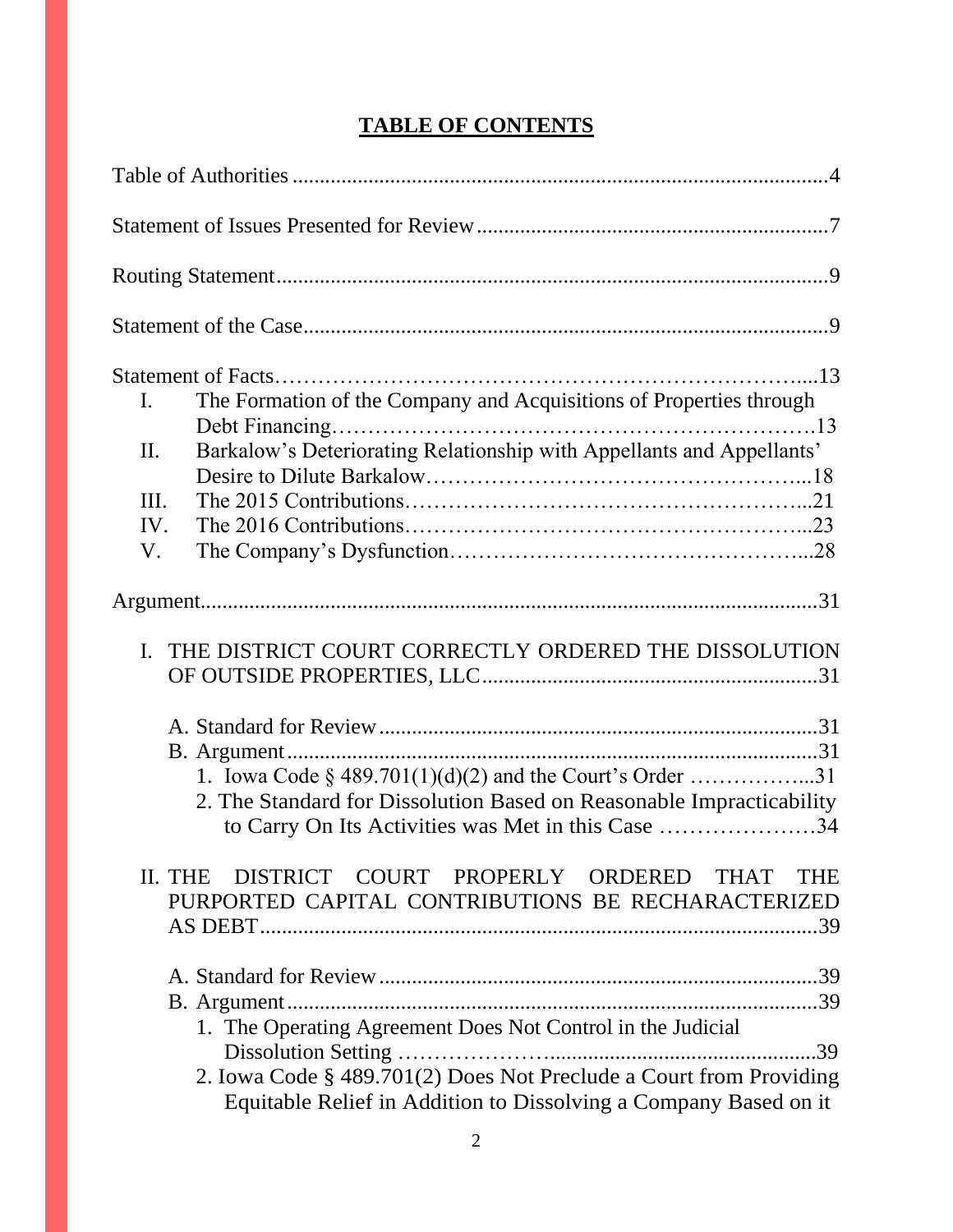| not being Reasonably Practicable to Carry on the Company's         |
|--------------------------------------------------------------------|
| 3. The District Court Had Adequate Grounds to Order the Additional |
|                                                                    |
| III. THE DISTRICT COURT ERRED BY NOT ORDERING DISSOLUTION          |
|                                                                    |
|                                                                    |
|                                                                    |
|                                                                    |
| 1. The District Court Erred by Holding that Barkalow's Reasonable  |
|                                                                    |
| 2. The 2015 and 2016 Contributions Were Required, in Violation of  |
|                                                                    |
| 3. The Capital Calls Were Not Supported by a Legitimate Business   |
| Purpose and Were Instead for the Purpose of Diluting Barkalow's    |
|                                                                    |
| a. Appellants Had Been Contemplating Diluting Barkalow's           |
|                                                                    |
|                                                                    |
|                                                                    |
| IV. THE DISTRICT COURT ERRED BY NOT AWARDING                       |
| BARKALOW DAMAGES ON HIS BREACH OF FIDUCIARY DUTY                   |
|                                                                    |
|                                                                    |
|                                                                    |
|                                                                    |
|                                                                    |
|                                                                    |
|                                                                    |
|                                                                    |
|                                                                    |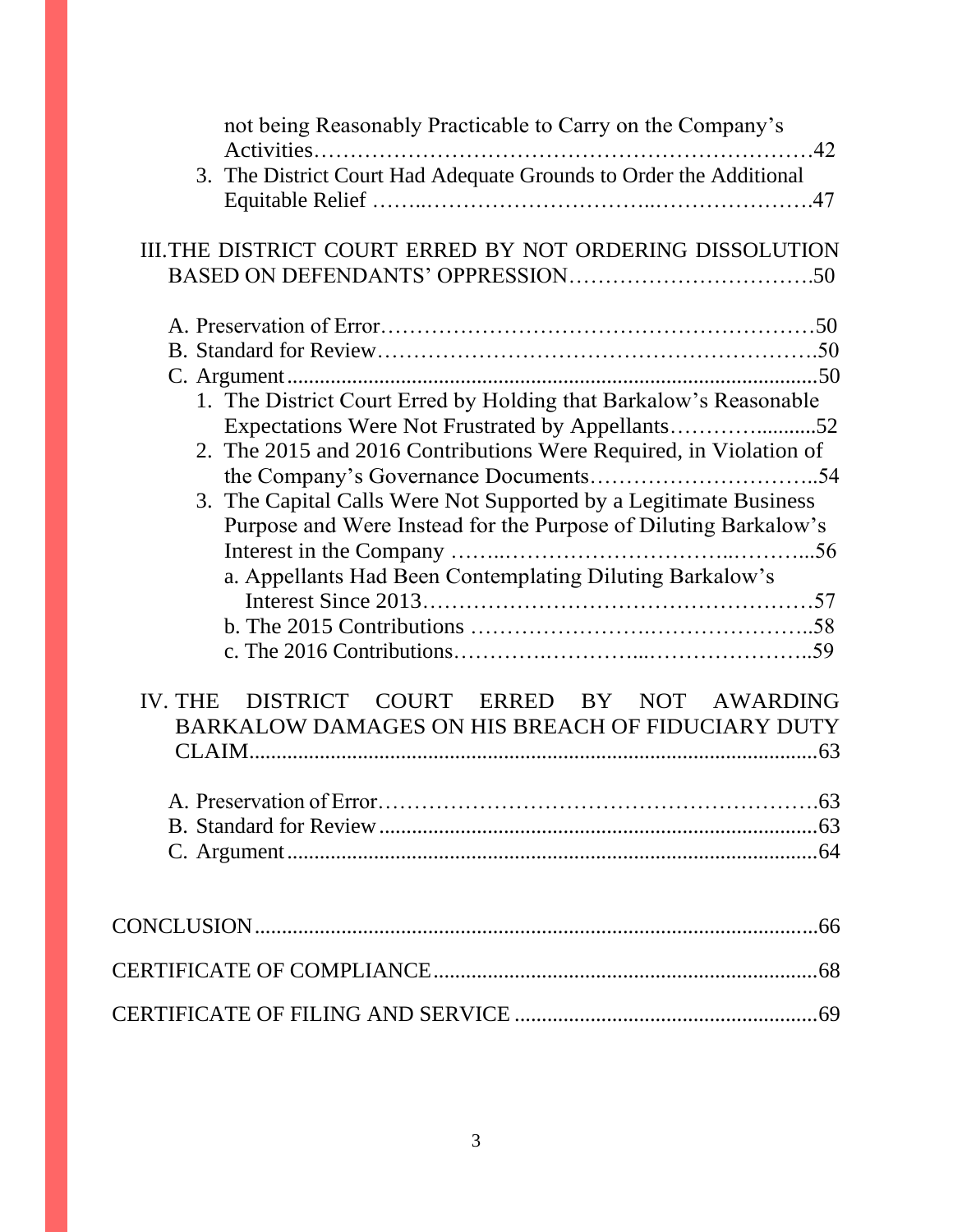# **TABLE OF AUTHORITIES**

# **CASES**

|  |  |  | Bankers Surety Co. v. Linder, 137 N.W. 496 (Iowa 1912)44                            |  |  |
|--|--|--|-------------------------------------------------------------------------------------|--|--|
|  |  |  | Baur v. Baur Farms, Inc., 832 N.W.2d 663 (Iowa 2013)                                |  |  |
|  |  |  | Baur v. Baur Farms, Inc., 885 N.W.2d 829, 2016 WL 4036105 (Iowa Ct. App.            |  |  |
|  |  |  | Busse v. Busse, Iowa District Court for Linn Cty. Case No. LACV083022               |  |  |
|  |  |  | Dunbar Grp., LLC v. Tignor, 593 S.E.2d 216 (Va. 2004)35                             |  |  |
|  |  |  | Estate of Lawrence v. Quail Aero Serv. (In re Dissolution of Quail Aero Serv.), 300 |  |  |
|  |  |  | Felt v. Felt, 928 N.W.2d 882, 2019 WL 2372321 (Iowa Ct. App., June 5,               |  |  |
|  |  |  | <i>Flax v. Shirian, 3 N.Y.S.3d 284 (N.Y. Supreme Court 2014)46</i>                  |  |  |
|  |  |  | F.T.C. v. Security Rare Coin & Bullion Corp., 931 F.2d 1312 (8th Cir. 1991)47       |  |  |
|  |  |  | Heidecker Farms, Inc. v. Heidecker, 791 N.W.2d 429 (Iowa Ct. App., Oct. 6.          |  |  |
|  |  |  | Holden v. Construction Mach. Co., 202 N.W.2d 348 (Iowa 1972)44                      |  |  |
|  |  |  | Holi-Rest, Inc. v. Treloar, 217 N.W.2d 517 (Iowa 1974)43, 44                        |  |  |
|  |  |  | In re 1545 Ocean Ave., LLC, 893 N.Y.S.2d 590, 598 (N.Y. App. Div. 2d Dept.          |  |  |
|  |  |  | In re Arrow Inv. Adv., LLC, 2009 WL 1101682 (Del. Ch., April 23, 2009)34            |  |  |
|  |  |  | <i>In re Hefel</i> , 2011 WL 4356215 (N.D. Iowa Bankr., Sept. 19, 2011)34           |  |  |
|  |  |  | <i>In re Superior Vending, LLC, 71 A.D.3d 1153 (N.Y. S. Ct., App. Div., 2010)46</i> |  |  |
|  |  |  |                                                                                     |  |  |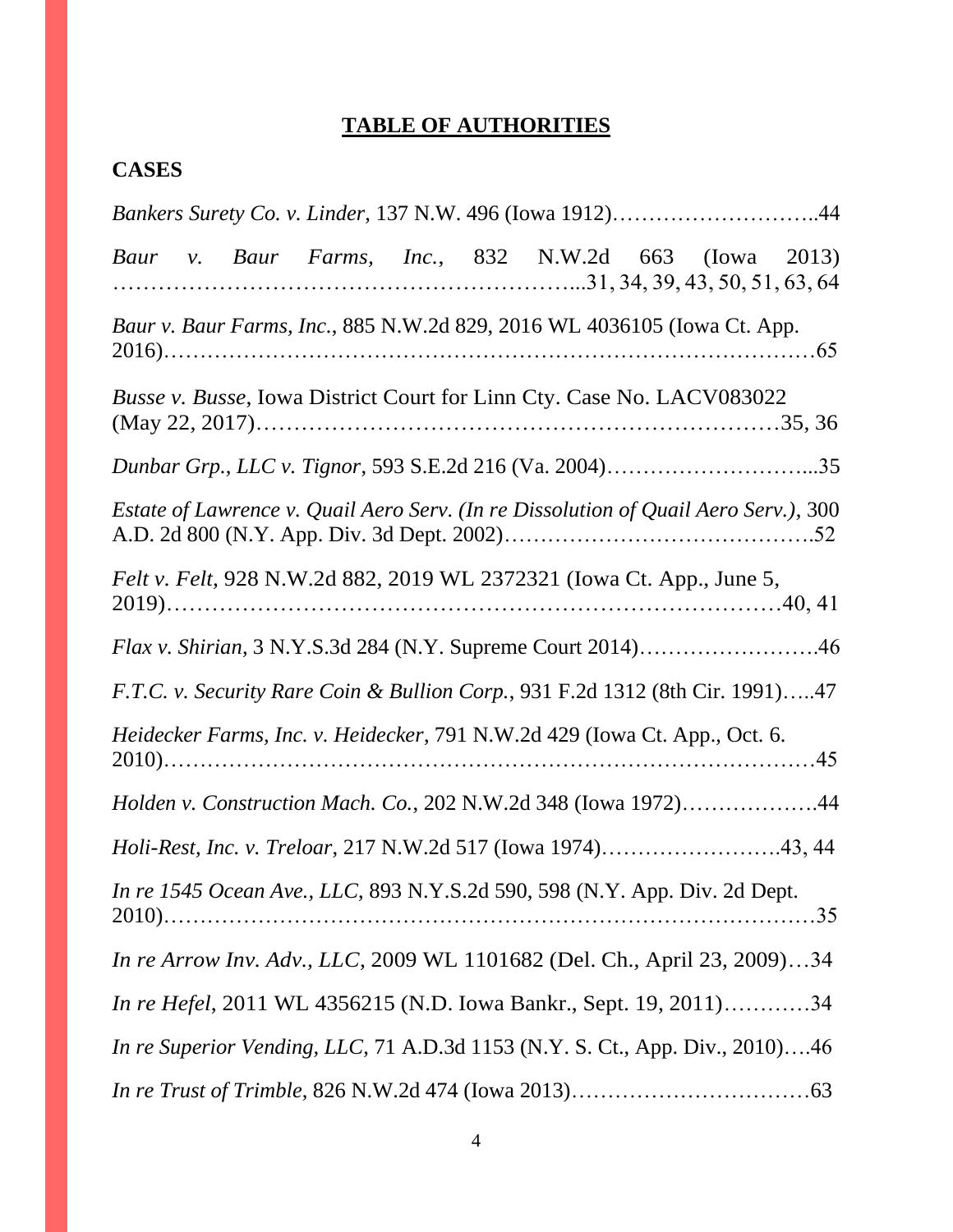| Kirksey v. Grohmann, 754 N.W.2d 825 (S.D. 2008)34, 37, 38                        |
|----------------------------------------------------------------------------------|
| Krull v. Thermogas Co., 522 N.W.2d 607, 612 (Iowa 1994)43                        |
| Maschmeier v. Southside Press, Ltd., 435 N.W.2d 377 (Iowa Ct. App. 1988)         |
| Matter of Twin Bay Vil., Inc. v. Kasian, 153 A.D.3d 998 (N.Y. App. Div. 3d Dept. |
| Mizrahi v. Cohen, 104 A.D.3d 917 (N.Y. S. Ct., App. Div., 2013)46                |
| Morse v. Rosendahl, 2016 WL 3273725 (Iowa Ct. App., June 15, 2016)45             |
| Moser v. Thorp Sales Corp., 256 N.W.2d 900 (Iowa 1977)43                         |
| Phillips v. Howe, 2011 WL 4404034 (Del. Ch., Sept. 22, 2011)36                   |
| Porter v. Warner Holding Co., 328 U.S. 395, 66 S.Ct. 1086, 90 L.Ed. 1332 (1946)  |
| Rothgeb v. Axis Grp. Holdings, LLC, 2013 WL 6278639 (S.D. Iowa, Feb. 25,         |
|                                                                                  |
| Vila v. BVWeb Ties LLC, 2010 WL 3866098 (Del. Ch., Oct. 1, 2010)36               |
|                                                                                  |

# **STATUTES**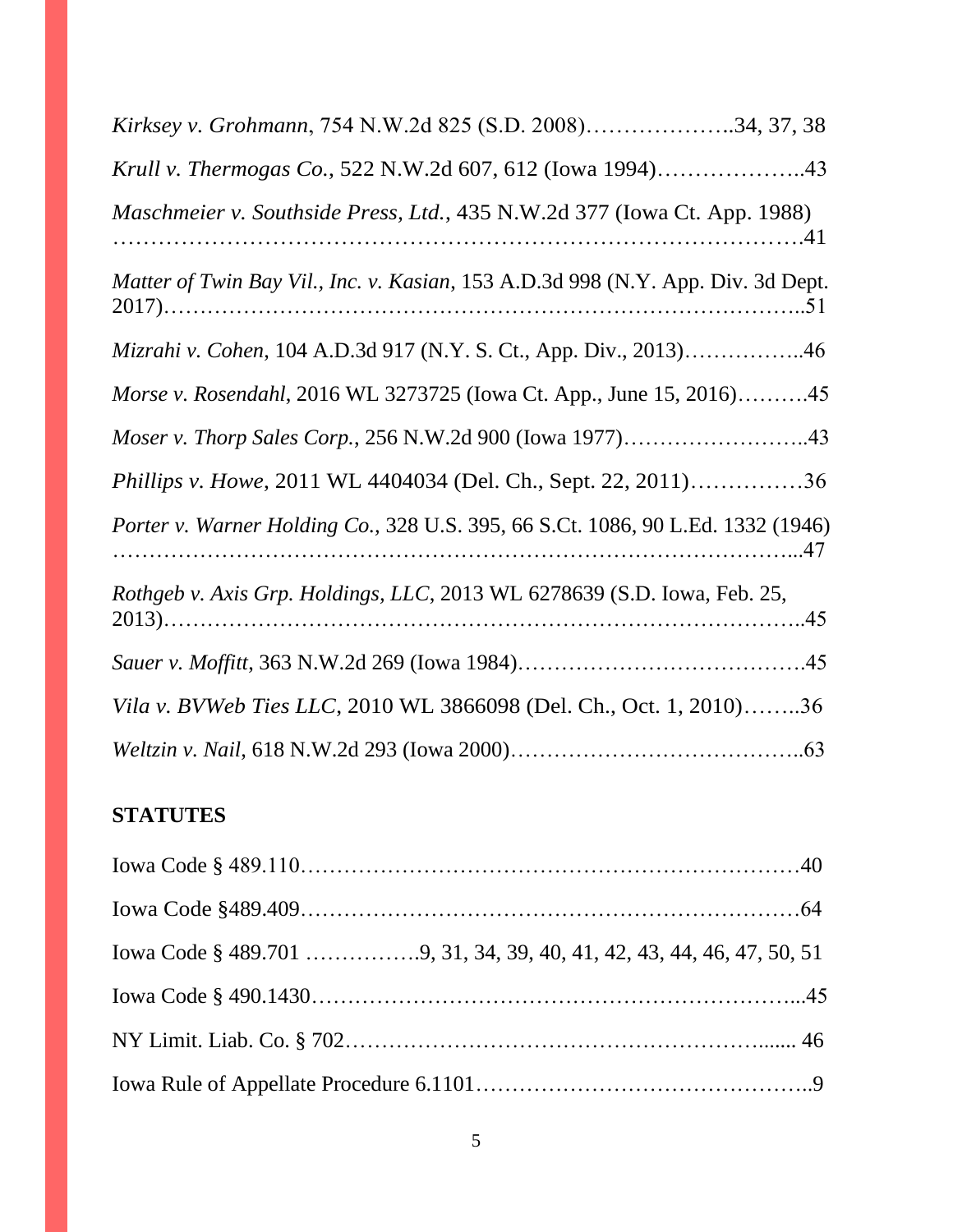# **OTHER AUTHORITIES**

| Uniform Limited Liability Company Act § 70142, 47 |  |
|---------------------------------------------------|--|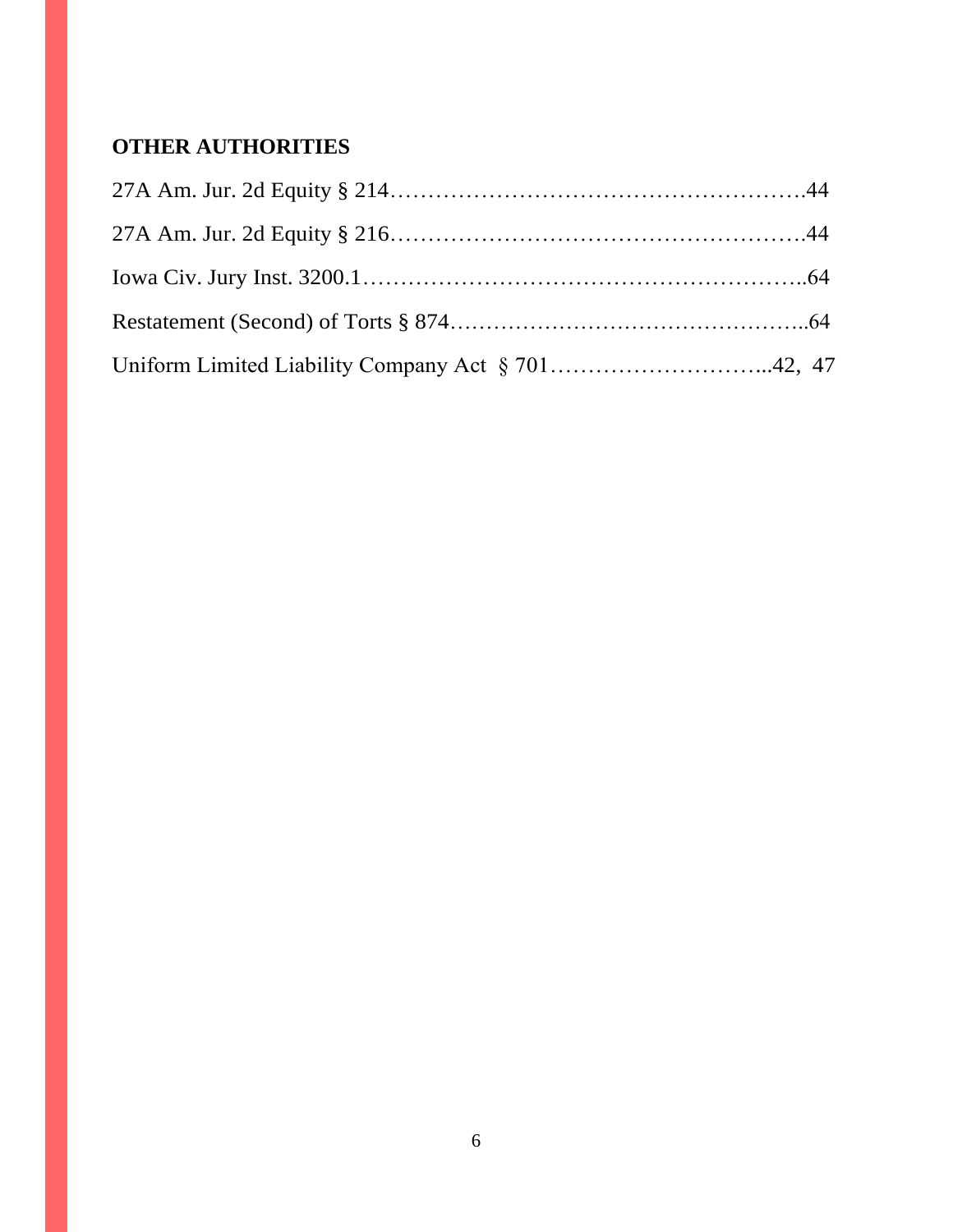### **STATEMENT OF ISSUES PRESENTED FOR REVIEW**

# **I. THE DISTRICT COURT CORRECTLY ORDERED THE DISSOLUTION OF OUTSIDE PROPERTIES, LLC.**

*Baur v. Baur Farms, Inc.*, 832 N.W.2d 663 (Iowa 2013) *Busse v. Busse*, Iowa District Court for Linn Cty. Case No. LACV083022 (May 22, 2017) *Dunbar Grp., LLC v. Tignor*, 593 S.E.2d 216 (Va. 2004) *In re 1545 Ocean Ave., LLC*, 893 N.Y.S.2d 590, 598 (N.Y. App. Div. 2d Dept. 2010) *In re Arrow Inv. Adv., LLC*, 2009 WL 1101682 (Del. Ch., April 23, 2009) *In re Hefel*, 2011 WL 4356215 (N.D. Iowa Bankr., Sept. 19, 2011) *Kirksey v. Grohmann*, 754 N.W.2d 825 (S.D. 2008) *Phillips v. Howe*, 2011 WL 4404034 (Del. Ch., Sept. 22, 2011) *Vila v. BVWeb Ties LLC*, 2010 WL 3866098 (Del. Ch., Oct. 1, 2010) Iowa Code § 489.701

# **II. THE DISTRICT COURT PROPERLY ORDERED THAT THE PURPORTED CAPITAL CONTRIBUTIONS BE RECHARACTERIZED AS DEBT.**

*Bankers Surety Co. v. Linder*, 137 N.W. 496 (Iowa 1912) *Baur v. Baur Farms, Inc.*, 832 N.W.2d 663 (Iowa 2013) *Felt v. Felt*, 928 N.W.2d 882, 2019 WL 2372321 (Iowa Ct. App., June 5, 2019)

*Flax v. Shirian*, 3 N.Y.S.3d 284 (N.Y. Supreme Court 2014) *F.T.C. v. Security Rare Coin & Bullion Corp.*, 931 F.2d 1312 (8th Cir. 1991) *Heidecker Farms, Inc. v. Heidecker*, 791 N.W.2d 429 (Iowa Ct. App., Oct. 6. 2010)

*Holden v. Construction Mach. Co.*, 202 N.W.2d 348 (Iowa 1972) *Holi-Rest, Inc. v. Treloar*, 217 N.W.2d 517 (Iowa 1974)

*In re Superior Vending, LLC*, 71 A.D.3d 1153 (N.Y. S. Ct., App. Div., 2010) *Krull v. Thermogas Co.*, 522 N.W.2d 607 (Iowa 1994)

*Maschmeier v. Southside Press, Ltd.*, 435 N.W.2d 377 (Iowa Ct. App. 1988)

*Mizrahi v. Cohen*, 104 A.D.3d 917 (N.Y. S. Ct., App. Div., 2013) *Morse v. Rosendahl*, 2016 WL 3273725 (Iowa Ct. App., June 15, 2016) *Moser v. Thorp Sales Corp.*, 256 N.W.2d 900 (Iowa 1977)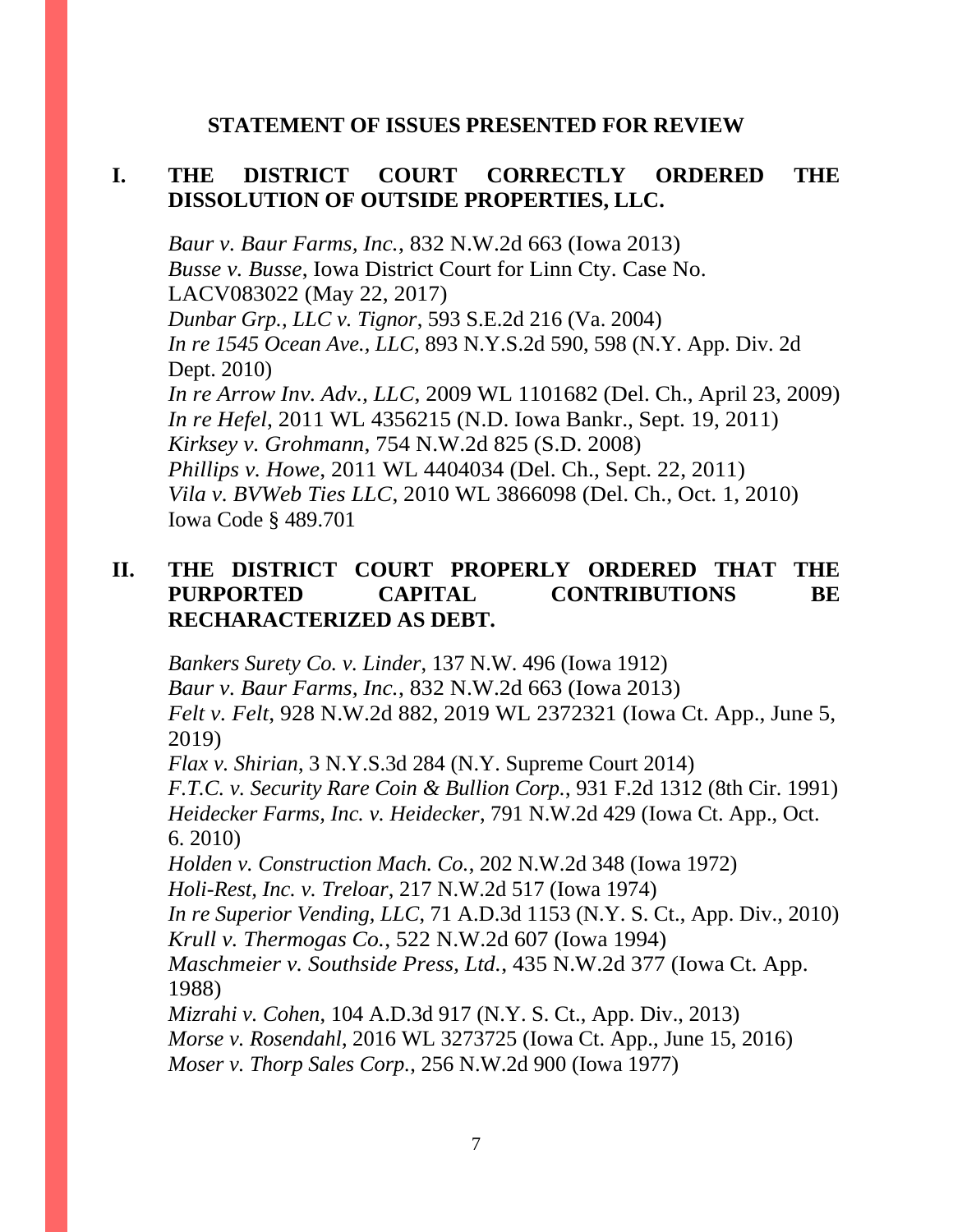*Porter v. Warner Holding Co.,* [328 U.S. 395, 66 S.Ct. 1086, 90 L.Ed. 1332](http://www.westlaw.com/Link/Document/FullText?findType=Y&serNum=1946114816&pubNum=708&originatingDoc=I90df8d0c969a11d9bc61beebb95be672&refType=RP&fi=co_pp_sp_708_1088&originationContext=document&vr=3.0&rs=cblt1.0&transitionType=DocumentItem&contextData=(sc.DocLink)#co_pp_sp_708_1088)  [\(1946\)](http://www.westlaw.com/Link/Document/FullText?findType=Y&serNum=1946114816&pubNum=708&originatingDoc=I90df8d0c969a11d9bc61beebb95be672&refType=RP&fi=co_pp_sp_708_1088&originationContext=document&vr=3.0&rs=cblt1.0&transitionType=DocumentItem&contextData=(sc.DocLink)#co_pp_sp_708_1088) *Rothgeb v. Axis Grp. Holdings, LLC*, 2013 WL 6278639 (S.D. Iowa, Feb. 25, 2013) *Sauer v. Moffitt*, 363 N.W.2d 269 (Iowa 1984) Iowa Code § 489.110 Iowa Code § 489.701 Iowa Code § 490.1430 NY Limit. Liab. Co. § 702 27A Am. Jur. 2d Equity § 214 27A Am. Jur. 2d Equity § 216 Uniform Limited Liability Company Act § 701

### **III. THE DISTRICT COURT ERRED BY NOT ORDERING DISSOLUTION BASED ON DEFENDANTS' OPPRESSION.**

*Baur v. Baur Farms, Inc.*, 832 N.W.2d 663 (Iowa 2013) *Estate of Lawrence v. Quail Aero Serv. (In re Dissolution of Quail Aero Serv.)*, 300 A.D. 2d 800 (N.Y. App. Div. 3d Dept. 2002) *Matter of Twin Bay Vil., Inc. v. Kasian*, 153 A.D.3d 998 (N.Y. App. Div. 3d Dept. 2017) Iowa Code § 489.701

# **IV. THE DISTRICT COURT ERRED BY NOT AWARDING BARKALOW DAMAGES ON HIS BREACH OF FIDUCIARY DUTY CLAIM.**

*Baur v. Baur Farms, Inc.*, 832 N.W.2d 663 (Iowa 2013) *Baur v. Baur Farms, Inc.*, 885 N.W.2d 829, 2016 WL 4036105 (Iowa Ct. App. 2016) *In re Trust of Trimble*, 826 N.W.2d 474 (Iowa 2013). *Weltzin v. Nail*, 618 N.W.2d 293 (Iowa 2000) Iowa Code §489.409 Iowa Civ. Jury Inst. 3200.1 Restatement (Second) of Torts § 874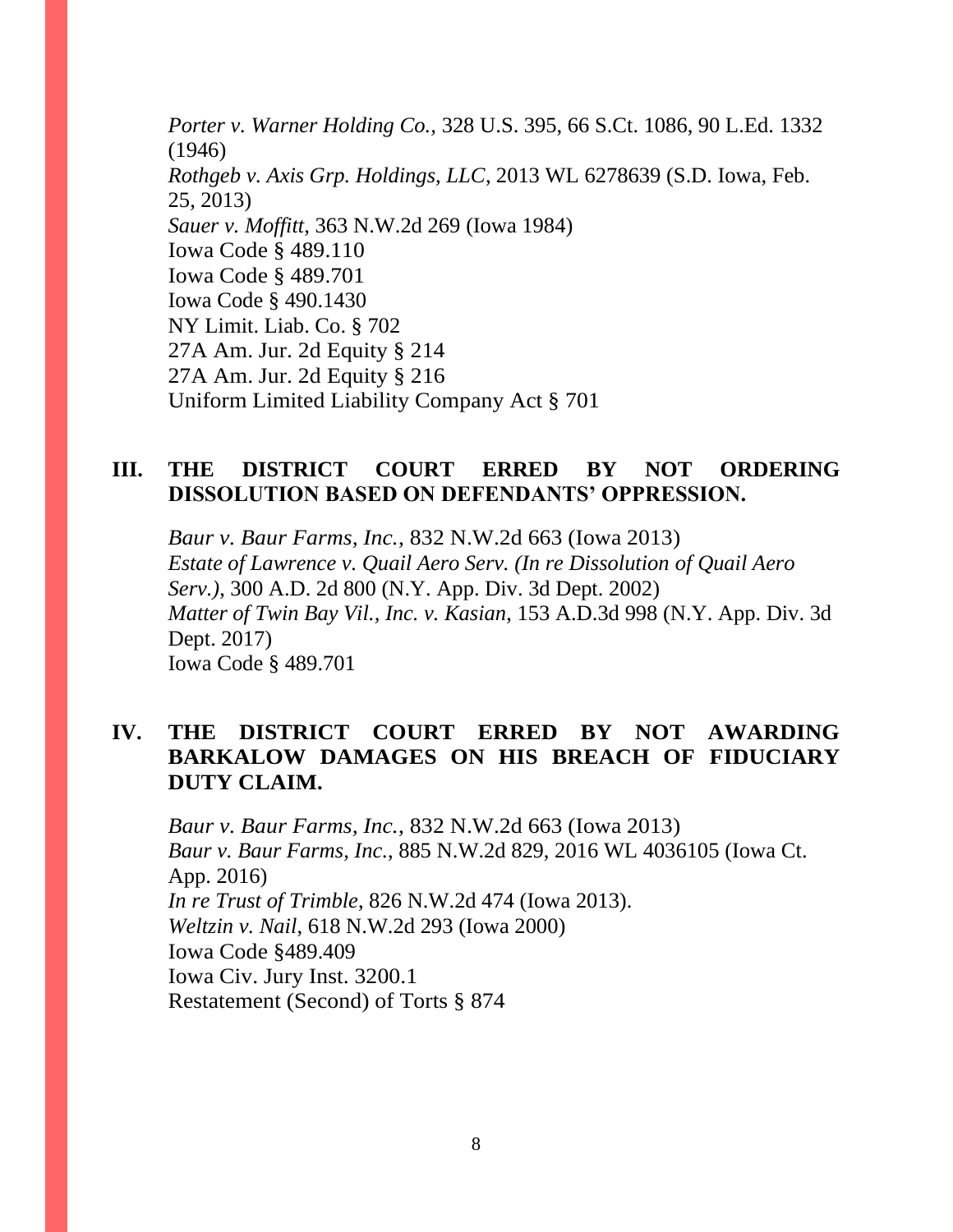#### **ROUTING STATEMENT**

This case should be transferred to the Iowa Court of Appeals pursuant to Iowa R. App. P. 6.1101(3)(a) and (b) because it does not present a fundamental and urgent issue of broad public importance requiring prompt determination by the Iowa Supreme Court.

#### **STATEMENT OF THE CASE**

This appeal centers on Iowa Code § 489.701's judicial dissolution sections, with four primary issues on appeal. The first is whether the district court properly ordered dissolution based on its conclusion that it was not reasonably practicable to carry on Outside Properties, LLC's (the "LLC's" or the "Company's") activities in conformity with the certificate of organization and the operating agreement. The second is whether the district court had the authority and grounds to provide for equitable relief in addition to dissolution as part of its order dissolving the LLC. The third is whether, alternatively to dissolving based on the "not reasonably practicable" standard, the district court should have dissolved and provided additional equitable relief based on the majority members acting in a manner that was oppressive to a minority member. The fourth is whether alternatively to dissolving the Company and providing the additional equitable relief, the district court should have awarded Plaintiff-Appellant Tracy Barkalow ("Barkalow") damages for the Appellants' and Joseph Clark's breaches of fiduciary duty.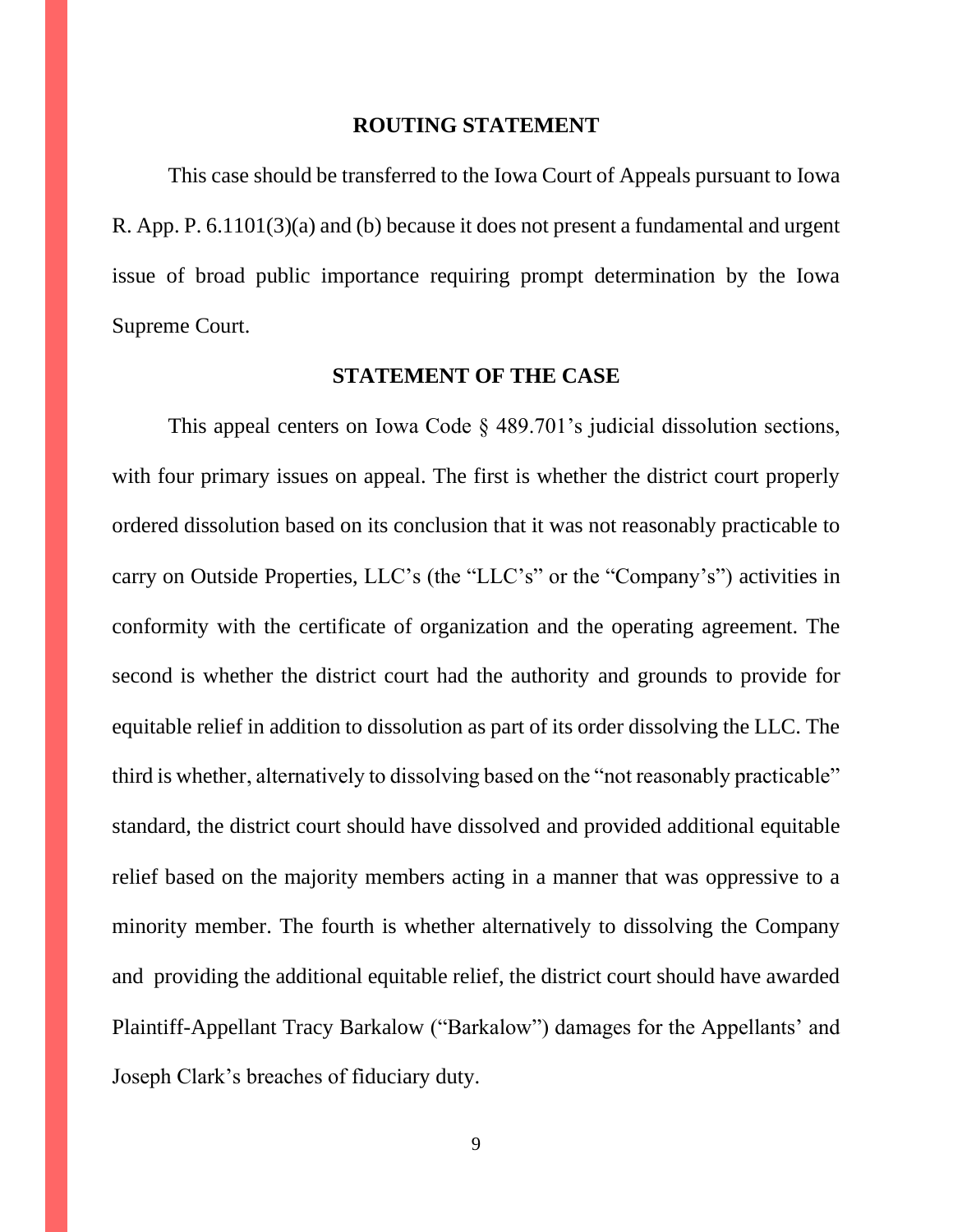In 2009, Barkalow, Appellants Jeffrey Clark and Bryan Clark ("Appellants"), and Defendant Joseph Clark – the three Clarks are referred to herein as the "Clarks" – formed the Company. (Appendix Volume I ("App. I") at 391). Pursuant to the Certificate of Organization, Barkalow and the Clarks each remitted \$41,000 capital contributions. (*Id.*). The Certificate of Organization specifically states that "no additional capital contributions will be required." (*Id.*). Barkalow understood that provision to mean that after the members made their initial capital contributions, none of the members would have to put more money into the Company. (Trial Tr. Vol. 1 60:19-61:10). He had that understanding because, at the time the LLC was formed, only one property purchase was contemplated, with the down payment financed by the members' initial capital contribution. (Trial Tr. Vol. 1 at 58:4-59:11). Nothing in Company's Operating Agreement allows for (i) unilaterally capital contributions; or (ii) a member making demand of another to make an equal capital contribution or face dilution of his ownership interest. (App. I at 321).

Subsequent to its formation, the Company has acquired seven rental properties in Iowa City, all through debt and seller financing. (App. I at 263; Appendix Volume II ("App. II") at 219). So, Barkalow's expectation to not have to put in additional capital did not change as the Company acquired additional properties, because the Company did not use capital contributions to acquire these properties. (Trial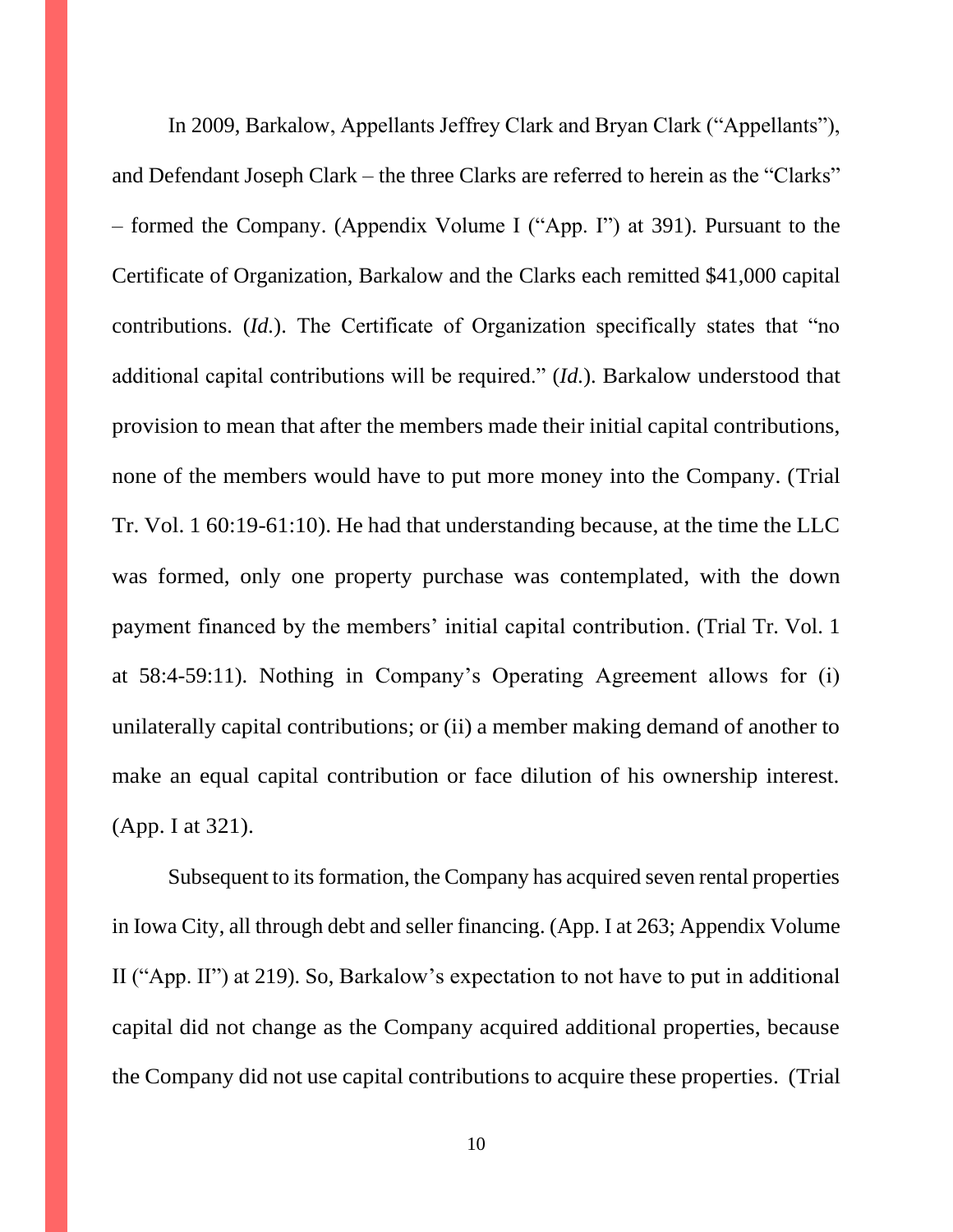Tr. Vol. 1 at 61:8-:18; App. II at 219).

Barkalow's relationship with Appellants deteriorated and became acrimonious in 2013. (App. I at 297). In late 2013, Jeffrey Clark requested information from Company accountant Jason Wagner on how to dilute Barkalow's interest in the Company. (App. II at 199). Wagner determined that if all Clark family debt (with the exception of \$95,000 owed to Jeffrey Clark) was transferred "to equity as capital contributions," each of the Clark brothers' ownership interest in the Company would increase to 32.5% and Barkalow's interest would decrease to .83%. (App. II at 197; Trial Tr. Vol. 3 at 25:10- 28:12). The dilution analysis done by Wagner at Jeffrey Clark's request is exactly what played out when the Appellants were finally presented an opportunity to dilute Barkalow in 2015.

In December 2015, the Company's balloon payment of roughly \$1,000,000 owed to Ellis Shultz came due. (Trial Tr. Vol. 1 at 101:14-:17). When the Shultz loan came due in December 2015, the Clarks took advantage of the situation to proceed with diluting Barkalow's interest in the Company from twenty-five percent to one-tenth of one percent. (App. I at 436). Despite debt financing being available to fund the Shultz payoff, the Clarks decided to unilaterally contribute capital to pay off the Shultz debt. (App. I at 400, 401-03; Trial Tr. Vol. 3 at 200:13-:25). There was never any voting proposal or vote to authorize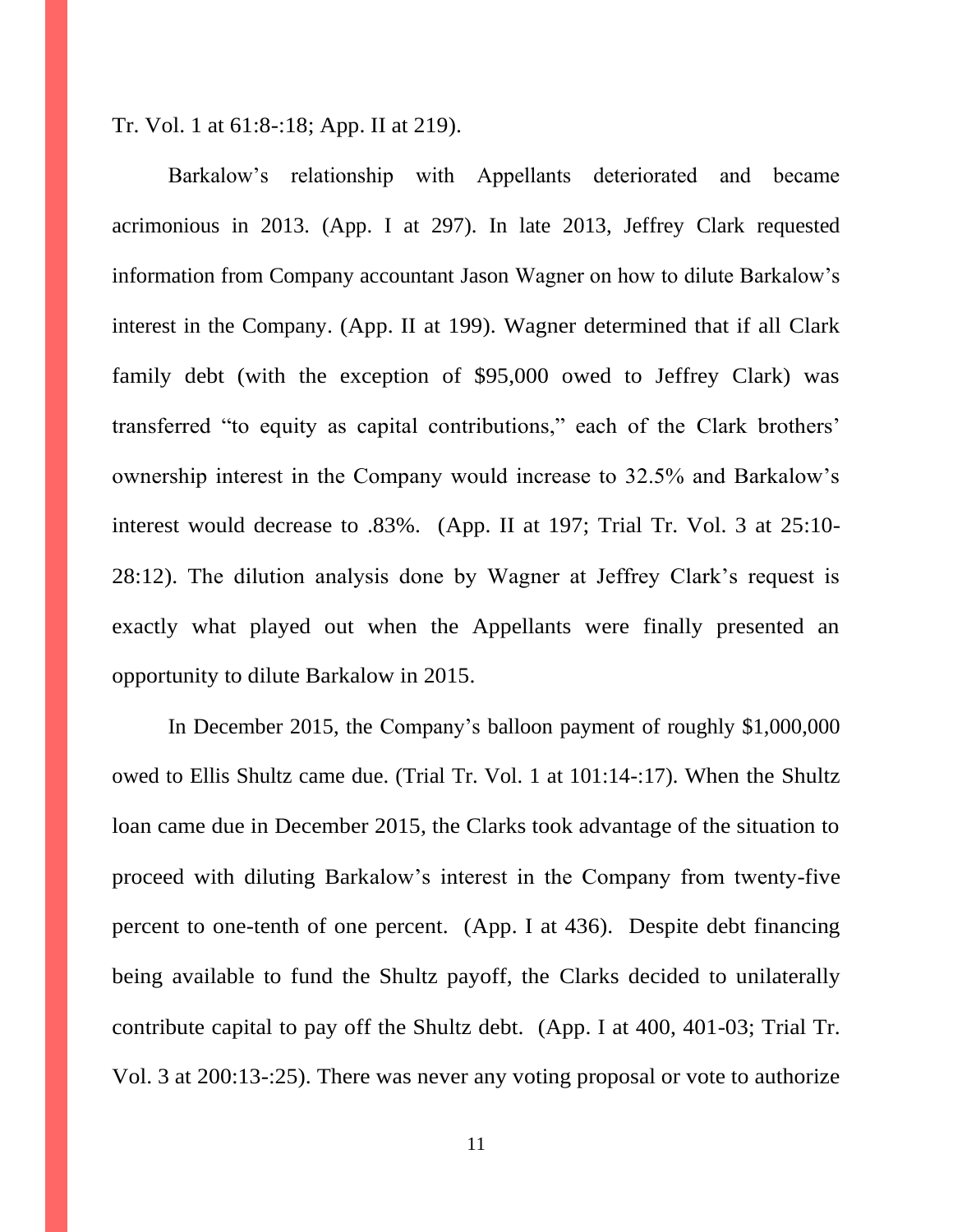this capital call. (*Id.*). The Defendants just unilaterally contributed the funds, and thereby increased their ownership and diluted Barkalow's ownership in the Company. (App. I at 437). The evidence shows that dilution of Barkalow's interest was at the forefront of the Clarks' minds when they unilaterally contributed the funds to pay off the Shultz debt in December 2015. (App. I at 400, App. II at 113, 193; Trial Tr. Vol. 3 at 35:8-36:15).

In 2016, Appellants further diluted Barkalow's interest – and diluted Joseph Clark's interest – by making contributions to the Company to pay off loans owed by the Company to the Clarks and entities owned by the Clarks and their family members. (App. I at 406, App. II at 207, 208, 220-22, 223-27). They made these contributions despite the Company servicing the Clark family loans, the loans not being past due or in default, and the Company having a schedule pursuant to which it would repay the loans with interest over a 10-year period. (App. I at 401-03, 404-05, App. II at 91-112, 185-86). The Company simply had no legitimate business reason to prepay the Clark family loans, and the contributions were made for purposes of oppressing Barkalow, diluting his interest, and frustrating his reasonable expectations as a member of the Company. (App. I at 406-09, App. II at 207, 208, 220-22, 223-27).

As the district court found, in addition to this conduct by Appellants, the Company is otherwise dysfunctional at the governance level and is only able to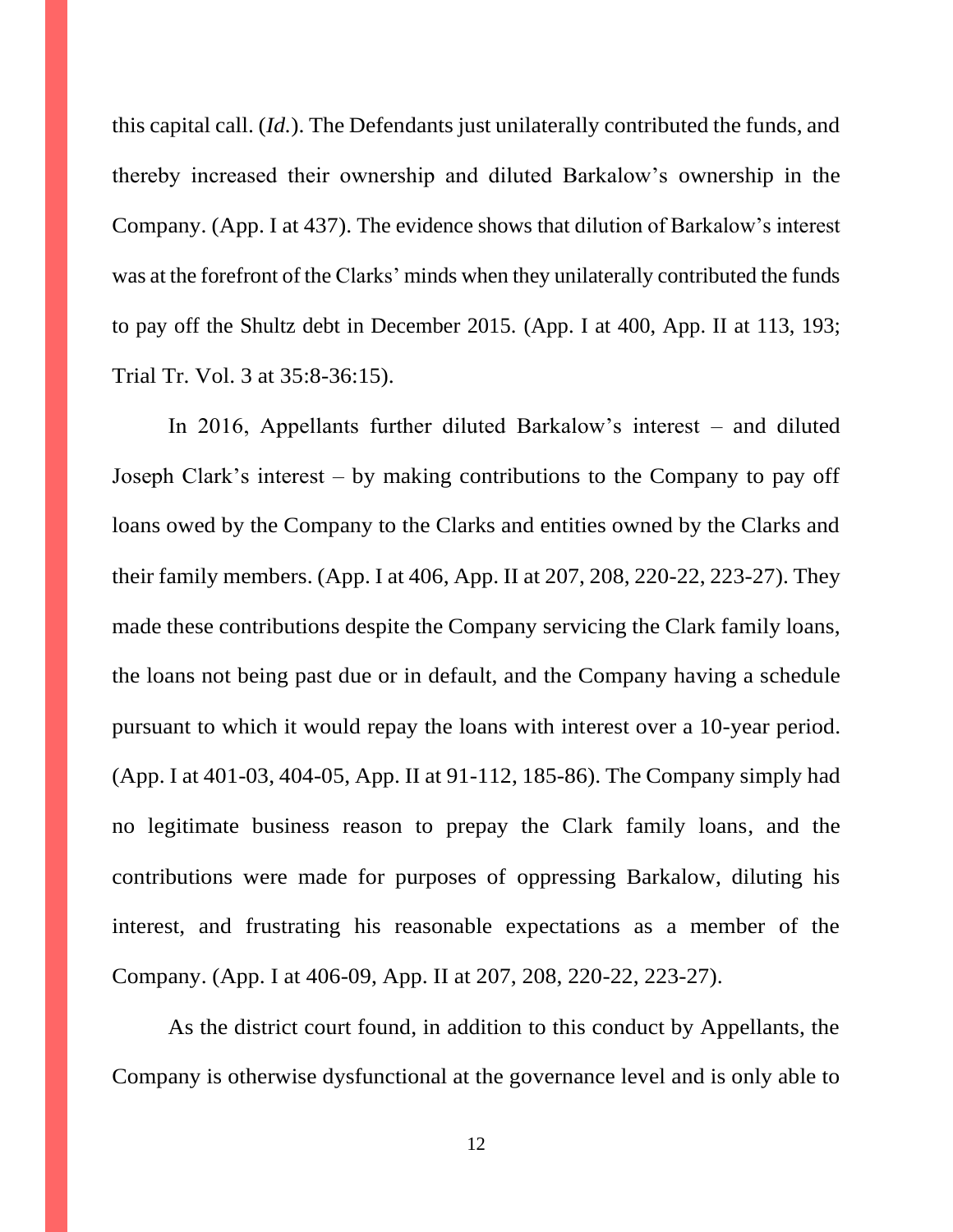operate pursuant to an Interim Management Agreement, which was entered into to avoid the appointment of a receiver or issuance of injunctive relief pending this lawsuit. (App. I at 297-98).

Barkalow and his entities TSB Holdings, L.L.C. and Big Ten Property Management, LLC brought this action, with Barkalow seeking dissolution of the LLC based on member oppression and company dysfunction, as well as for recovery of damages against Defendants. Following a five-day bench trial and post-trial briefing, the district court issued its Ruling on August 8, 2019. The court denied Barkalow's and the other plaintiffs' claims for relief except one – the court held that it was not reasonably practicable for the Company to carry on in conformity with the certificate of organization and the operating agreement and therefore ordered that the Company be dissolved and that the 2015 and 2016 contributions be reclassified as loans and the members each be restored to their original 25% interest in the Company.

#### **STATEMENT OF FACTS**

# **I. The Formation of the Company and Acquisitions of Properties through Debt Financing.**

On or about October 2, 2009, Barkalow, Appellants and Joseph Clark formed the entity Outside Properties, L.LC. ("Outside Properties" or the "Company") by filing a Certificate of Organization with the Iowa Secretary of State. (App. I at 391). Pursuant to the Certificate of Organization, Barkalow and the Clarks each remitted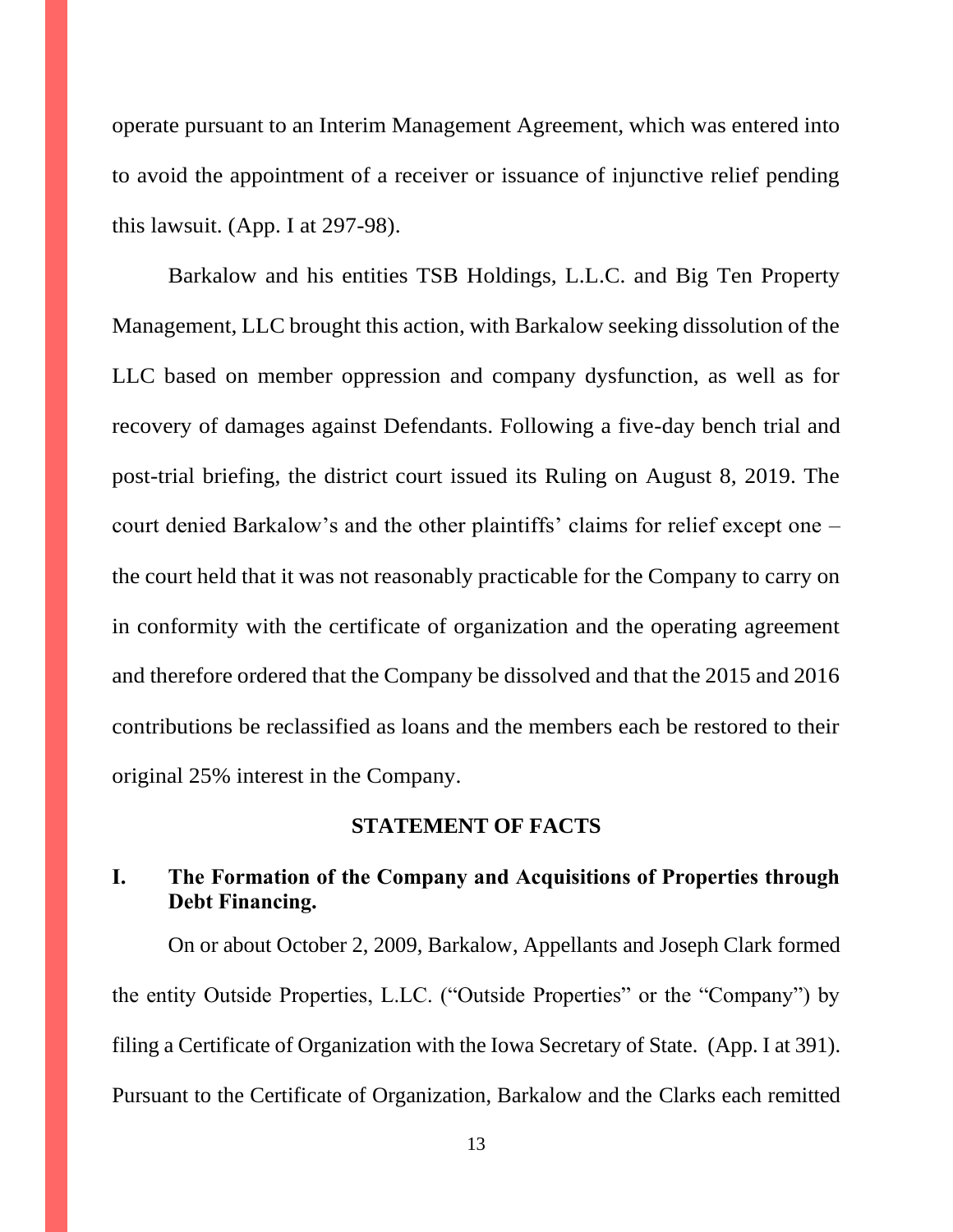\$41,000 capital contributions. (*Id.*). Barkalow's capital contribution was funded by a loan made by the Defendants through the Company. (App. I at 263). Barkalow later repaid this loan. (*Id.* at 280).

The Certificate of Organization specifically states that "no additional capital contributions will be required." (App. I at 391). Barkalow testified that he took this provision to mean that after the members made their initial capital contributions, none of the members would have to put more money into the Company. (Trial Tr. Vol. 1 60:19-61:10). He had that understanding because, at the time the LLC was formed, only one property purchase was contemplated, with the down payment financed by the members' initial capital contribution and the balance of the purchase price paid through monthly payments, and a small balloon payment that was due in 2019. (Trial Tr. Vol. 1 at 58:4-59:11).

Outside Properties was formed at Barkalow's request. (Trial Tr. Vol. 1 at 45:20-46:1, 51:2-54:13). Barkalow and Bryan Clark and Jeffrey Clark verbally agreed that Outside Properties would be an investment vehicle pursuant to which Defendants would make their initial capital contribution for purposes of Barkalow, through Outside Properties, acquiring a parcel of property, and then use seller and debt financing to acquire additional properties in the Iowa City area. (*Id.* 51:2- 54:13). Barkalow and Bryan Clark and Jeffrey Clark verbally agreed that Barkalow would then be able to buy out Bryan Clark and Jeffrey Clark within 5 years. (*Id.*).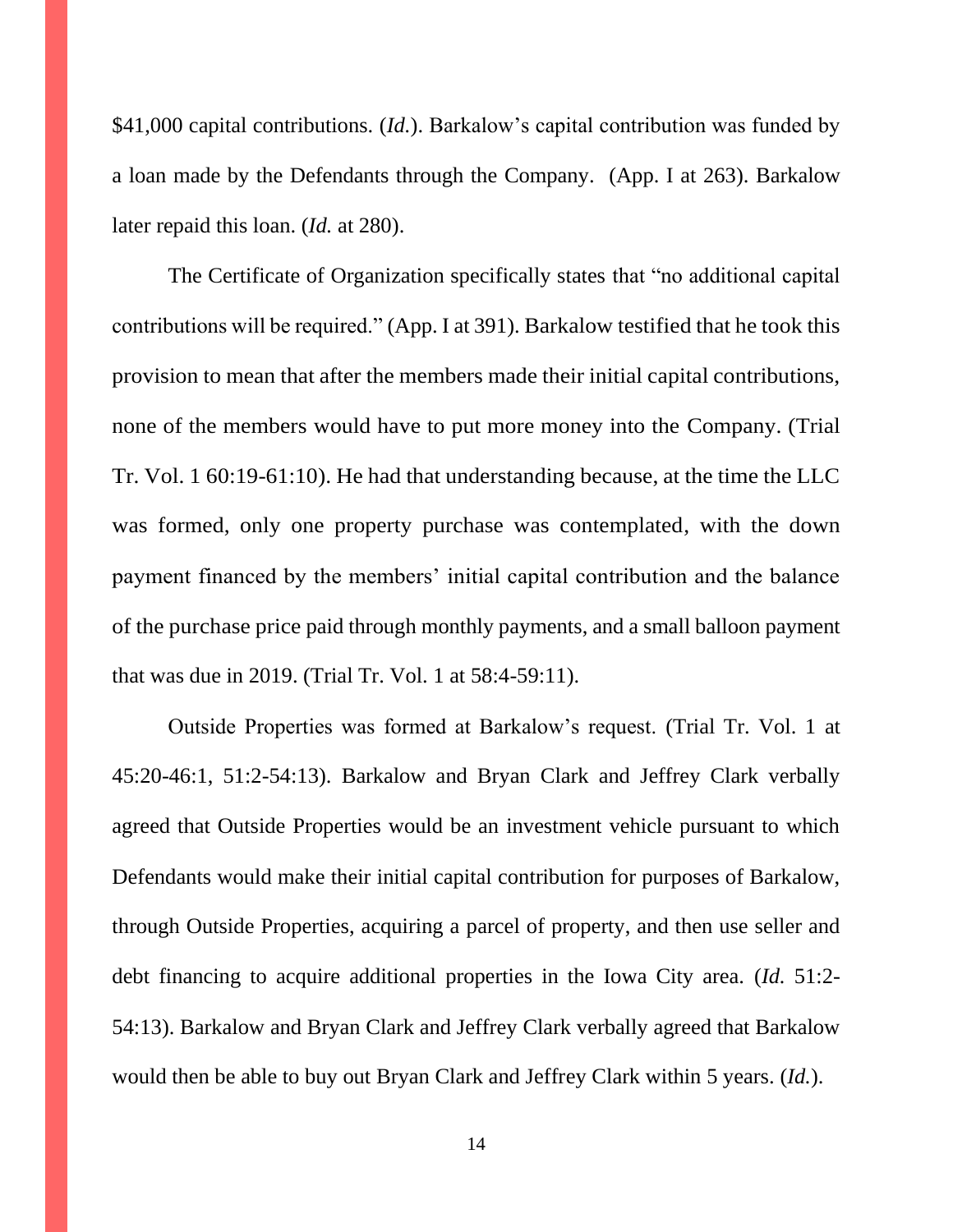The Company's Operating Agreement states that member meeting quorums and voting rights (if demanded) shall be determined by the capital contribution of each member. (App. I at  $325$ ,  $\S$  $\S$   $2.5 \& 2.7.1$ ). However, nothing in the Operating Agreement allows for (i) unilaterally capital contributions; or (ii) a member making demand of another to make an equal capital contribution or face dilution of his ownership interest.

When the Company was formed, Joseph Holland, attorney for the Clarks who would become the Company's attorney, wrote to Jeffrey Clark with copy to Barkalow raising concerns with the inability to make adjustments to ownership interests for additional capital contributions or withdrawals. (App. I at 441) ("There is no provision for adjustment of Capital Accounts on a periodic basis for additional capital contributions or withdrawals"). Holland recommended that these governance documents be "revised and finalized prior to any significant business activities," but the Company never addressed the issues raised in his letter. (*Id.* at 443).

In 2010, the members of Outside Properties executed a First Amendment to the Operating Agreement (the "Amendment"), which divided the membership of the company into two classes. (*Id.* at 329). The Amendment designates the original four members – Barkalow and the Defendants – as Class A members, with "[a]ll membership interest currently held by the undersigned are Class A member units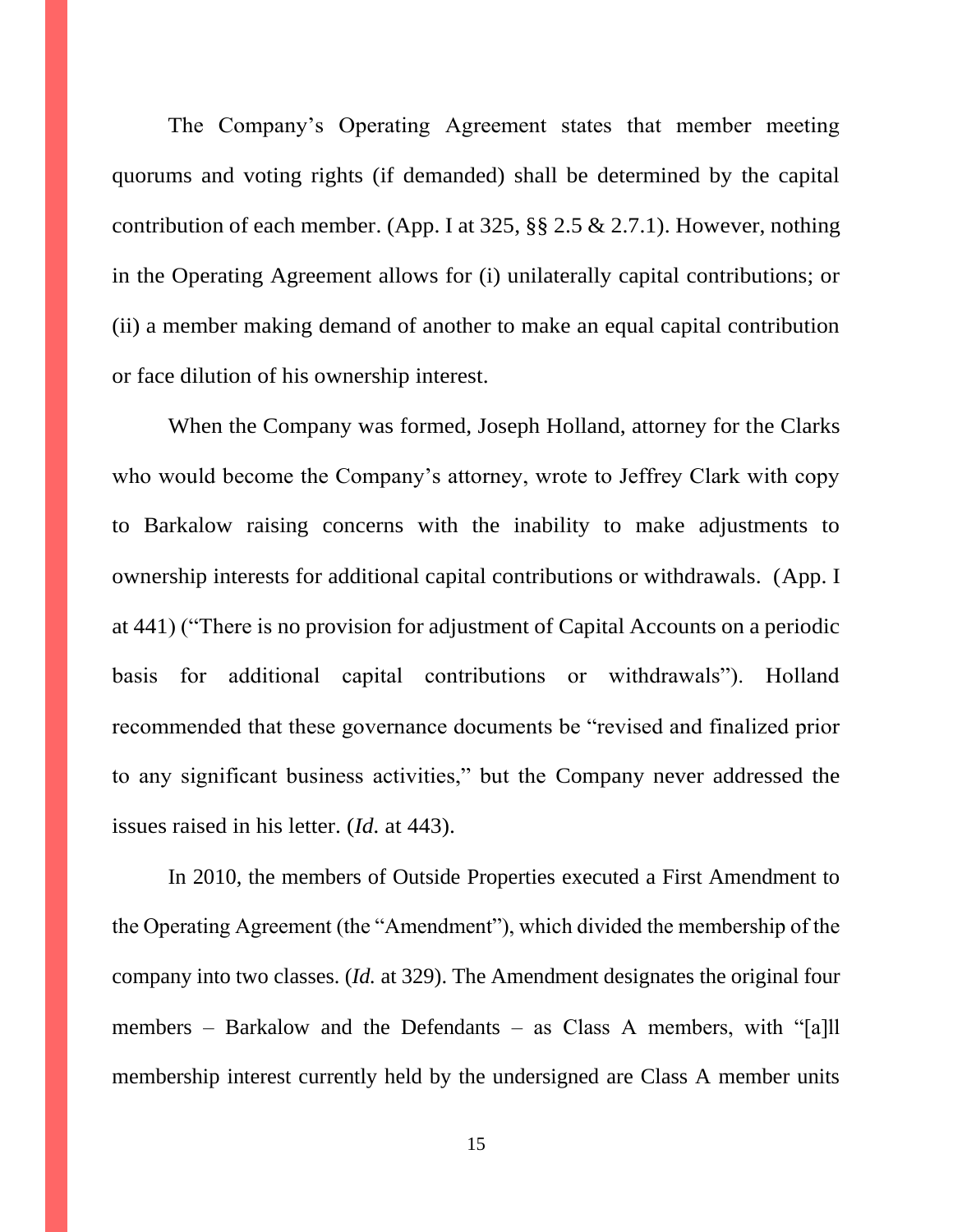which are voting units in the Company." (*Id.*). The Amendment states that Class B units are non-voting member units, and the Class A members were allowed to convert their Class A units to Class B units and transfer such units to "third parties who shall become non-voting members of the Company." (*Id.*). The Amendment refers to a "separate Member Interest Purchase Agreement," but such an agreement never was executed. (*Id.*).

Up through the time of the Amendment, Barkalow and the Defendants each held a 25% interest in Outside Properties. (App. II at 244-53). Subsequent to the Amendment, the Defendants each separately converted 14% of their Class A membership units to Class B units and transferred such units to their respective children in varying percentages. (*Id.* at 276-309). The 2014 federal tax returns for the Company state Barkalow had a 25% ownership interest in Outside Properties, and the Defendants each had an 11% ownership interest. (*Id.* at 560-93).

Subsequent to its formation, the Company has acquired seven rental properties in Iowa City. (App. I at 263; App. II at 219). As stated above, the first property located at 817 Melrose Avenue was purchased through the members' initial contributions and seller financing. (Trial Tr. Vol. 1 at 58:4-59:11). As 817 Melrose was the only property the members contemplated purchasing when the Company was formed, Barkalow's expectation was that none of the members would have to put more money into the Company beyond the initial contributions. (*Id.*).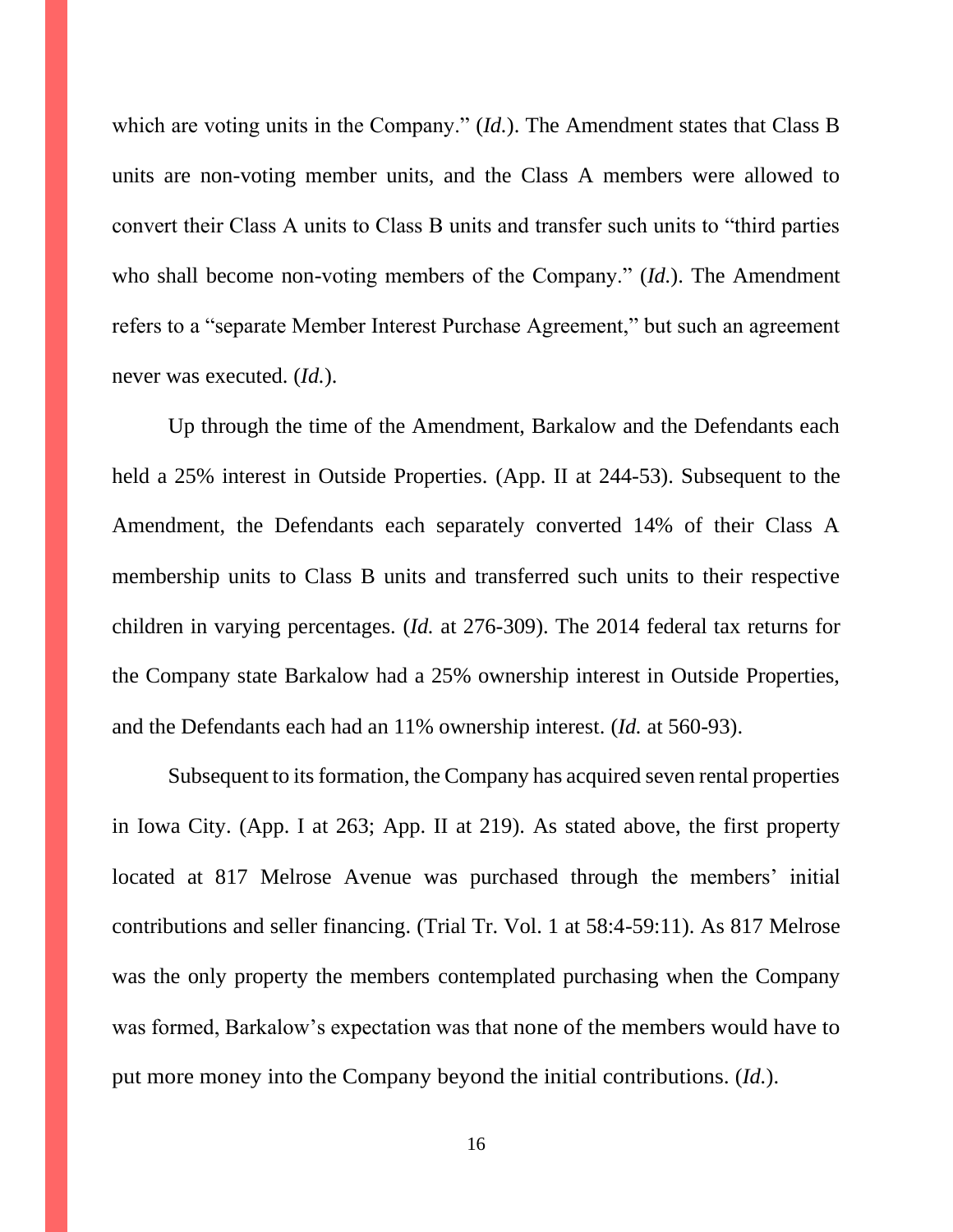Outside Properties then, in July and August 2010, purchased 331 S. Lucas Street and 6 Triangle Place through mortgage loans from U.S. Bank, N.A. (*Id.* at 63:3-:8, 65:3-:14; App. II at 219). The Company then acquired three properties  $-3$ Triangle Place, 5 Triangle Place, and 805 Melrose Avenue – from Elis Schultz in September 2010 for \$1.2 million. The Company made a 10% down payment through a loan to the Company from entities owned by the Clarks and their family members (the "Clark Family Entities"), with the balance of the purchase price owed due in 2015. (Trial Tr. Vol. 1 at 67:10-:22; App. II at 12-13 (current liabilities reflecting amounts owed to Clark family entities); Trial Tr. Vol. 3 at 28:14-30:4; App. I at 397). Finally, in June 2012, the Company acquired the property at 419 South Governor Street through use of a loan from Clark Family Entities. (Trial Tr. Vol. 1 at 67:23-68:22; App. II at 65-71).

So, Barkalow's expectation to not have to put in additional capital did not change as the Company acquired additional properties, because the Company acquired these properties through debt financing and/or seller financing. (*Id.* at 61:8-:18; App. II at 219). Aside from the down payment on the Company's first property purchase, the entirety of the Company's operations was funded through debt and seller financing. (Trial Tr. Vol 1 at 58:7-:1, 63:3-:8; 65:3-69:3; App. II at 219).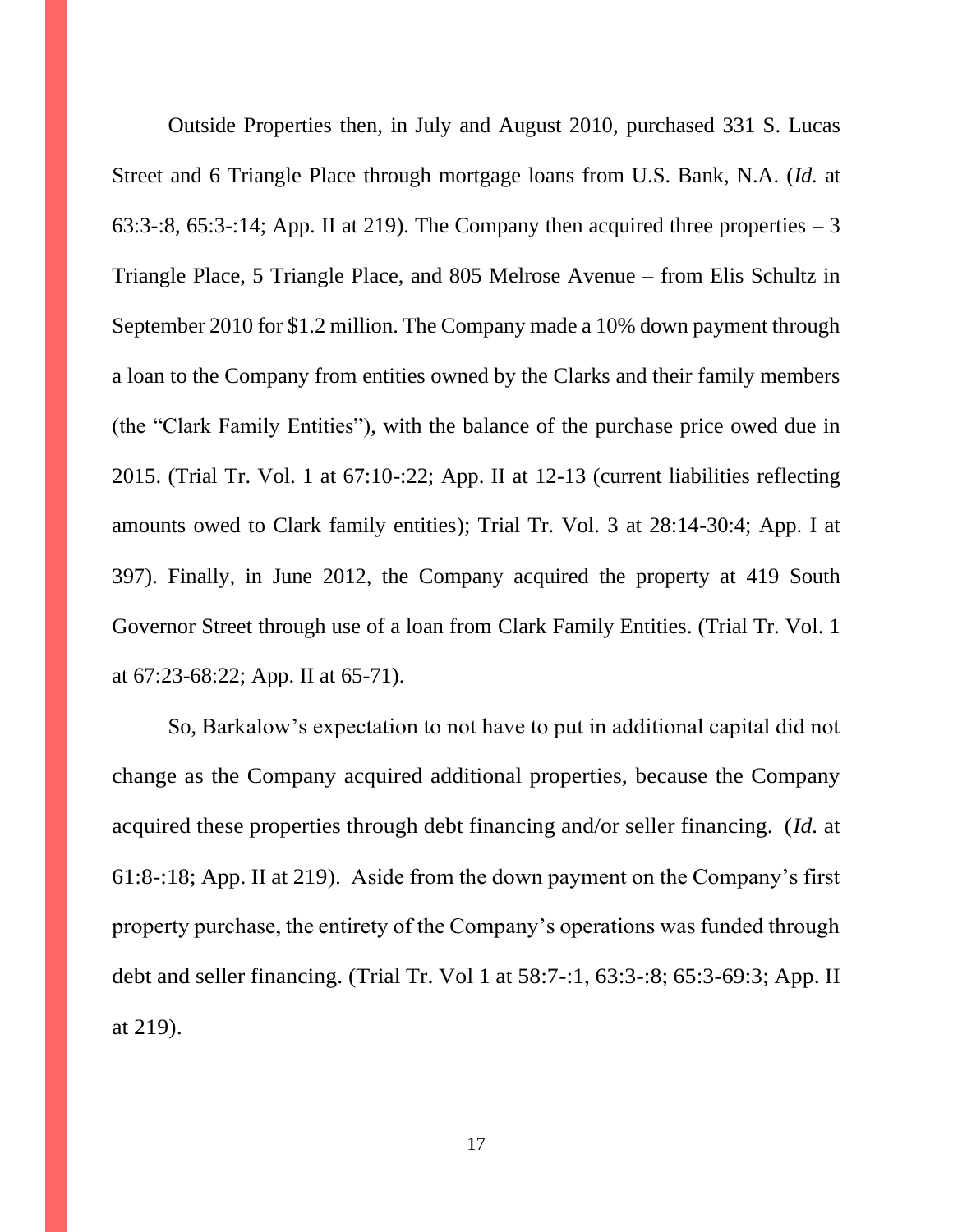In 2011, without Barkalow's notice or consent, and without the loan owing to U.S. Bank being due or in default, Bryan Clark prepaid the Company's loan owing to U.S. Bank in an amount over \$1,000,000, through a loan to the Company from Appellants and Joseph Clark and Clark Family Entities. (Trial Tr. Vol.1 at 78:8- 79:10, 80:14-81:24; App. II at 12-13, 14-15). The Clark Family Entities' loans to the Company were booked as debt of the Company. (*Id.*).

## **II. Barkalow's Deteriorating Relationship with Appellants and Appellants' Desire to Dilute Barkalow.**

Barkalow's relationship with Appellants deteriorated and became acrimonious in 2013. (App. I at 297). Barkalow obtained independent financing for personal debt guaranteed by Appellants in mid-2013, and was released from his obligations under the Security Agreements with Appellants and Joseph Clark, (*Id.* at 331-39, 340-46, 347-354), but there were ongoing disputes between the parties in 2013 regarding how each party was treated as it related to these agreements. (*See id.* at 360-63, 454-56, 457-59, 460, 461). Barkalow was also frustrated with the zoning issues that had arisen related to the 902-906 N. Dodge property he had purchased from the Clarks. (*Id.* at 364-66). It was in 2013 that Jeffrey and Bryan Clark confirmed to Barkalow that they would not honor the verbal agreement they had with Barkalow allowing him to buy out their interests in the Company. (*See* Trial Tr. Vol. 1 86:2-:10; App. I at 367-68). All of these issues contributed to the souring of the relationship between Appellants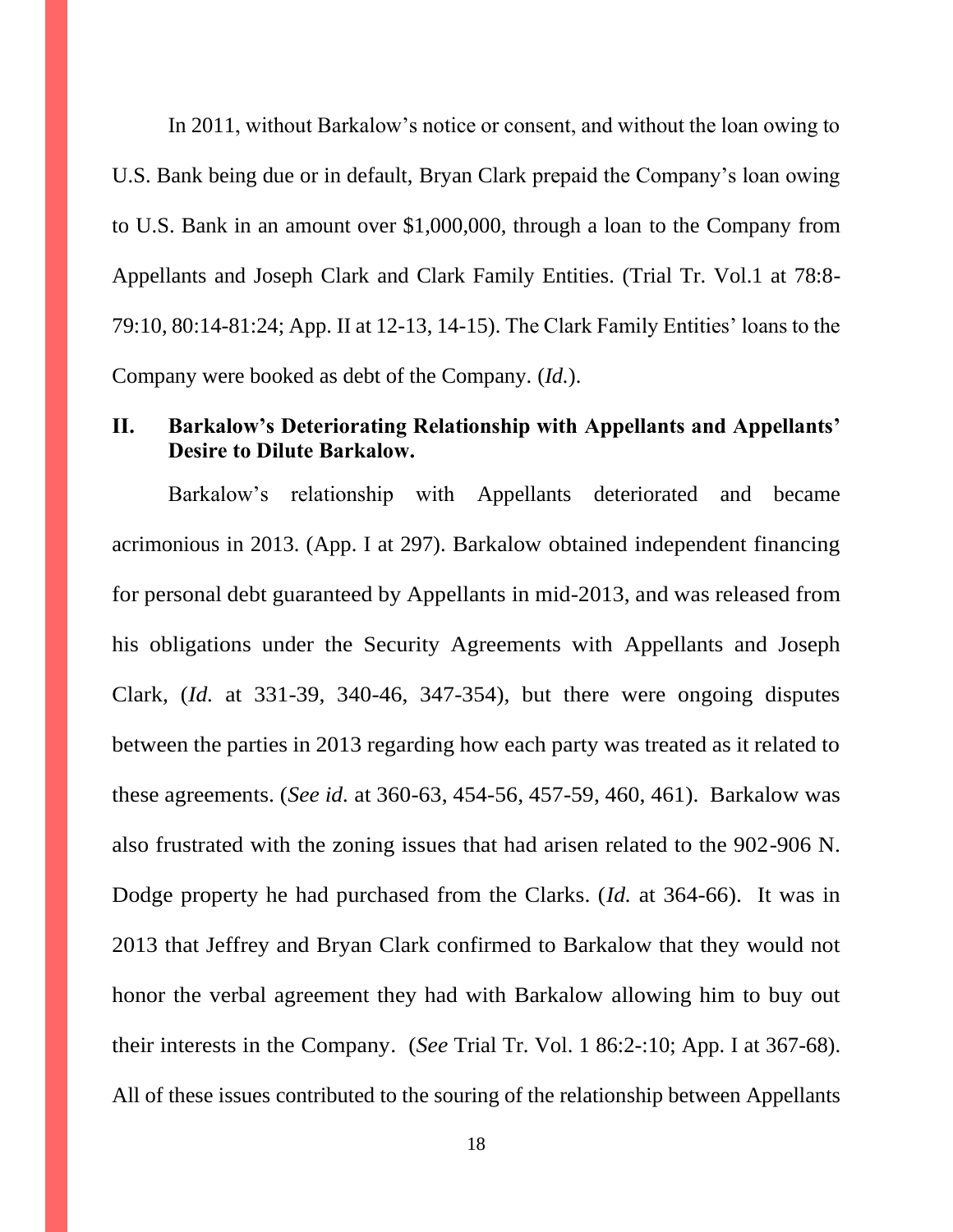and Barkalow.

Following this deterioration of the relationship between Appellants and Barkalow, Jeffrey Clark in November 2013, with copy to Bryan, e-mailed Wagner, stating that "Barkalow has not placed any down payments into Outside Properties since it was started and had promised to many times." (App. II at 199). Jeffrey then asked the following questions: "If we were to adjust his existing ownership in the LLC based on his equity in Outside Properties, what percent of ownership would he have? What amount would he have to come up with to be an equal (25%) partner? How would we go about adjusting him ownership?" (*Id.*). On that e-mail from Jeffrey Clark to Wagner, Wagner wrote a note stating that Barkalow would have to come up with \$298,000 to still be a 25% owner if all of the Clark entity debt was moved to equity in the Company. (*Id.*; Trial Tr. Vol. 3 at 24:8-25:9).

In response to Jeffrey Clark's e-mail, Wagner developed two spreadsheets to analyze the effect on Barkalow's ownership interest if various Clark family debt was transferred to equity of the Company. (App. II at 197; Trial Tr. Vol. 3 at 25:10-28:12). He determined that if all Clark family debt (with the exception of \$95,000 owed to Jeffrey Clark) was transferred "to equity as capital contributions," each of the Defendants' ownership interest in the Company would increase to 32.5% and Barkalow's interest would decrease to .83%. (App.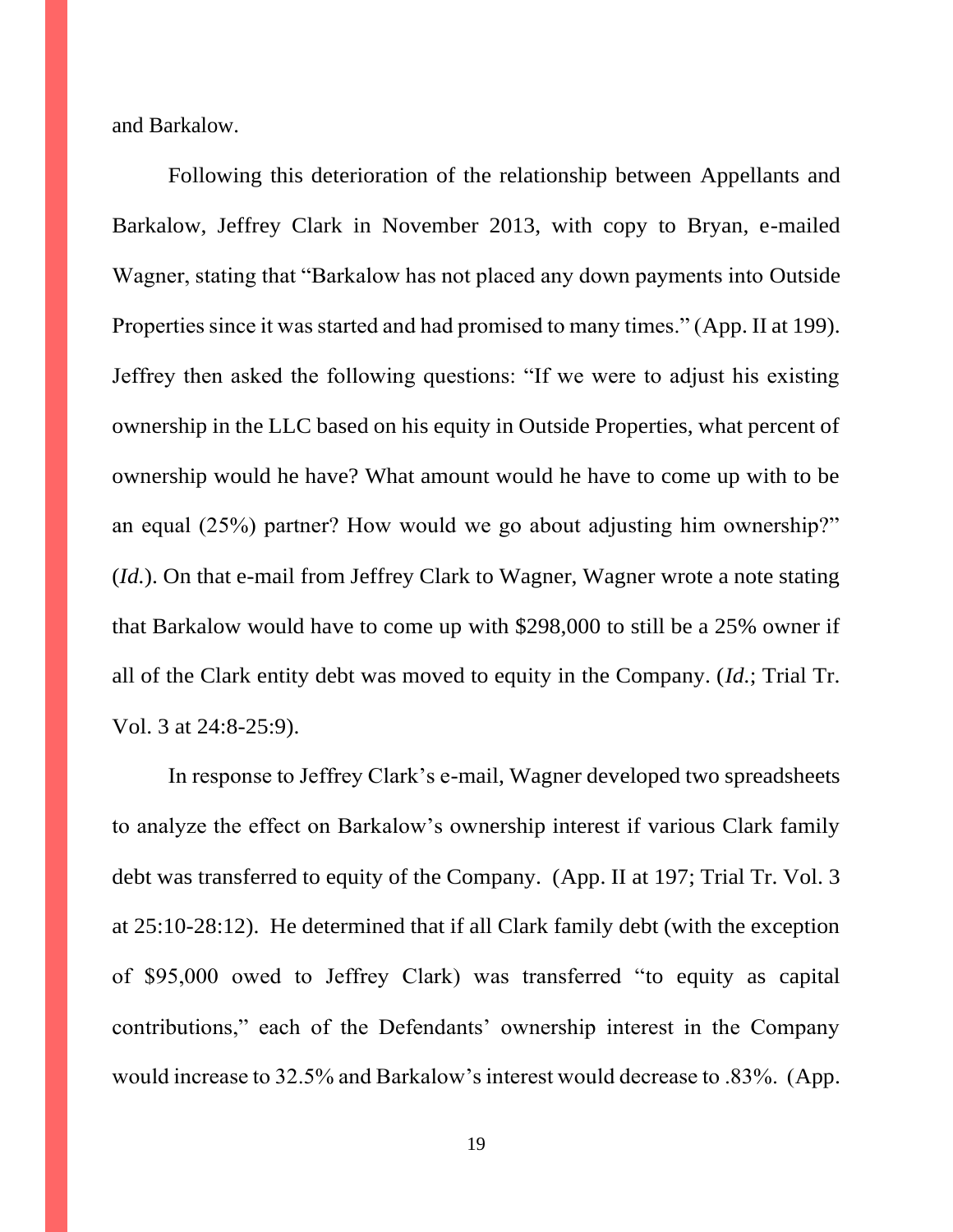II at 197). Wagner testified that these spreadsheets represent his analyses, done at Jeffrey Clark's request in 2013, of how Barkalow's ownership interest would be diluted if the Clark family loans were converted to capital contributions. (Trial Tr. Vol. 3 at 25:10-28:12).

Jeffrey Clark disputed Wagner's testimony, and testified that he did not know why Wagner developed the analyses evidenced in Exhibit 106. Jeffrey Clark's e-mail refers to Barkalow not placing any "down payments" into Outside Properties, and Jeffrey confirmed at trial that the "down payments" he was referring to were the down payments to purchase properties that were financed from Clark family loans. (App. II at 195; Trial Tr. Vol. 3 at 183:14-189:11). Despite confirming that he was referring to the Clark family loans that funded the down payments, and despite Wagner's testimony that he understood Jeffrey to be asking about the effect on Barkalow's interest if such loans were converted to capital, Jeffrey Clark testified that all he was asking for from Wagner was how much Barkalow owed on the loan he took for the initial \$41,000 capital contribution. (*Id.*). Jeffrey Clark's explanation strains credulity, especially given that (i) Wagner, the Clark family's own accountant, testified that he understood that Jeffrey Clark was asking him to determine how Barkalow would be diluted if the Clark family loans were treated as capital contributions; and (ii) when the Defendants proceeded with the dilution event in 2015, it resulted in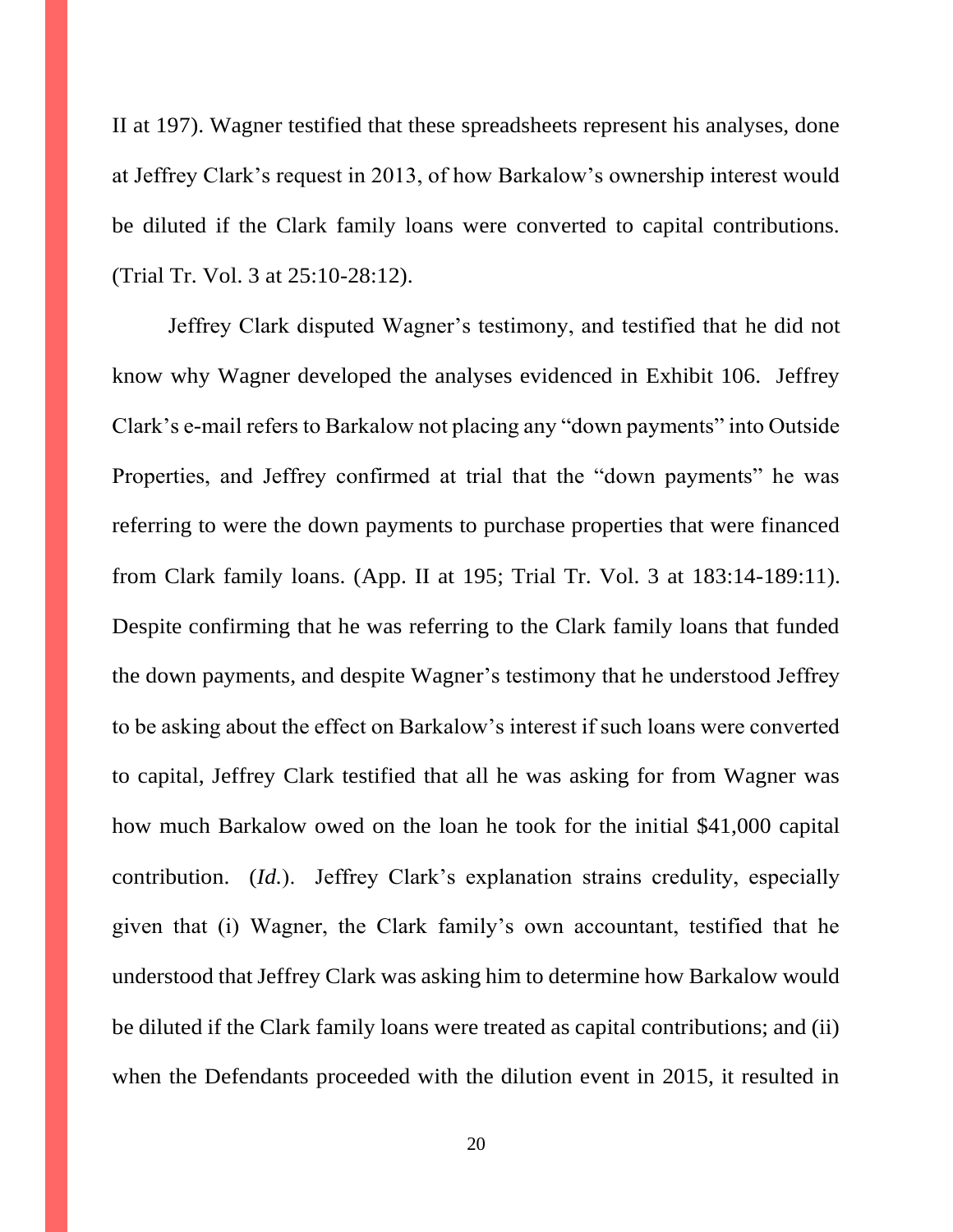almost exactly the same change in ownership percentages as determined by Wagner in 2013. (*Compare* App. II at 197 *with* App. I at 436).

### **III. The 2015 Contributions.**

In December 2015, the balloon payment of roughly \$1,000,000 owed by the Company to Ellis Shultz came due. (Trial Tr. Vol. 1 at 101:14-:17). When the Shultz loan came due in December 2015, the Clarks took advantage of the situation to proceed with diluting Barkalow's interest in the Company from twenty-five percent to one-tenth of one percent. (App. I at 436). While the Clarks claim that a member capital call was the only way in which to obtain funds to pay off the Shultz debt, the evidence and testimony submitted by Barkalow shows that the Company had other sources of funds available to it to pay the Shultz debt. Both Bryan Clark and Jeffrey Clark initially offered to fund, at least in the short term, the payment with funds from a personal line of credit (they both testified that these same lines of credit were how they ended up funding their capital contribution in 2015). (App. I at 394, 429-31; Trial Tr. Vol. 1 at 102:15-103:22; Trial Tr. Vol. 3 at 197:13-198:25, 206:6-:11; Trial Tr. Vol. 5 at 15:20-16:4). Barkalow and attorney Robert Downer both testified that a loan could easily be obtained from Hills Bank prior to the Shultzs initiating a foreclosure action. (App. I at 480; Trial Tr. Vol. 1 at 112:24-114:15; Trial Tr. Vol. 1 at 143:10-:19, 158:9-160:2). Funding was also available from U.S. Bank, but Jeffrey Clark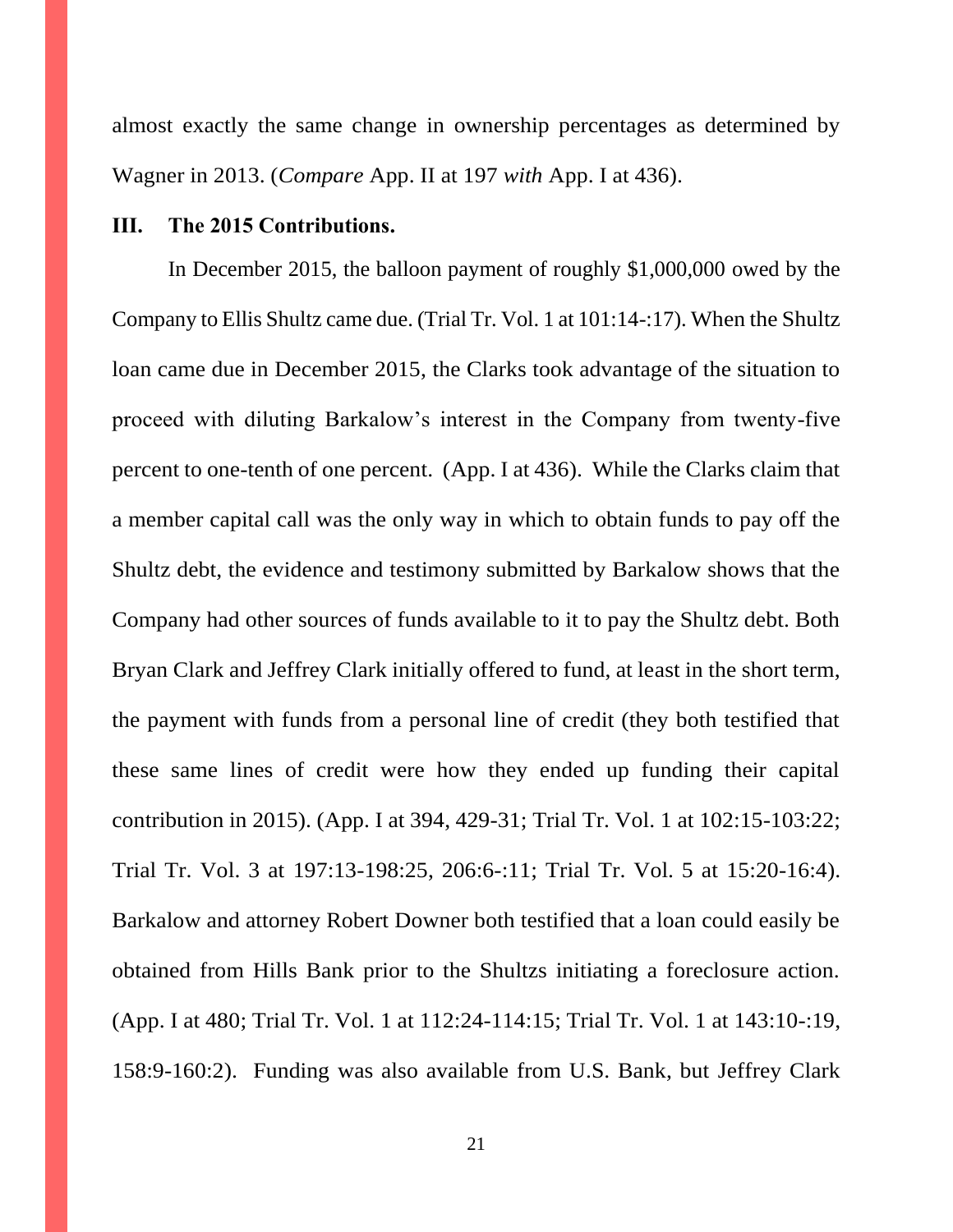testified that he was against utilizing a U.S. Bank secured loan to pay off the Shultz debt in December 2015 because the unsecured, undocumented Clark family loans would have been placed in a subordinate position to the U.S. Bank loan. (Trial Tr. Vol. 3 at 201:21-203:20).

So, despite debt financing being available to fund the Shultz payoff, the Defendants decided to unilaterally contribute capital to pay off the Shultz debt. There was never any voting proposal or vote to authorize this capital call. (App. I at 400 ("There was not any approved member vote . . ."); *id.* at 401-03 (neither the December 7 or December 17 meeting voting proposals list having a vote to contribute the capital); Trial Tr. Vol. 3 at 200:13-:25). The Defendants just unilaterally contributed the funds, and thereby increased their ownership and diluted Barkalow's ownership in the Company. (App. I at 436).

The Defendants claim that they were not considering the effect on ownership interest when they made the contributions in 2015. That is simply false. As an initial matter, Wagner took notes subsequent to the Shultz debt coming due in which he wrote "Want to be treated as a loan, no. Want to treat as a capital call. Want to dilute as capital call. Does this dilute." (App. II at 193- 94). While he could not recall who wanted to take these actions, Wagner did testify that party to be diluted would be whoever would not make the capital contribution, which, of course, turned out to be Barkalow. (Trial Tr. Vol. 3 at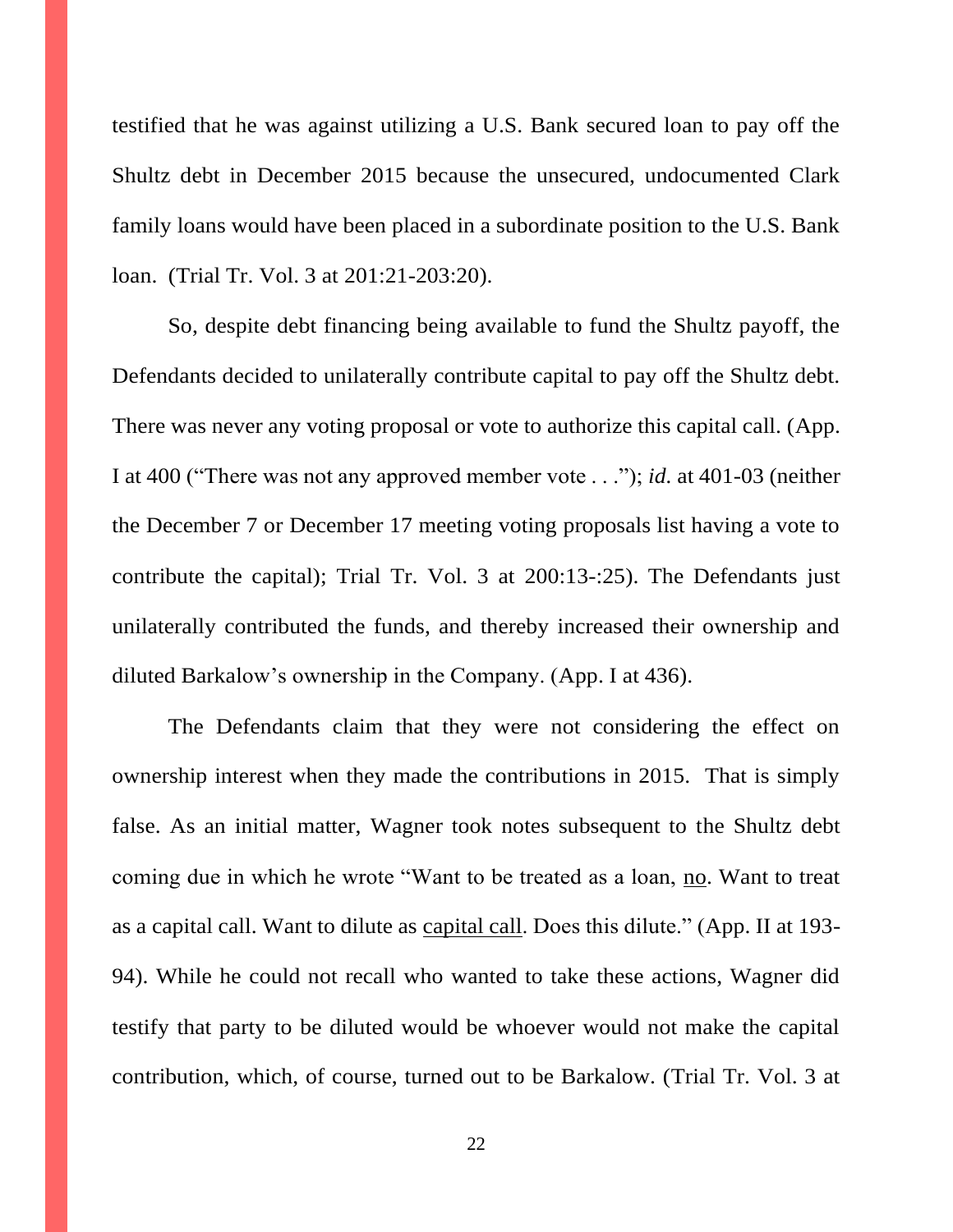35:8-36:15). Additionally, on the same day that the Defendants contributed the funds (December 9, 2015) (App. II at 114), Jeffrey Clark e-mailed the other Class A Members of the Company stating: "all members, except for Tracy Barkalow, have contributed capital which will be reflected on the books. Meaning that Joe Clark, Jeff Clark and Bryan Clark will show upward adjusted capital contributions on the books based on the total payoff amount. The total payoff amount was \$1,005,290.26." (App. I at 400). Dilution of Barkalow's interest was at the forefront of the Defendants' minds when they unilaterally contributed the funds to pay off the Shultz debt in December 2015.

#### **IV. The 2016 Contributions.**

While the 2015 capital contributions were done to oppress Barkalow and dilute his interest, at least Appellants could point to the Shultz payoff as an excuse for making the capital contributions. Appellants have no such reasonable excuse for diluting Barkalow's and Joseph Clark's interest in 2016 when they contributed capital to pay off the loans owed by the Company to Appellants and the Clark Family Entities. As explained below, while Jeffrey and Bryan Clark claim that the Clark family loans were past due, in default, and in jeopardy of not being repaid because of Barkalow's refusal to honor their terms, as of January 2016, the Company was servicing the Clark family loans, the loans were not past due or in default, and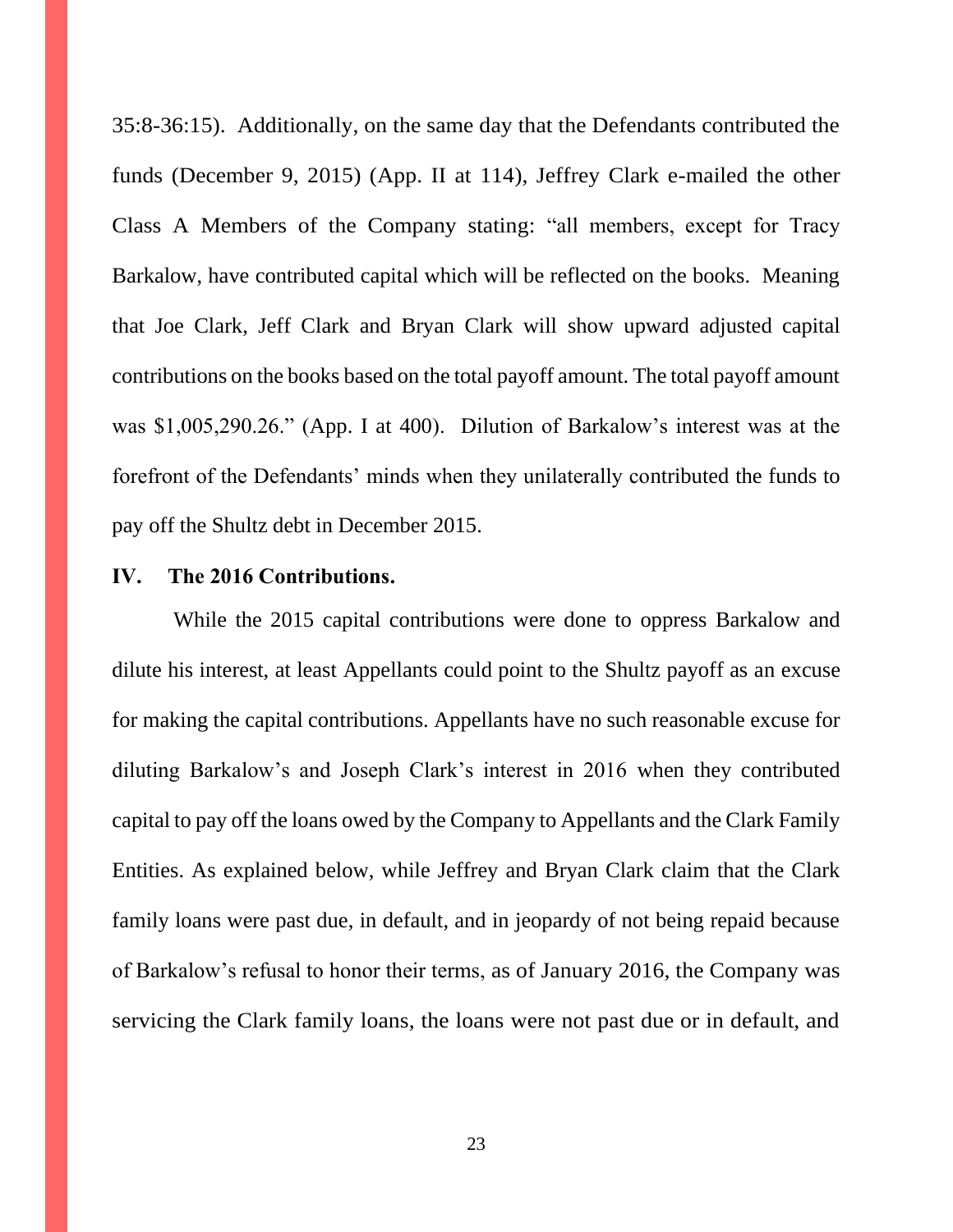the Company had a schedule pursuant to which it would repay the loans with interest over a 10-year period.

Wagner, accountant for both the Company and the Clark family, created amortization schedules for the Clark family loans, and the loans were on a tenyear payment plan. (App. II at 161-84, 185-86; Trial Tr. Vol. 3 at 29:14-33:5). While the Company ceased servicing the loans after June 2014, (App. II at 161- 84), at the December 17, 2015 member meeting, the Class A members voted on whether to "immediately pay back 'all Clark entity loans' interest and required back payments . . . ." (Vol. I at 402). The Clarks voted yes, and Barkalow voted no, so the proposal passed. (*Id.*). Based on this resolution passing, the Company paid the Clark family loans for unpaid interest and back payments on December 19, 2015. (App. II at 101, 104, 105, 108, 110-12; Trial Tr. Vol. 3 at 76:7-77:17). At the Company's January 15, 2016 member meeting, the Class A members voted on whether to "continue to pay all 'Clark entity loans' interest and required payments from the Outside Properties LLC checking account. . . ." (App. I at 404). The Clarks voted yes, and Barkalow voted no, so the proposal passed. (*Id.*). Based on this resolution passing, the Company made the scheduled interest payment on these loans on January 30, 2016. (App. II at 101, 104, 105, 108, 110- 12). Despite Bryan Clark's testimony to the contrary, as of January 2016, the Clark family loans were not past due or in default, and had a schedule pursuant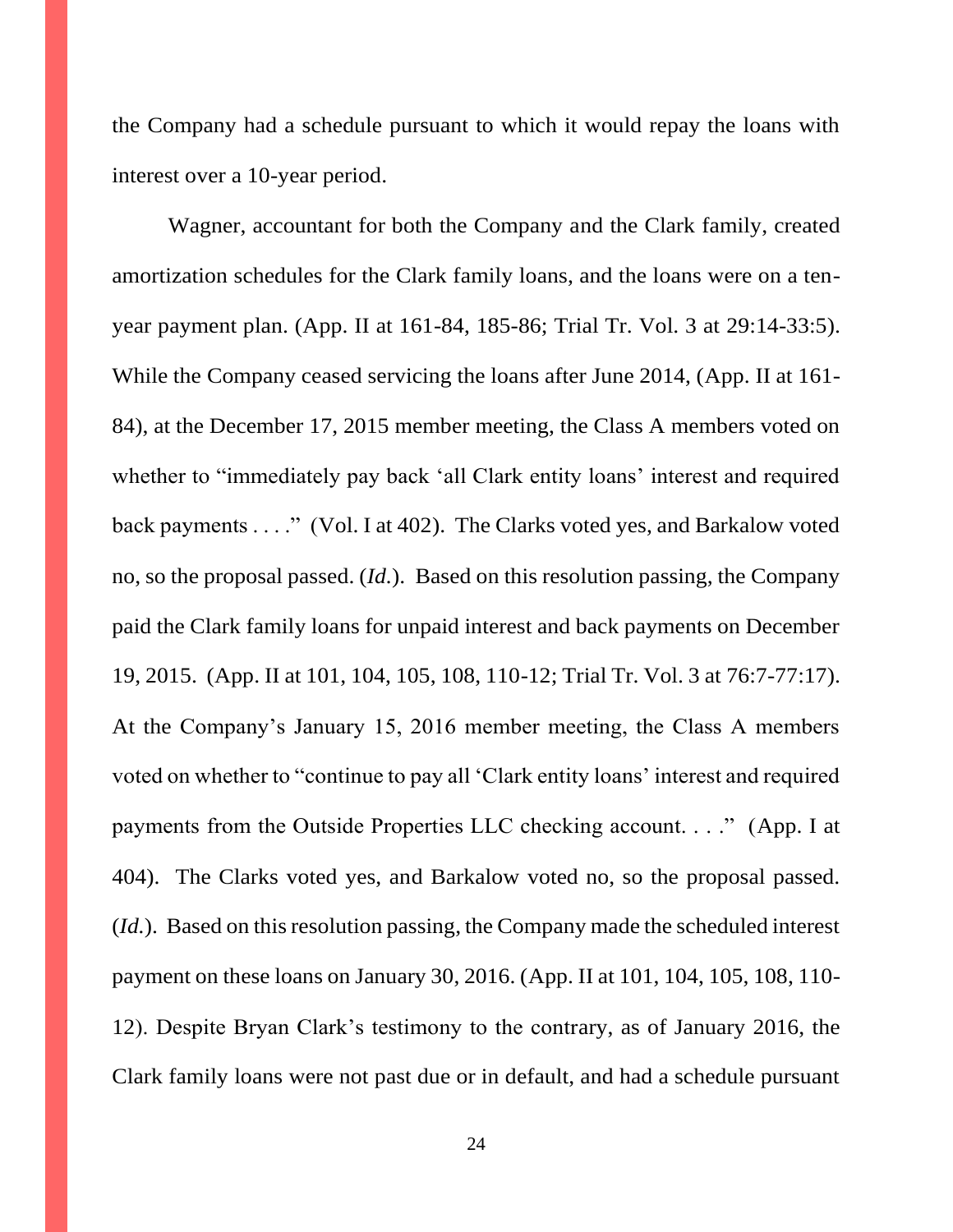to which the Company would repay them with interest over a 10-year period. (Trial Tr. Vol. 3 at 29:14-33:5, 76:7-77:17).

The district court found that "the Clark entities had made demands for repayment of the loans, which had no set due date." (App. I at 280). But there is no evidence corroborating that the Clark entities had made demands to Outside Properties for repayment of their loans, and certainly no evidence supporting the basis for such demands, given that the Company was repaying such loans pursuant to a 10-year amortization schedule. Bryan Clark texted to Joseph Clark that that the 2016 capital contribution "had something to do with the interfamily loans trying to consolidate them and turn them into loans by the three of us." (App. II at 78). Bryan Clark also wrote to Wagner that "[w]e voted to change the inter-family loan to capital contributions from Jeff Bryan and Joe." (App. II at 204). So, again, the Clark entity loans were not due, past-due, or in default. Appellants just opted to convert family debt to their own capital to increase their interest in the Company and dilute Barkalow's. In addition to wanting to further dilute Barkalow's interest in the Company, Jeffrey and Bryan Clark also put the interests of the Clark family and the Clark family entities before the interests of the Company and its other members, Barkalow in particular. The Company simply had no legitimate business reason to prepay the Clark family loans.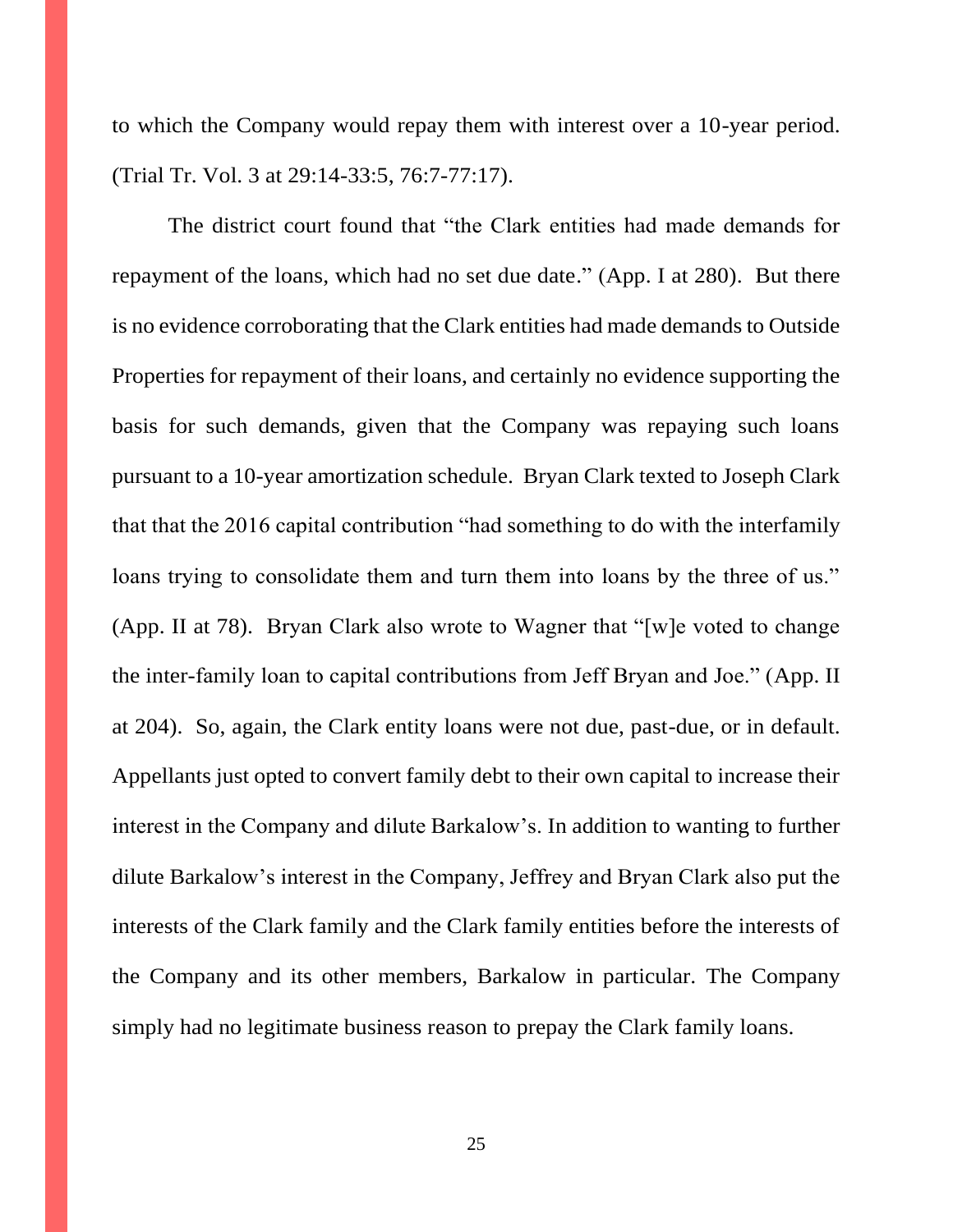The evidence submitted at trial – and largely overlooked by the district court – proved that the actual reason for paying off these loans was to further dilute Barkalow out of the Company. The Company's meeting minutes created by the Defendants' then-attorney for the February 19, 2016 LLC member meeting shows demand by the Defendants that Barkalow contribute capital in amount equal to the amount being contributed by Appellants, or face further dilution of his equity interest in the LLC. (App. I at 406-09). The meeting minutes from February 19, 2016 confirmed Appellants' position that Barkalow's unwillingness to provide additional capital diluted his interest – "This capital contribution by the Clarks diluted Tracy's position in the Company, both in terms of profit interest and in terms of voting interest." (*Id.* at 406). These same meeting minutes reflect various offers of resolution regarding the capital contribution and voting rights issues being discussed but ultimately rejected by the various members. (*Id.* at 406-09). Upon Barkalow rejecting Appellants' final offer, Appellants stated the following:

Tracy's rejection of those offers left them with few alternatives, and that if he wasn't willing to put capital into the company and was more interested in preserving his right to sue . . . , it wasn't fair or prudent for the Clarks to continue lending money to the Company . . . **while allowing Tracy to be an equal participant in the potential for future appreciation.** . . . [T]he Clark brothers had no option other than to request additional voluntary capital contributions from the members in order to finance payoff of the loans that had been made from the various Clark entities. (This option was previously considered [at] the January 15, 2016 meeting, but was tabled at that meeting at Joe's request, because he wanted to allow space to consider whether there might be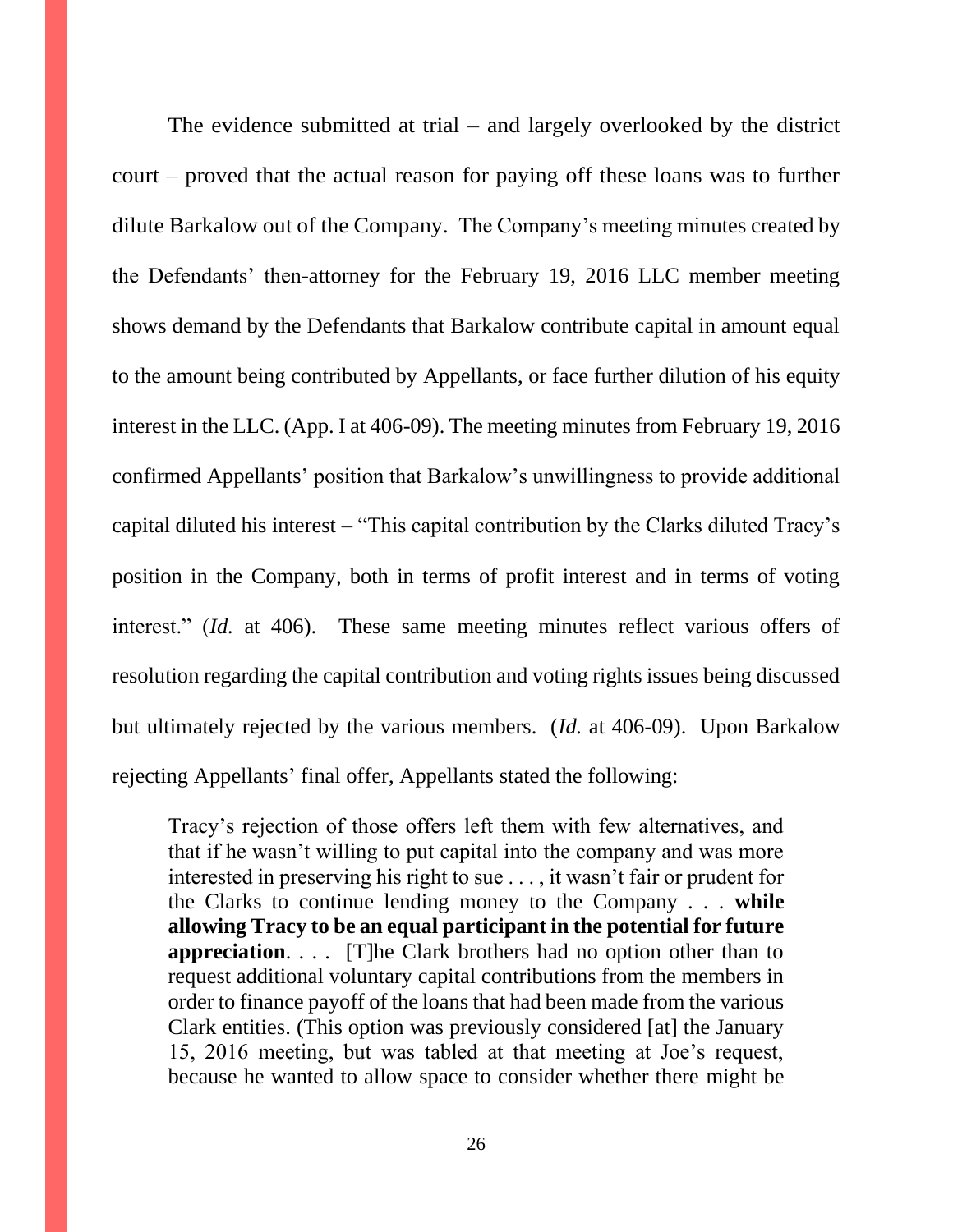another viable option that **wouldn't further dilute Mr. Barkalow**. . .  $\cdot$ ...

(*Id.* at 407 (emphasis added)). Appellants thereafter made a purported capital contribution in the total amount of \$949,998, further diluting Barkalow's interest in the Company.

Appellants funded at least part of this 2016 contribution from a loan from Iowa-Illinois Square LLC, one of the same Clark family entities that was paid off by the Company with funds from the 2016 contribution. (App. II at 229; App. II at 61; Trial Tr. Vol. 3 at 38:11-:39:9; Trial Tr. Vol. 4 at 120:6-121:19). Joseph Clark did not participate in the 2016 contribution because borrowing money from one of the same sources of the original debt did not make sense to him. (Trial Tr. Vol. 4 at 120:6-121:19). And he is correct, if the goal was to pay off Clark family debt, then borrowing from a Clark family entity to do so does not make sense. Jeffrey and Bryan Clark's actions only make sense if their real goal was to find the necessary funds to be able to further dilute Barkalow.

While Appellants claim that the purpose of the 2016 contribution was not to dilute Barkalow, but to pay off the Clark family loans (which, as evidenced above, did not need to be paid off), the e-mails between the Clarks' attorney, Paul Morf, and Wagner clearly show that the primary objective in making the 2016 contribution was to further dilute Barkalow. On March 24, 2016, Morf wrote to Wagner, "as accountant for Outside Properties LLC," and attorney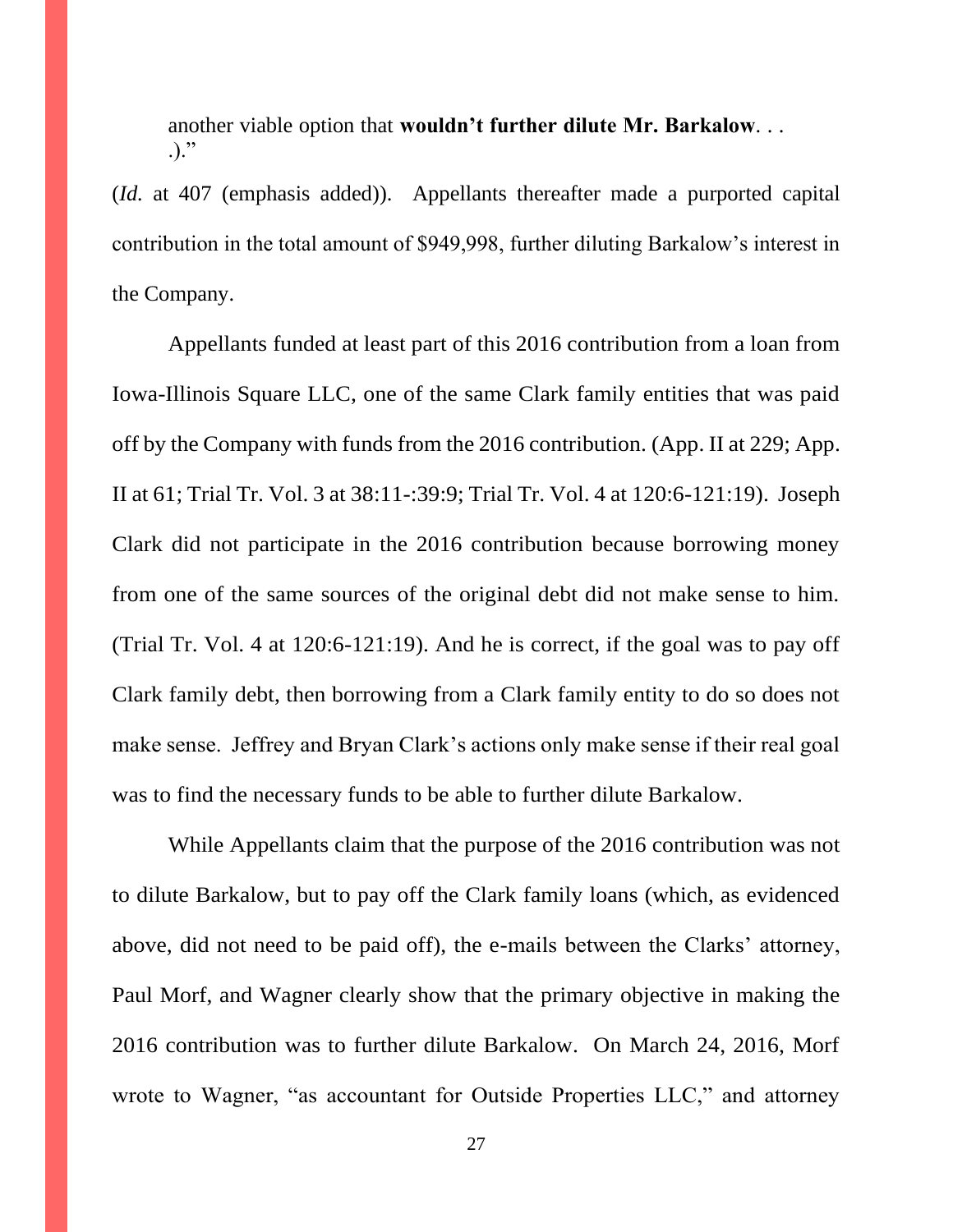Joseph Holland, "as counsel for Outside Properties LLC," requesting to see copies of the ownership ledger and the books the Company once the books reflect the 2015 and 2016 contributions. (App. II at 220). He stated that the "effect of these voluntary, non-mandatory capital contributions will be to **greatly dilute the ownership of Mr. Barkalow**, who opted not to participate, although he was given every opportunity to do so." (*Id.* at 221 (emphasis added)). Wagner responded, stating "[j]ust to be clear, the intention with the \$1,000,000 capital contribution in December 2015 is to change not only the Capital %s in Outside Prop, **but also the Profit and Loss %s. The effect of this will be to dramatically increase the three boys Profit, Loss, and Capital %s to nearly 33% each.**" (*Id.* at 220-21 (emphasis in original)). Wagner sent another e-mail to Morf in June 2016 regarding the 2016 contributions, stating "[a]ssuming the interfamily debt is moved over as the previous email stated and papered properly. Tracy would be dropped down to approx.. .533% ownership with a Capital account just below \$10,000." (*Id.* at 225). Once the books were updated, Barkalow's interest was in fact diluted to just over 0.5%. (*Id.* at 207- 08).

### **V. The Company's Dysfunction.**

The ongoing disputes between the Class A members regarding the governance, management and operations of the Company were laid out

28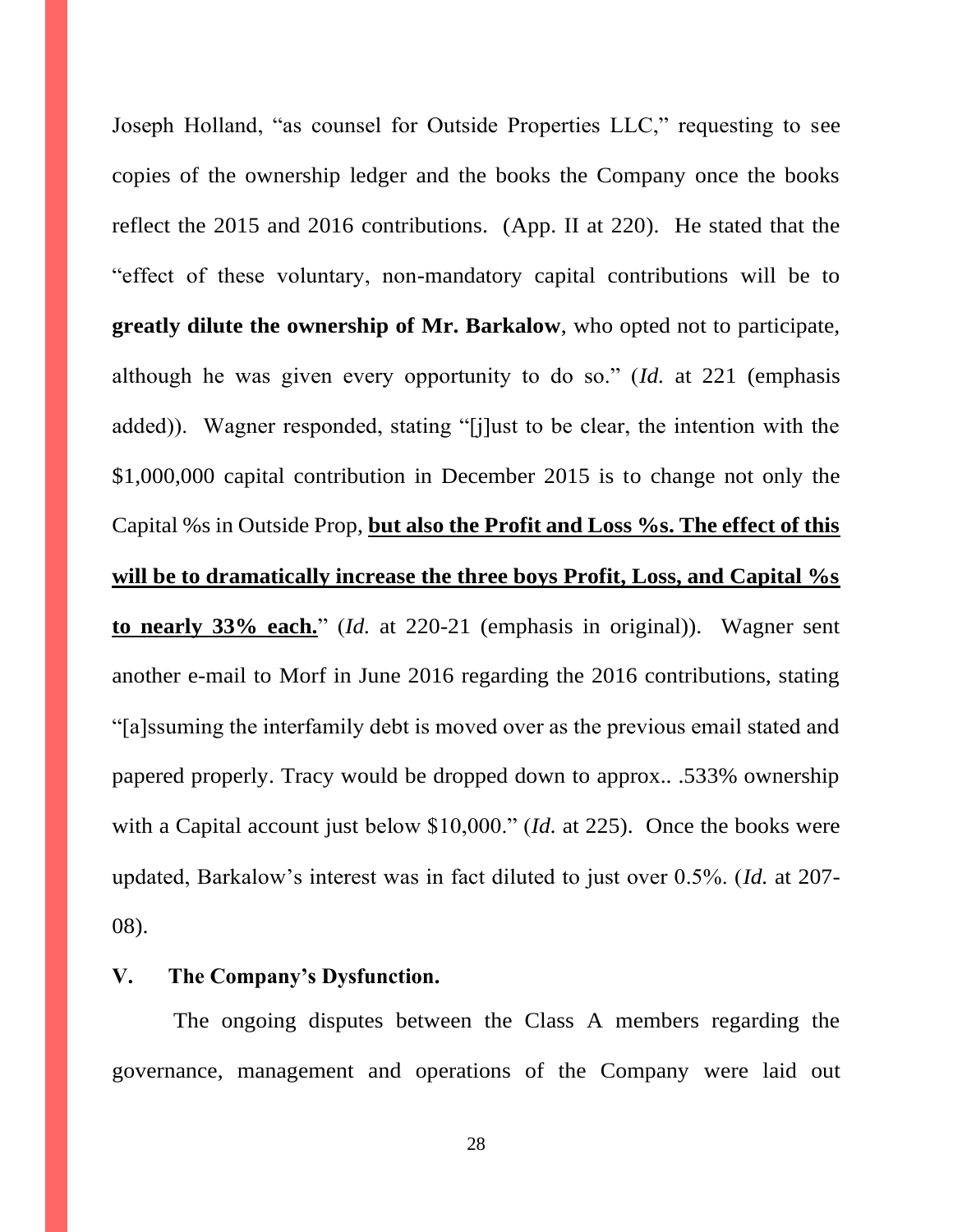thoroughly in the trial record. The district court found that the following ongoing disputes existed:

Disputes as to how to interpret the Company's Operating Agreement.

Disputes as to who is the Company's general manager.

Disputes over ownership interests and voting interests in the company.

• Disputes on whether to treat financial events as distributions or expenses.

- Disputes regarding how to treat cash infusions.
- Disputes regarding refinancing the Company's debt.
- Disputes regarding keeping the Company's books.
- Dispute regarding the payment of property management fees.

• Disputes over who was to provide Wagner the information do to the accounting for the Company.

• Disputes as to who the tax matters partner should be and who should sign tax returns.

• Disputes as to who the Company's accountant should be.

• Disputes as to who should have possession of the Company checkbook and sign the Company's checks.

29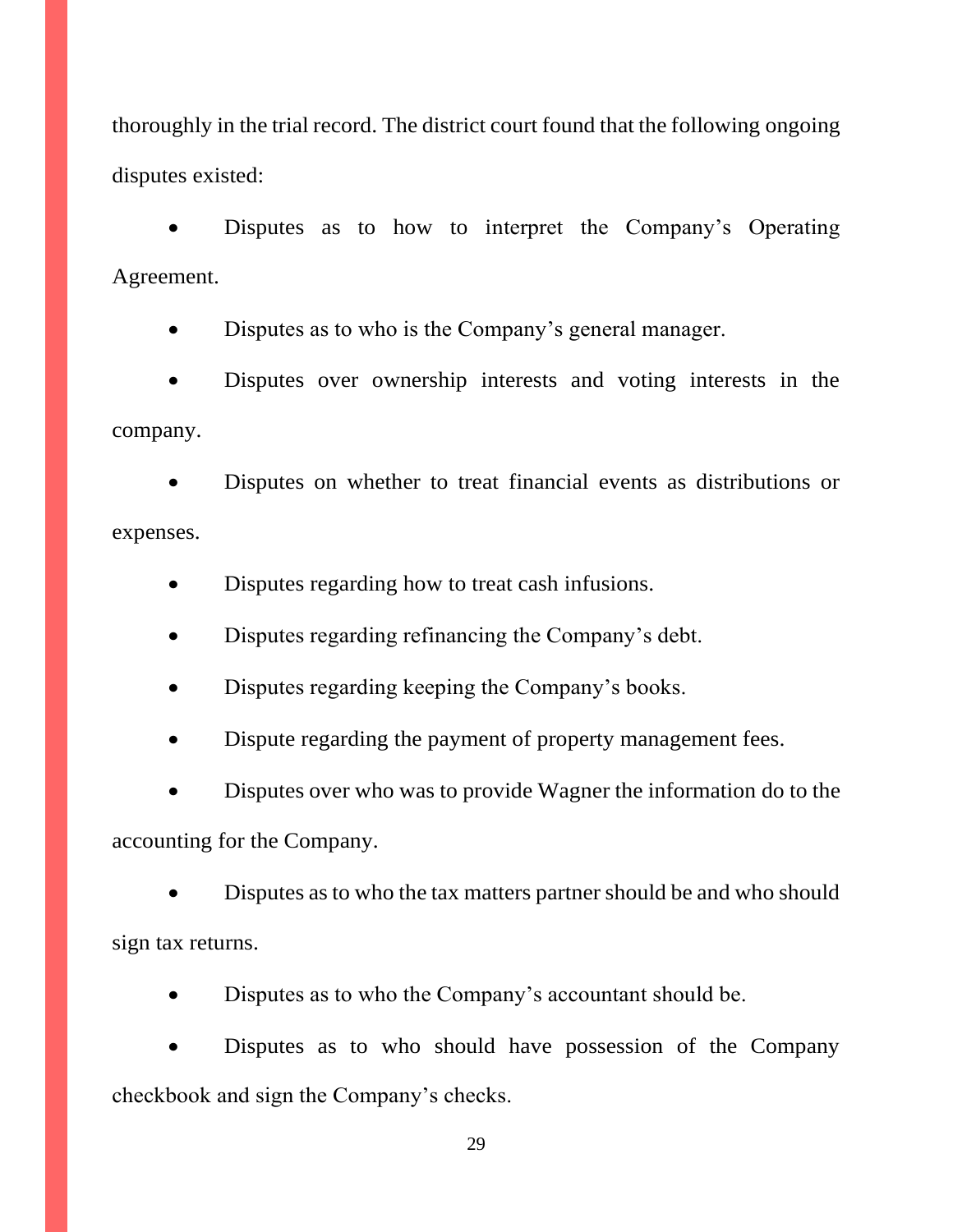Disputes over scheduling of member meetings.

(App. I at 297-98, citing to App. I at 369-71, 372-86, 410, 411-15, 432-35, 444- 47, App. II at 142-53, 154-60; *see also* App. I at 416-17, 418-24, 425-26, 437- 38, 439-40; *see also* Trial Tr. Vol. 3 at 79:15-82:12; Trial Tr. Vol. 4 at 40:22- 44:23). The district court also relied on the testimony from Company accountant Wagner that the disputes between the Class A Members make it difficult, if not impossible, to properly take care of the Company's finances and accounting. (App. I at 298; *see also* Trial Tr. Vol. 3 at 82:8-:12).

The district court made the following findings and conclusions regarding the Interim Management Agreement: "The Company is also operating now under an 'Interim Management Agreement', so obviously all issues concerning ordinary governance procedures and operating the Company in the future have not been resolved and will continue to be future disputes if not dissolved. The Interim Management Agreement was entered into only to avoid the necessity of appointing a receiver or possibly issue a temporary injunction during the pendency of the lawsuit." (App. I at 298).

The district court then pointed out a few of the issues that Joe testified that he had with Jeff and Bryan: (i) that Bryan borrowed funds from Clark family entities to pay off the US Bank loan in 2011, which was not due or in default, without notice to Joe or formal company action to approve the US Bank loan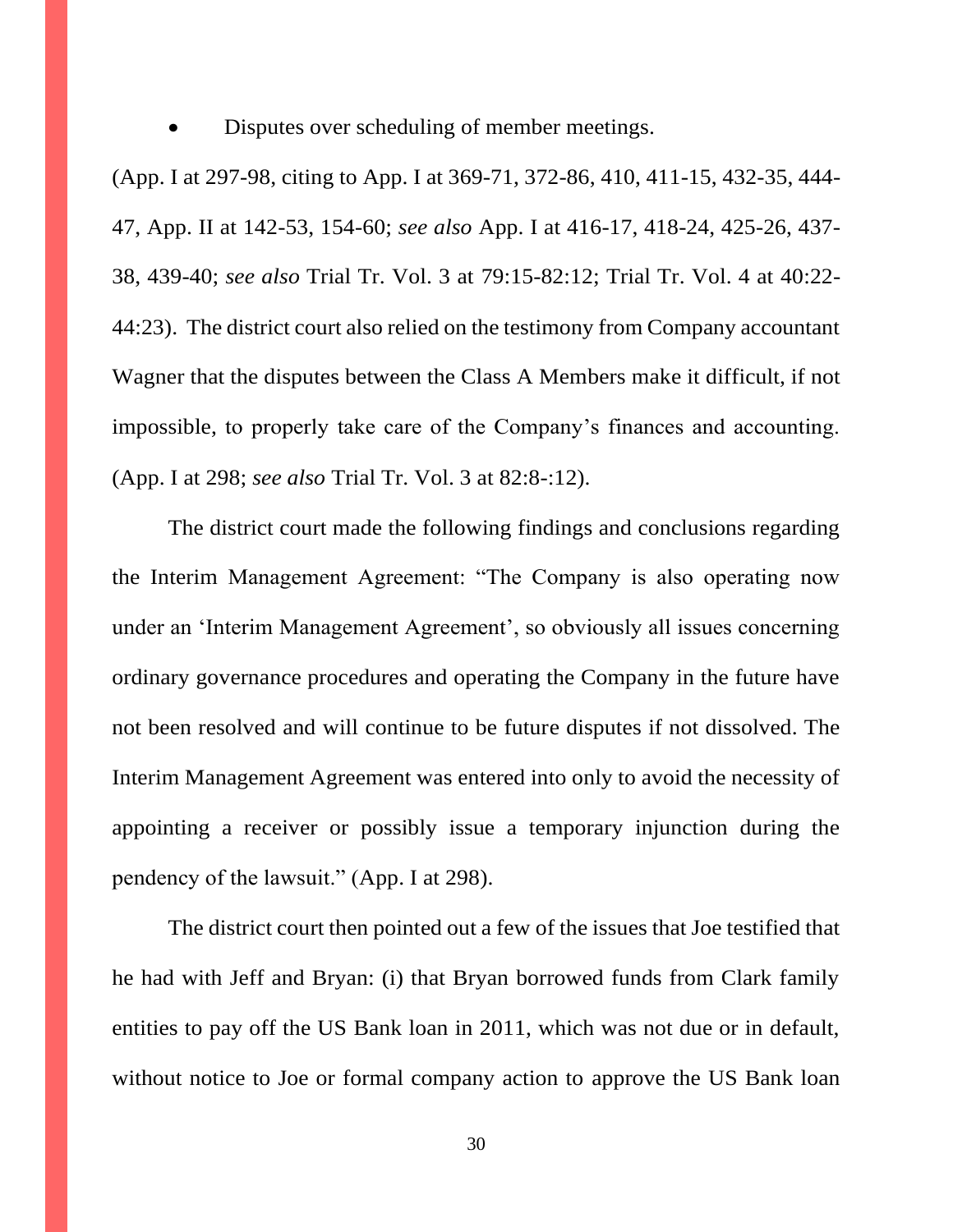payoff; (ii) that he was not aware or notified of Bryan's and Jeff's 2016 capital contributions until months after they were made; and (iii) that he had difficulty obtaining information from Jeff and Bryan concerning their additional capital contributions. (*Id.*). Joseph Clark testified that, unless the district court ordered the dissolution of the Company or some other equitable relief, these same parties would have been back in Court arguing over the governance, management and control of the Company. (Trial Tr. Vol. 3 at 152:10-153:6).

#### **ARGUMENT**

## **I. THE DISTRICT COURT CORRECTLY ORDERED THE DISSOLUTION OF OUTSIDE PROPERTIES, LLC.**

### **A. Standard for Review.**

This Court reviews *de novo* the district court's ruling on judicial dissolution of a limited liability company pursuant to Iowa Code § 489.701. *Baur v. Baur Farms, Inc.*, 832 N.W.2d 663, 668 (Iowa 2013).

#### **B. Argument.**

### **1. Iowa Code § 489.701(1)(d)(2) and the Court's Order.**

 Court-ordered dissolution of an LLC is appropriate if it is not reasonably practicable to carry on the Company's activities in conformity with the certificate of organization and the operating agreement. Iowa Code § 489.701(1)(d)(2).

31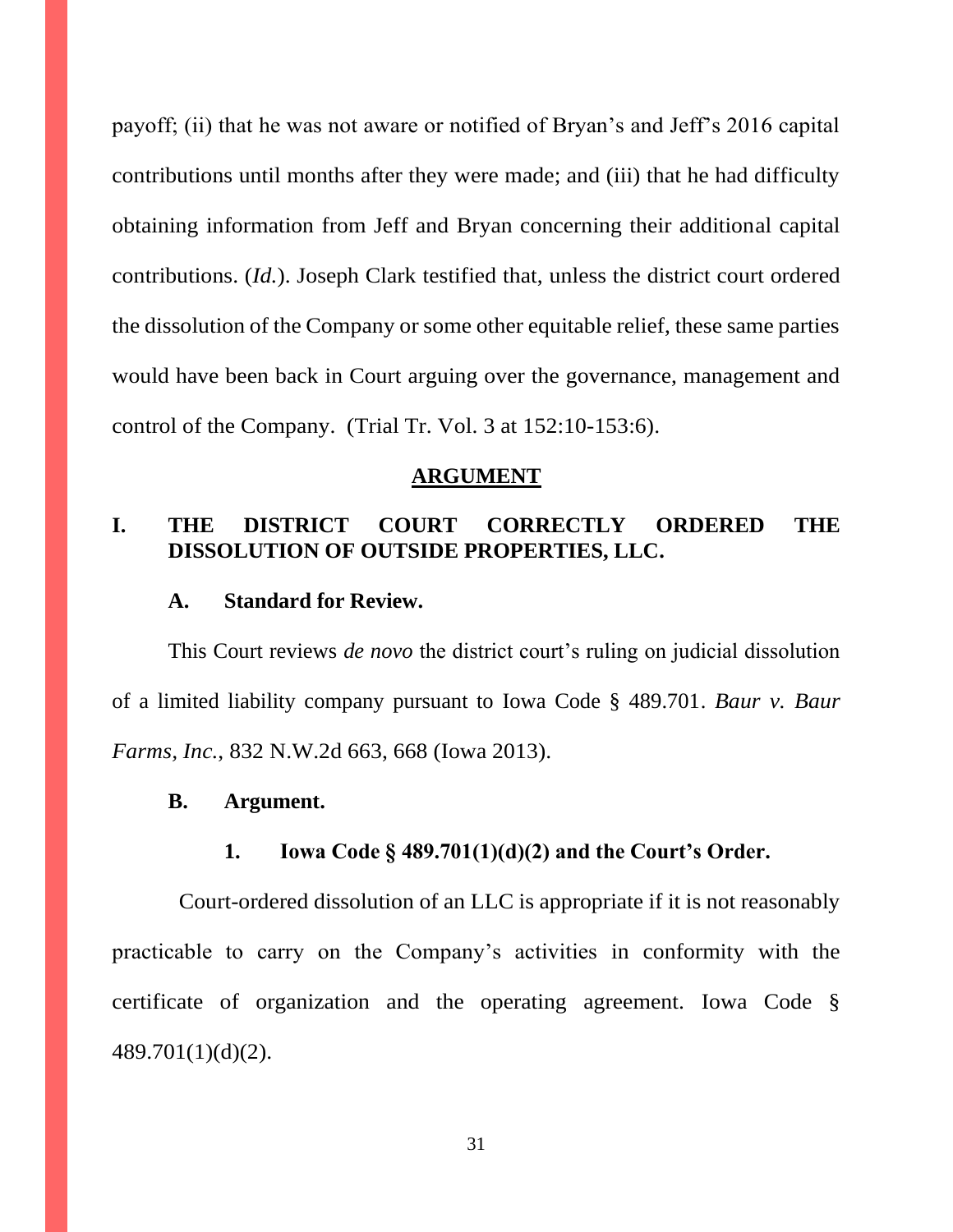The district court properly held that the Company is not operating in conformity with its governance documents, nor is it reasonably practicable for it to do so. The ongoing disputes between the Class A members regarding the governance, management and operations of the Company were laid out thoroughly in the trial record and are listed above. The disputes include, but are not limited to, disputes as to how to interpret the Company's Operating Agreement; disputes over ownership interests and voting interests in the company; disputes on whether to treat financial events as distributions or expenses; disputes regarding how to treat cash infusions; disputes as to who should have possession of the Company checkbook and sign the Company's checks; and disputes over scheduling of member meetings. (Statement of Facts § V, *supra*). The district court also relied on the testimony from Company accountant Wagner that the disputes between the Class A Members make it difficult, if not impossible, to properly take care of the Company's finances and accounting. (*Id.*). The court held that it "cannot repair the lack of trust in the relationship between Jeff, Bryan and Tracy." (App. I at 298).

The district went on to hold that "[i]t is simply not reasonably practicable to carry on the Company's activities in conformity with the certificate of organization and operating agreement in light of the intensity, longevity and number of disputes and issues existing between Tracy, Bryan and Jeff which are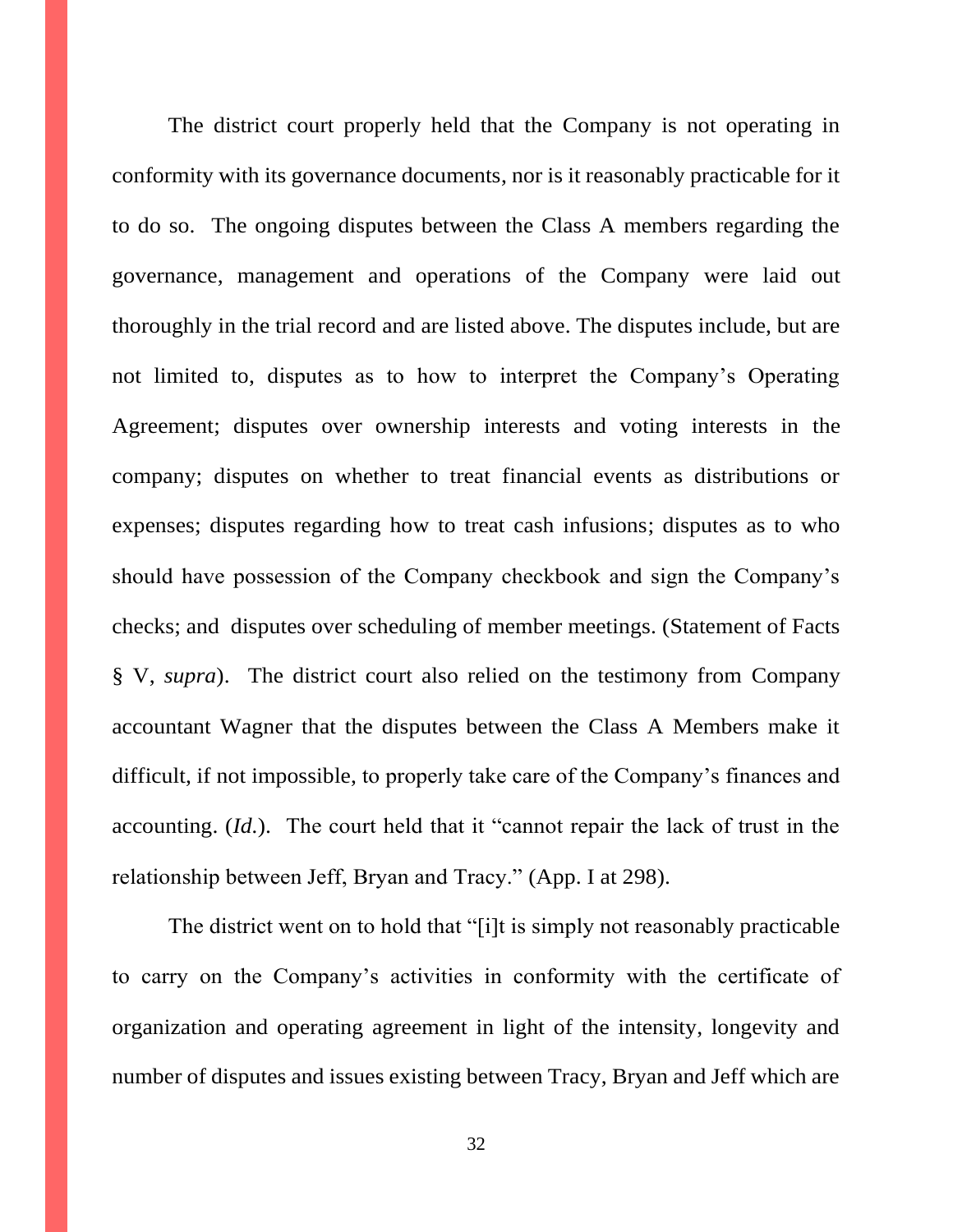fueled by their continuing long-time acrimonious, bitter, and toxic relationship." (*Id.*). The district court concluded that "[t]he relationship between the members is not repairable and certainly the duty of good faith that each must bring to the Company will be nonexistent in the future." (*Id.*).

Jeffrey and Bryan argued below that the "**interim** Management Agreement" is evidence that the continued operation of the Company is practicable. (App. I at 203 (emphasis added)). But, as the district court found, the Management Agreement is "interim," meaning that it is temporary and "was entered into only to avoid the necessity of appointing a receiver or possibly issue a temporary injunction during the pendency of the lawsuit." (App. I at 298). The district court concluded that "I cannot ignore what I consider to be total dysfunction at the governance level." (*Id.*).

The Company is functioning not in conformity with its governance documents, but pursuant to an interim agreement entered into during the pendency of this lawsuit. As testified to by Joseph Clark, unless the district court ordered the dissolution of the Company or some other equitable relief, these same parties would have been back in Court arguing over the governance, management and control of the Company. (Trial Tr. Vol. 4 at 152:10-153:6). Based on the evidence submitted at trial, the district court properly held that it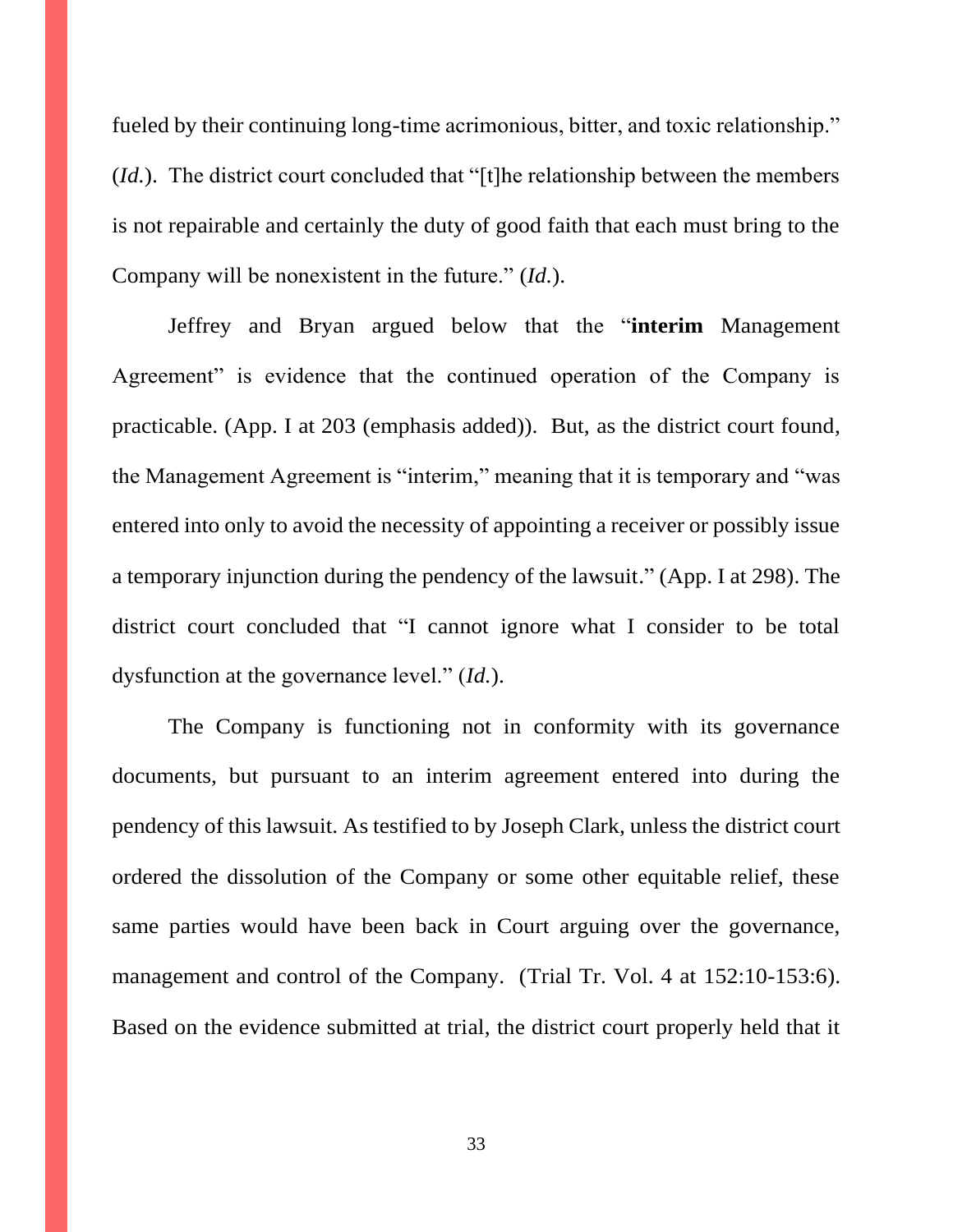was not reasonably practicable for the Company to carry on in conformity with the certificate of organization and the operating agreement.

## **2. The Standard for Dissolution Based on Reasonable Impracticability to Carry On Its Activities was Met in this Case.**

Without citation to any Iowa appellate authority, Jeffrey and Bryan argue that courts impose a nearly impossible bar to judicially dissolve a company based on "impracticability to carry on." While certainly dissolution is a drastic remedy, and one in which a court must exercise with "caution," *Baur v. Baur Farms, Inc.*, 832 N.W.2d 663, 678 (Iowa 2013), neither Section 489.701 nor any Iowa caselaw imposes a higher evidentiary standard or burden that must be met for the court to order dissolution based on impracticability.

"'[T]here is no prevailing interpretation' of the term 'not reasonably practicable' in relation to the dissolution of limited liability companies." *In re Hefel*, 2011 WL 4356215, \*3 (N.D. Iowa Bankr., Sept. 19, 2011) quoting *Kirksey v. Grohmann*, 754 N.W.2d 825, 828 (S.D. 2008). But the very cases to which Appellants cite support the district court's decision to dissolve based on "total dysfunction at the governance level," and that the Company is not operating pursuant to its governance documents, but an interim Management Agreement. *See, e.g.*, *In re Arrow Inv. Adv., LLC*, 2009 WL 1101682, \*2 (Del. Ch., April 23, 2009) (cited to by Appellants at 43) ("dissolution is reserved for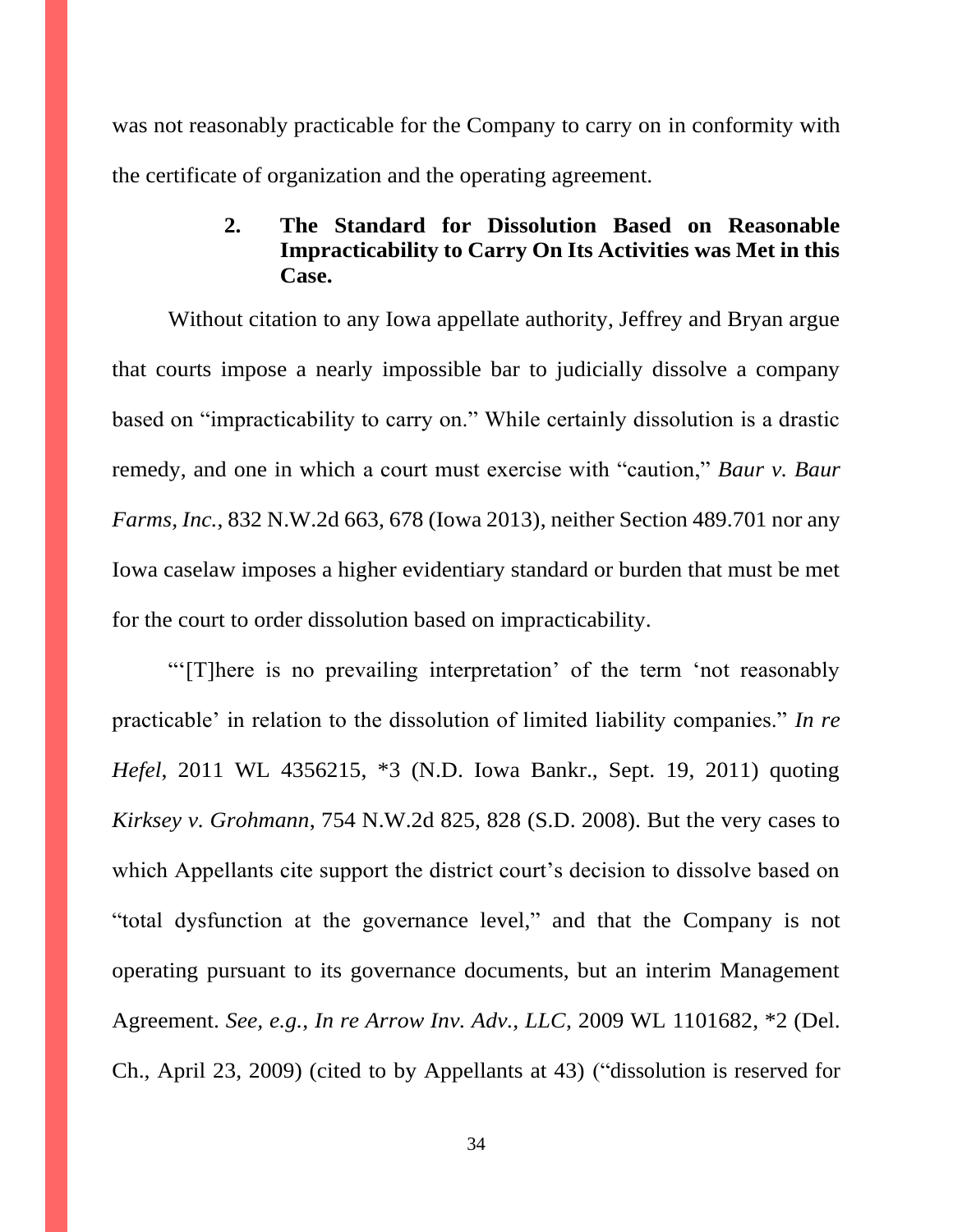situations in which the LLC's management has become so dysfunctional **or** its business purpose so thwarted that it is no longer practicable to operate the business") (emphasis added); *Dunbar Grp., LLC v. Tignor*, 593 S.E.2d 216, 219 (Va. 2004) (cited to by Appellants at 42, 44) ("Only when a circuit court concludes that present circumstances show that it is not reasonably practicable to carry on the company's business in accord with its articles of organization and any operating agreement, may the court order a dissolution of the company."). But for the interim Management Agreement, the "management of the entity is unable or unwilling to reasonable permit or promote the stated purpose of the entity to be realized or achieved." *In re 1545 Ocean Ave., LLC*, 893 N.Y.S.2d 590, 598 (N.Y. App. Div. 2d Dept. 2010) (cited to be Appellants at 44-45).

Appellants cite to an Iowa Business Specialty Court decision which analyzed whether a judicial dissolution was warranted, under the "reasonably practicable" standard, based on plaintiffs' allegations of the members being deadlocked in choosing a new manager. *Busse v. Busse*, Iowa District Court for Linn Cty. Case No. LACV083022, at 66 (May 22, 2017). The court held that the LLC "continued to operate as intended," so dissolution would be improper. But the court concluded as much because, given that the LLC was manager-managed and not member-managed, the disputes between the members did not largely affect the operations of the LLC. *Id.* at 65-66. The Company here is not manager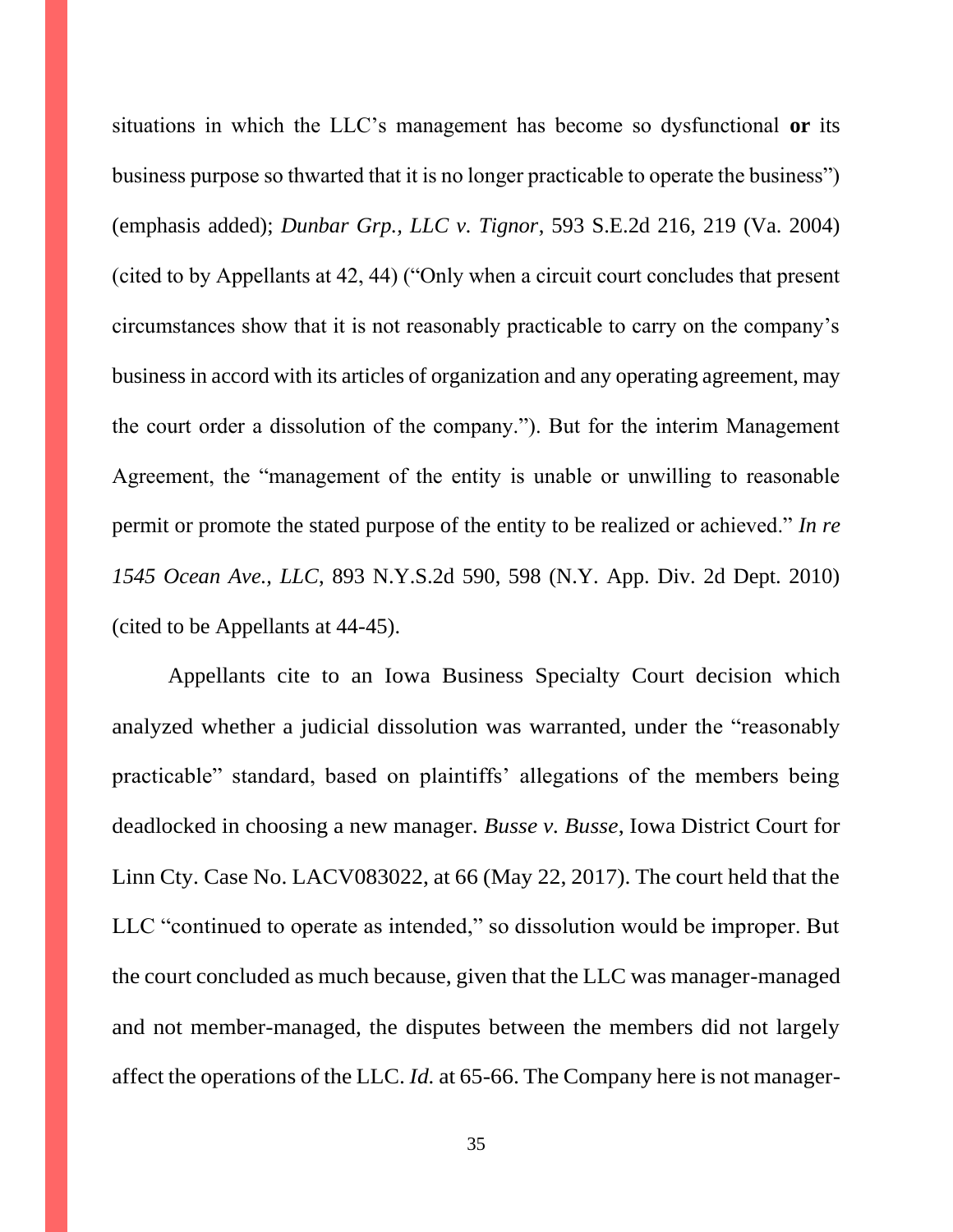managed, but managed by the members whose relationship is "not repairable and certainly the duty of good faith that each must bring to the Company will be nonexistent in the future." (App. I at 298). The ruling in *Busse* is only relevant to the extent it shows that member dysfunction, while perhaps of less concern in a manager-managed company, is of great concern in a member-managed company such as Outside Properties.

Jeffrey and Bryan attempt to trivialize the Company's dysfunction, arguing "[t]hat Mr. Barkalow does not get along with the Clark brothers is not a valid basis for dissolving this viable company . . . ." (Appellant Proof Brief at 42). They argue that the Company is profitable, so the district court should have just ignored the utter dysfunction at the governance level. But simply because an otherwise dysfunctional company not operating pursuant to its governance documents is profitable does not mean that it should continue to operate. *See, e.g.*, *Vila v. BVWeb Ties LLC*, 2010 WL 3866098, \*6-\*8 (Del. Ch., Oct. 1, 2010) (rejecting the argument that it is "reasonably practicable to continue" the LLC's existence because it was "earning a modest profit"); *Phillips v. Howe*, 2011 WL 4404034, \*26 (Del. Ch., Sept. 22, 2011) ("The fact that [the LLC] has continued to operate marginally . . . is irrelevant to deadlock, because [the LLC] never operated *in conformity with the parties' agreement*.") (italics in original).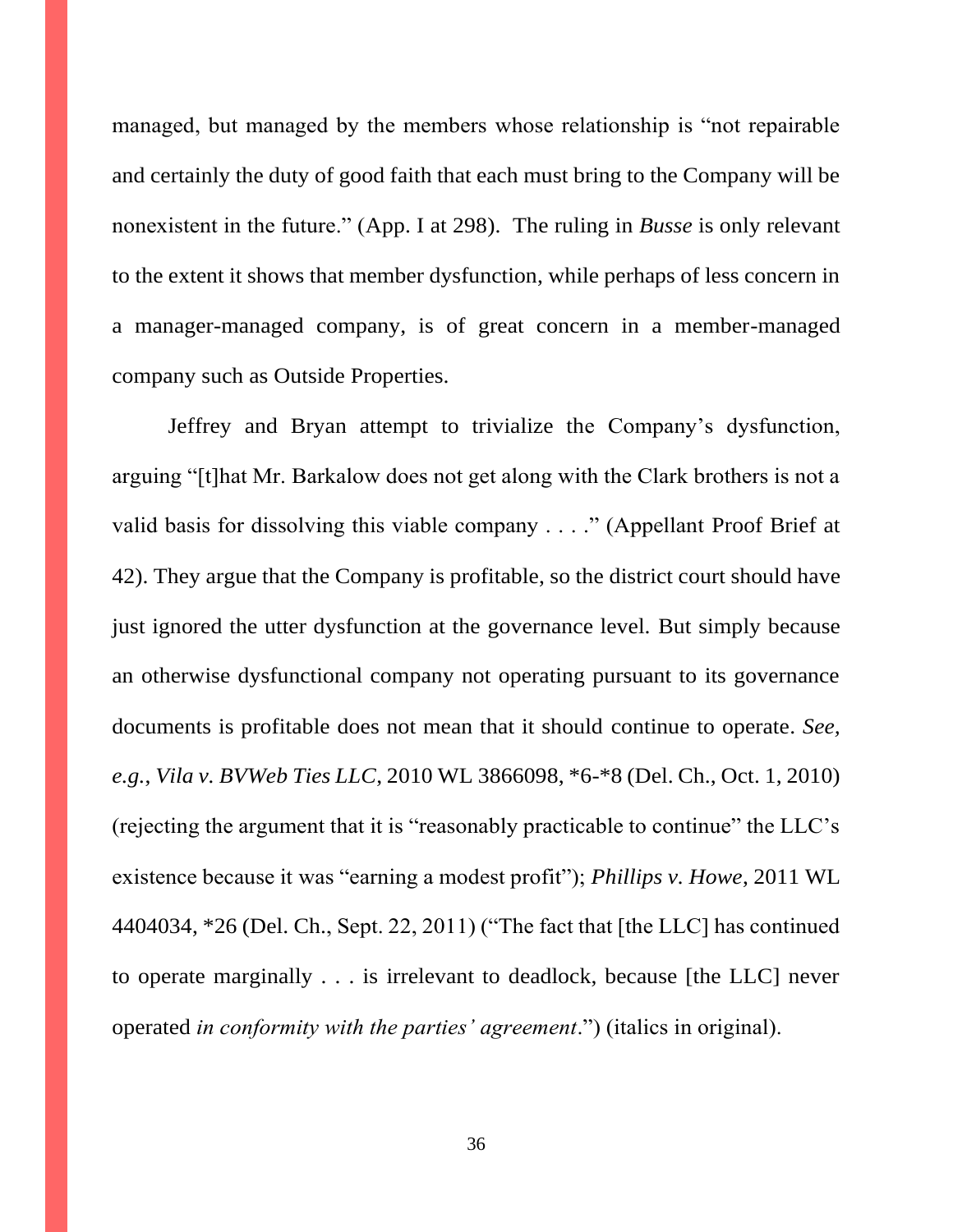In *Kirksey v. Grohmann*, 754 N.W.2d 825 (S.D. 2008), the South Dakota Supreme Court found that there was "no dispute that the ranching and livestock operation, as a business, can continue despite the [member] sisters' dissension. However, the question is whether it is reasonably practicable for the company to continue *in accordance with* the operating agreement." *Id.* at 830. The court answered that question in the negative  $-$  that "[l]eaving two sisters, half the owners, with all the power in the operation of the company cannot be a reasonable and practicable operation of a business." *Id.* at 831.

Appellants argue that the district court, in ruling that Appellants' and Joe's 2015 contributions were valid and diluted Barkalow's and, with Appellants' 2016 contributions, Joseph Clark's interests and voting rights in the Company, effectively resolved the dysfunction by effectively making Appellants controlling members and breaking any continued deadlock. The district court addressed this very issue in its Ruling:

Jeff and Bryan argue that many of the listed disputes have now been decided by the Court and that the LLC can continue to operate in a profitable manner. Although the Court has determined many of the disputes, it cannot repair the lack of trust in the relationship between Jeff, Bryan and Tracy. I note that the members bring their attorneys to company meetings. Jeff and Bryan have alleged that Tracy converted company funds to his own account. Conversion is the legal term used for theft. The Company is also operating now under an "Interim Management Agreement", so obviously all issues concerning ordinary governance procedures and operating the Company in the future have not been resolved and will continue to be future disputes if not dissolved. The Interim Management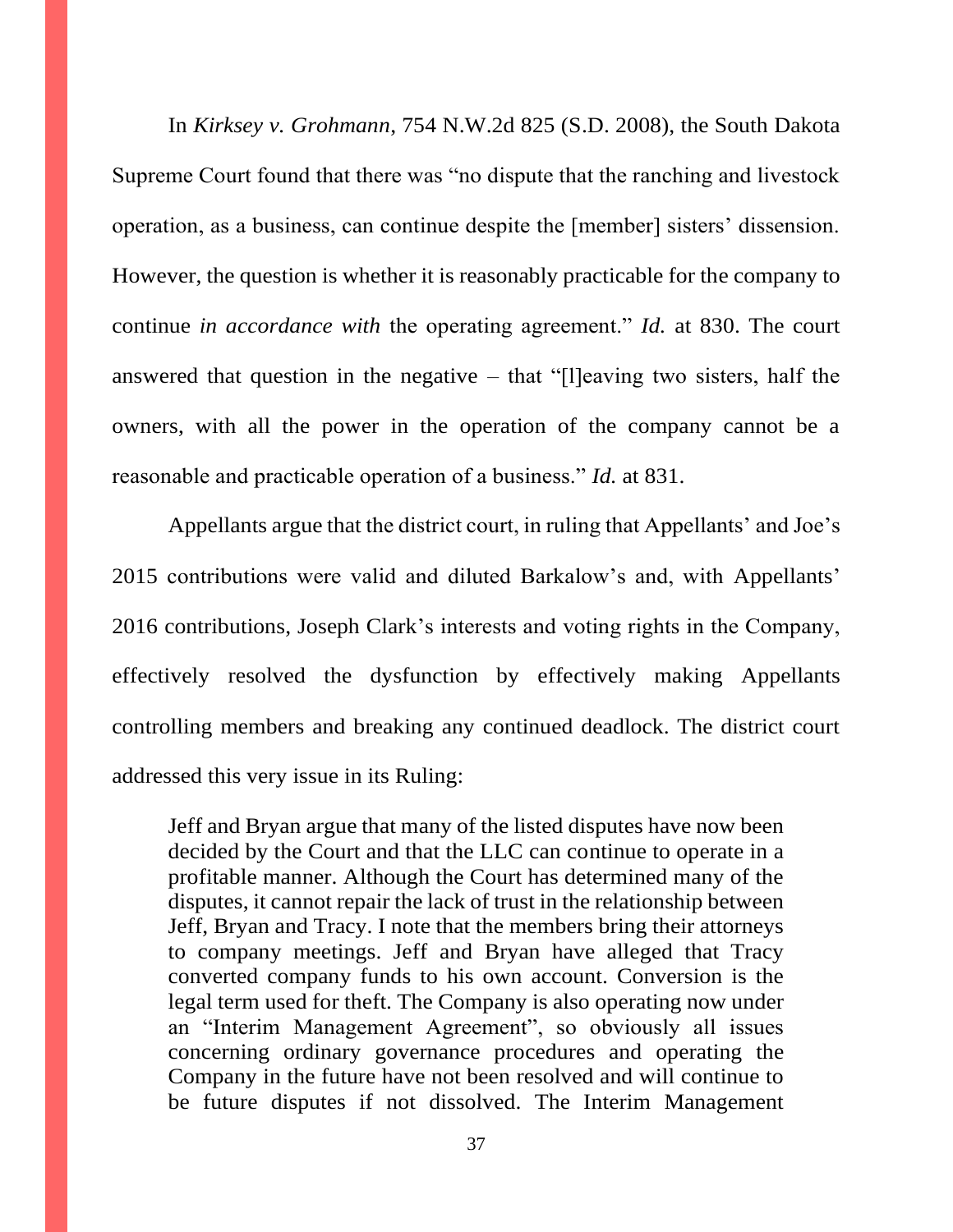Agreement was entered into only to avoid the necessity of appointing a receiver or possibly issue a temporary injunction during the pendency of this lawsuit. I cannot ignore what I consider to be total dysfunction at the governance level.

(App. I at 298).

The district court recognized that its holding on the contributions would have given Appellants control of the Company, yet it still properly held that it was not reasonably practicable for the Company to continue given the members' dysfunctional relationship and distrust. Joseph Clark testified that he wanted the court to return the members to 25% interest and then divide up the Company's properties. He testified: "I don't believe that we can go on the way that we're going and not be back here in a couple of years with another situation." (Day 4 Trial Tr. at 152:10-153:6). The district court clearly relied on Joseph Clark's testimony that, regardless of controlling interest, dysfunction would prevail and that the court would face further member litigation if the company was not dissolved. So, the court made the most equitable decision it could – to dissolve the Company.

The district court's rationale is similar to that of the South Dakota Supreme Court's in the *Kirksey* case. In that case, the four related members "neither trust nor cooperate with each other," they "cannot communicate regarding the LLC except through legal counsel," and two members "hold all the power, with the other two having no power to influence the company's direction." *Kirksey*, 754 N.W.2d at 830. *Id.* Based on those findings, the court ordered dissolution because it was not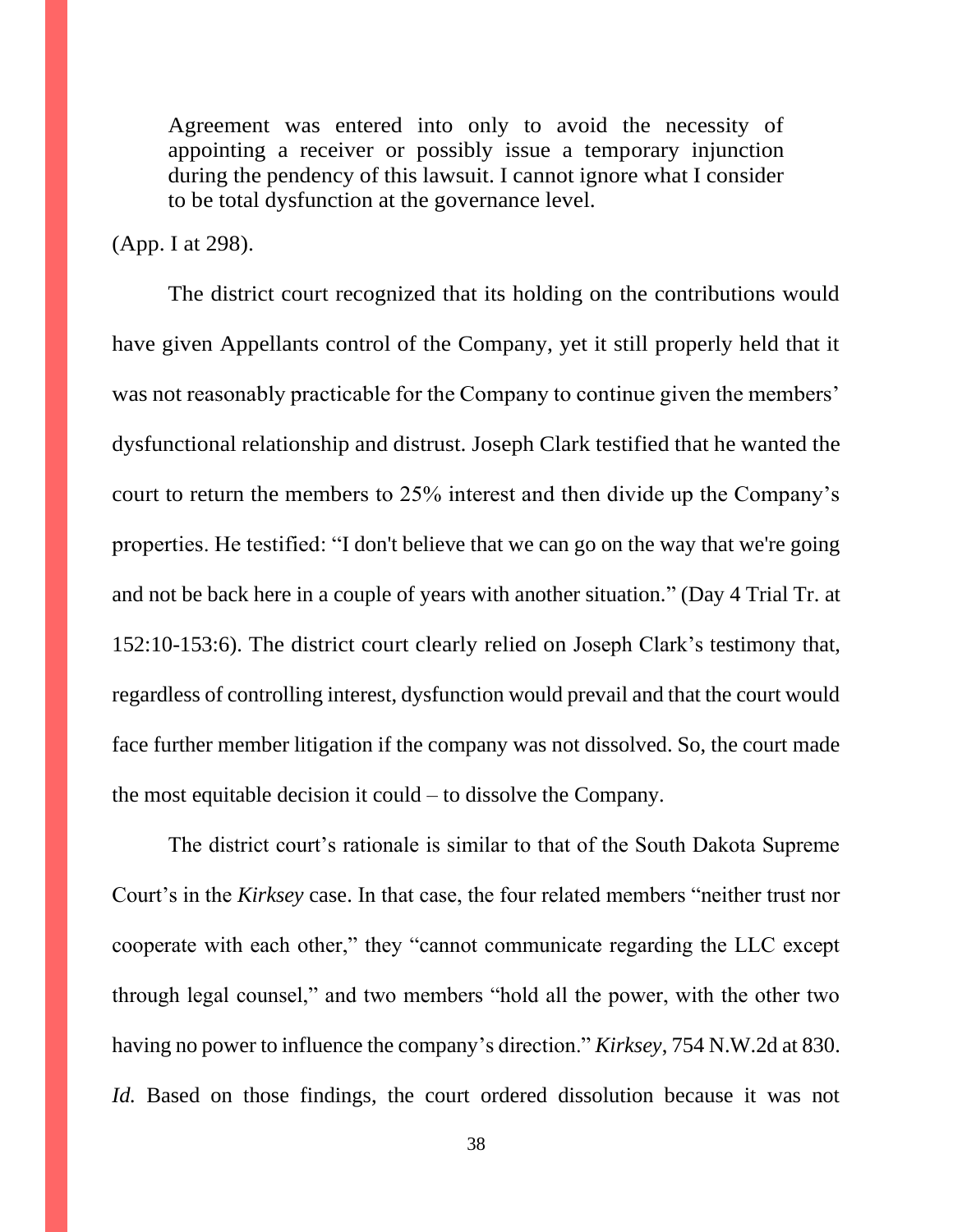"reasonably practicably to carry on the LLC's business in conformity with its articles of organization and operating agreement." *Id.* The same rationale applies in this case, and the district court did not err in ordering the Company to be wound up and dissolved.

# **II. THE DISTRICT COURT PROPERLY ORDERED THAT THE PURPORTED CAPITAL CONTRIBUTIONS BE RECHARACTERIZED AS DEBT.**

#### **A. Standard for Review.**

This Court reviews *de novo* the district court's ruling. *Baur*, 832 N.W.2d at 668.

#### **B. Argument.**

Barkalow sought and obtained a judicial order pursuant to Iowa Code § 489.701 that does the following: (i) recasts the 2015 and 2016 "contributions" as loans; (ii) declares that each of the four members be restored to their original 25% equity interest in the Company; and (iv) dissolves the Company. Appellants argue that the district court exceeded its statutory and equitable authority by recasting the 2015 and 2016 contributions as loans and setting the ownership interest back to 25% per member.

### **1. The Operating Agreement Does Not Control in the Judicial Dissolution Setting.**

Appellants argue that the Company's operating agreement controls and that the district court exceeded its equitable and statutory authority by, as part of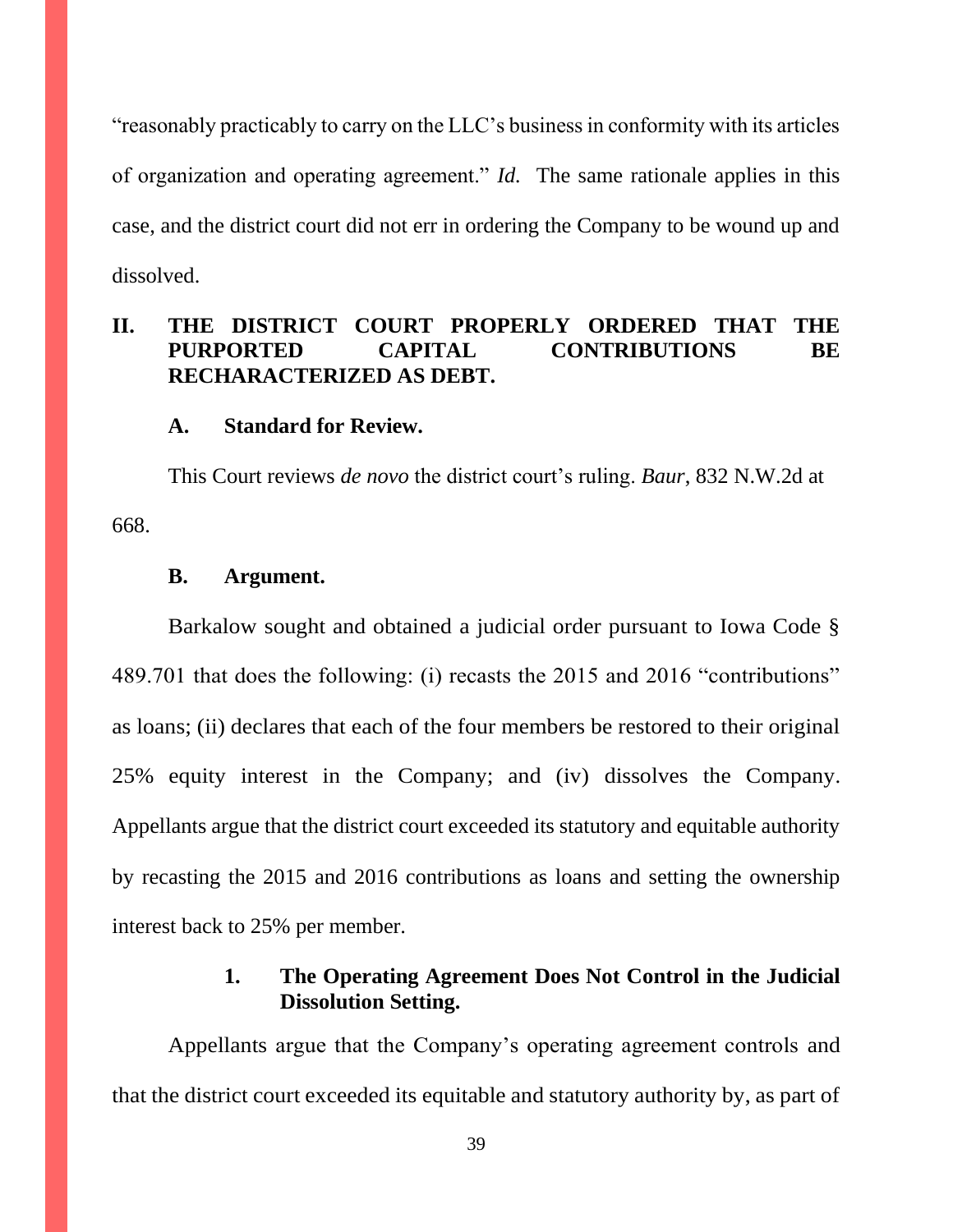its order for dissolution, recharacterized the Clarks' contributions as loans. Appellants argue that "[e]ven though the district court was acting in equity jurisdiction in dissolving Outside Properties, it was nonetheless constrained by Outside Properties' operating agreement and governing documents." (Appellant Proof Brief at 54). But the district court, ruling on judicial dissolution, is explicitly not constrained by the Company's governance documents. Iowa Code § 489.110 states that a company's operating agreement governs the company's activities and the relations among its members, except that an "operating agreement shall not "[v]ary the power of a court to decree dissolution in the circumstances specified in section 489.701, subsection 1, paragraphs 'd' and 'e'." *Id.*  $\frac{6}{3}$  489.110(3)(g).

Appellants rely on *Felt v. Felt*, 928 N.W.2d 882, 2019 WL 2372321, \* 7 (Iowa Ct. App., June 5, 2019), for the proposition that the district court could not have recharacterized the contributions as loans because the Company's governance documents allowed for such contributions, and the court exceeded its authority by ordering reclassification in contravention of the governance documents. The *Felt* case analyzed whether, under the terms of a limited liability company's operating agreement, there were any members added within ninety days following the death of the last member of the company. If no new members were properly added, the company would statutorily dissolve at the end of the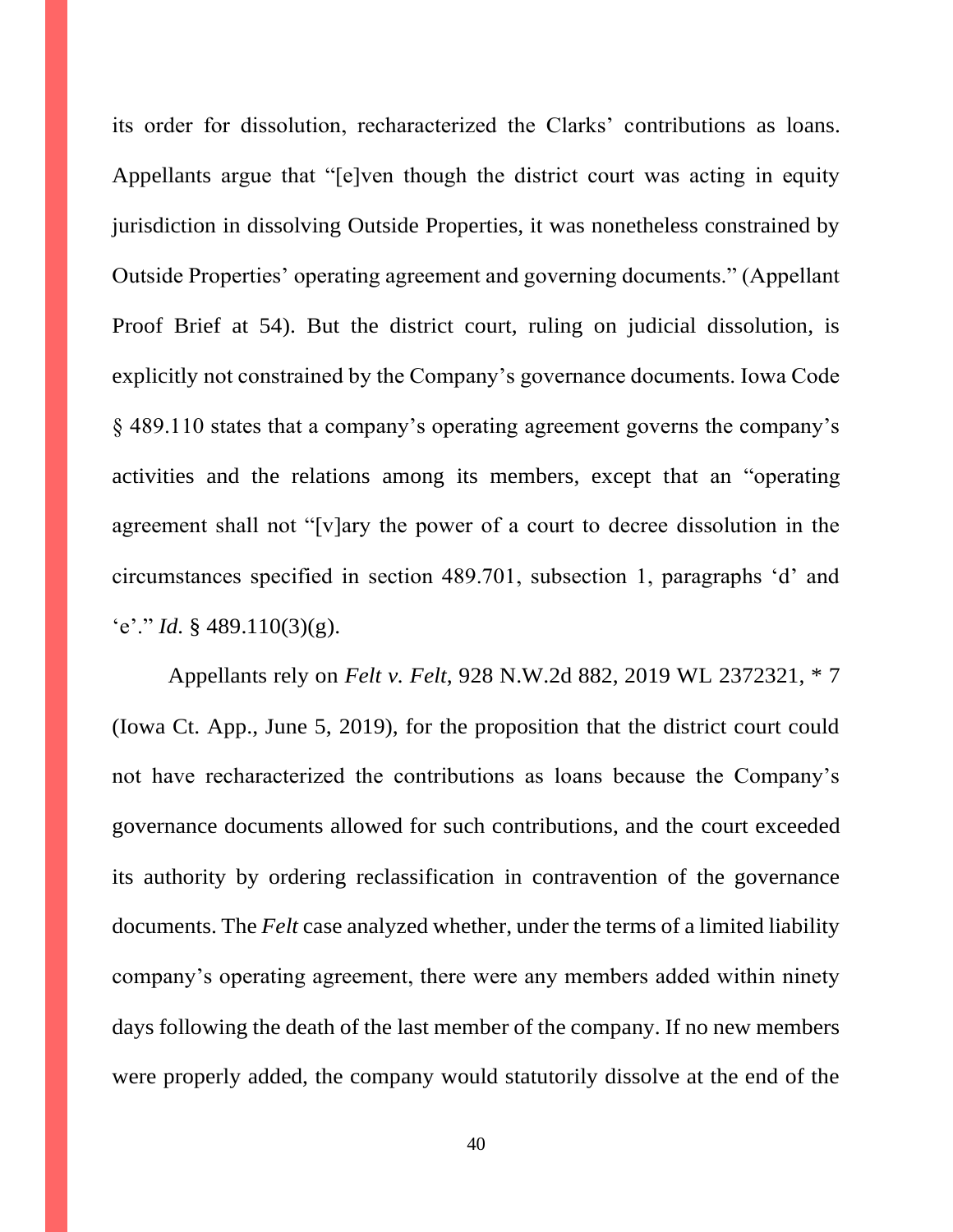ninety-day period. The district court ruled that new members were added, but the court of appeals reversed, holding that "none of the unit holders of Felt Farms LLC complied with the contractual requirements for membership by signing a joinder agreement prior to the expiration of the ninety-day statutory period. Therefore, the LLC dissolved . . . ."

But the *Felt* case was not one for application for judicial dissolution under Section 489.701(1)(d) or (e), and therefore is inapposite. As stated above, while an operating agreement usually controls governance issues, an operating agreement does not control the court sitting in equity upon an application for dissolution. The court can shape whatever equitable relief it believes is most appropriate under the circumstances of the particular case. In this case, the district court properly held that recharacterizing the contributions as loans as part of the dissolution was the best way to work out the equities between the members.

In support of their argument that the court did not have authority to recharacterize the contributions to loans, Appellants rely on the Court of Appeals' decision in *Maschmeier v. Southside Press, Ltd.*, which the Supreme Court declined to follow in *Baer*. 435 N.W.2d 377 (Iowa Ct. App. 1988). In *Maschmeier*, the court found that its equitable authority allowed it to order the majority stockholders to purchase the stock of the oppressed minority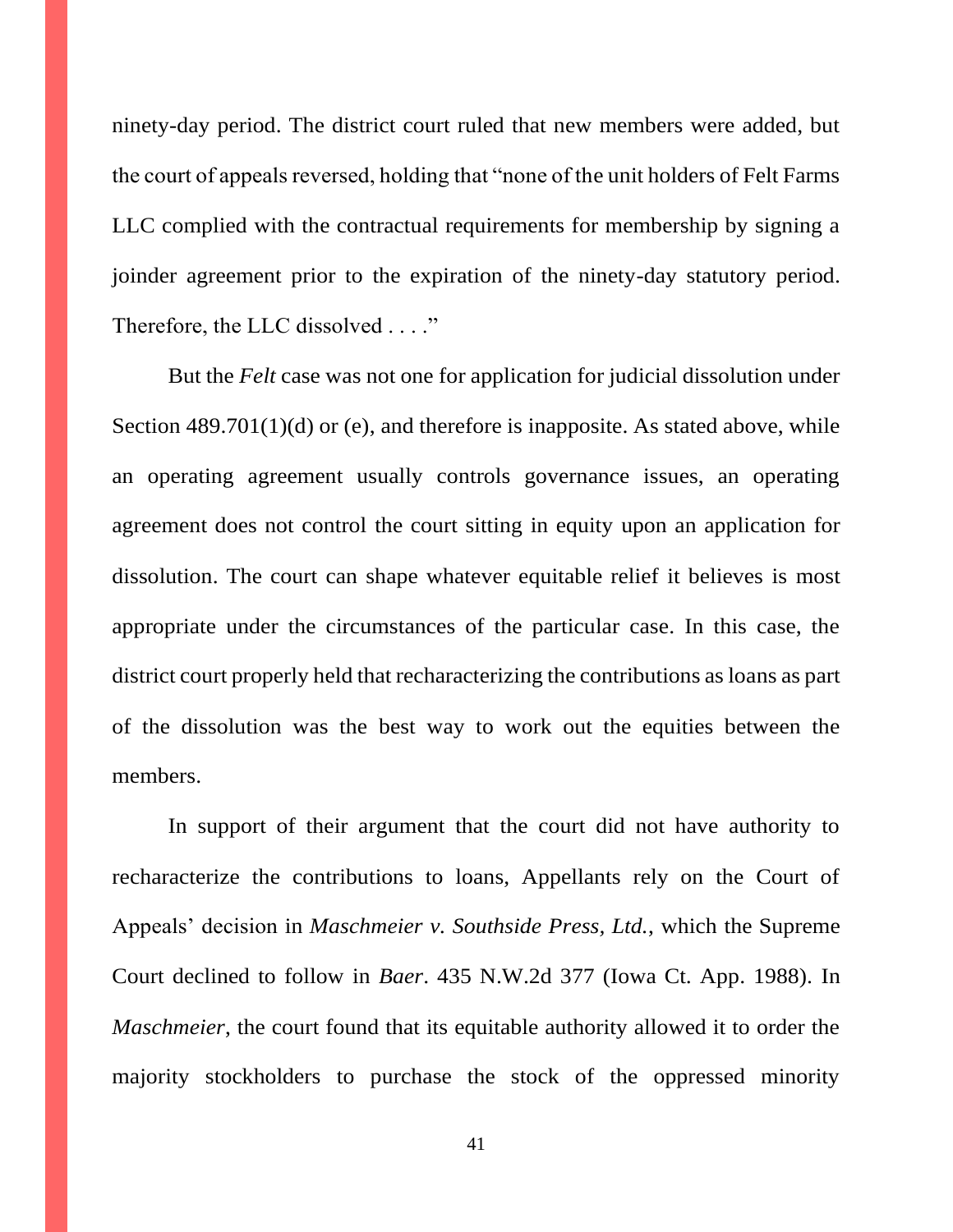stockholders. Appellants latch onto the fact that the court then ordered that "the method of payment should be in a manner consistent with the bylaws." *Id.* at 383. But Appellants fail to mention that the court affirmed the district court's order of the buyout despite there being buyout provisions in the bylaws, and that court ordered the buyout only once the stockholders were unable to agree on how to exercise the provisions of the bylaws. *Id.* at 382-83. There, as here, the court exercised its equitable authority in a dissolution action and ordered a buyout – and the value of said buyout – when there was corporate dysfunction requiring such action.

# **2. Iowa Code § 489.701(2) Does Not Preclude a Court from Providing Equitable Relief in Addition to Dissolving a Company Based on it not being Reasonably Practicable to Carry on the Company's Activities.**

Iowa Code § 489.701(2) states that a "court may order a remedy other than dissolution" in a proceeding for dissolution based on member oppression under 701(1)(e). Appellants argue that this subsection means that courts are only allowed to grant relief other than dissolution in oppression cases, and not in cases based on impracticability of carrying on the company's activities in conformance with the governance documents. Appellants' argument fails for several reasons. First, nothing in the statute, the comments following Section 701 of the Uniform Limited Liability Company Act, [\(https://www.uniformlaws.org/HigherLogic/System/DownloadDocumentFile.ashx](https://www.uniformlaws.org/HigherLogic/System/DownloadDocumentFile.ashx?DocumentFileKey=e4ceb7e3-92e4-7d79-c8f9-912e670bef23&forceDialog=0)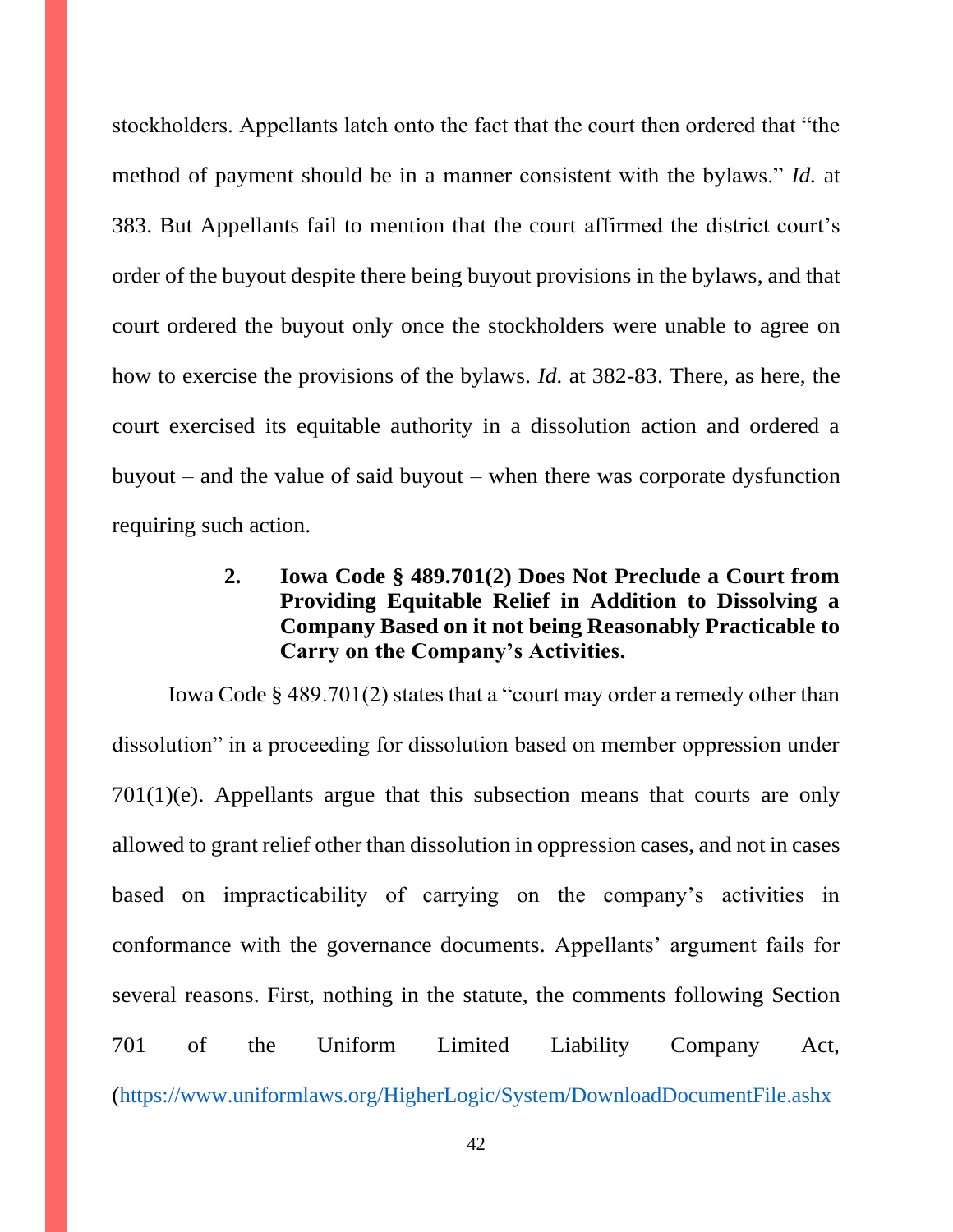[?DocumentFileKey=e4ceb7e3-92e4-7d79-c8f9-912e670bef23&forceDialog=0](https://www.uniformlaws.org/HigherLogic/System/DownloadDocumentFile.ashx?DocumentFileKey=e4ceb7e3-92e4-7d79-c8f9-912e670bef23&forceDialog=0) at

151-55), or any caselaw supports Appellants' argument that Section 489.701(2) prevents a court from granting ancillary equitable relief as part of its decision to dissolve a LLC based on member dysfunction. Simply because the statute allows for allows for relief BESIDES dissolution in the one instance does not mean that the statute does not allow for relief IN ADDITION TO dissolution in the other. *Krull v. Thermogas Co.*, 522 N.W.2d 607, 612 (Iowa 1994) ("In searching for legislative intent, we are bound by what the legislature said, not by what it should or might have said. So we cannot under the guise of statutory interpretation enlarge or otherwise change terms of a statute.").

Second, Iowa courts and other courts routinely hold that the district court's equitable powers are expansive, and further hold that, where the statute does not provide an exclusive remedy or otherwise forbid the court from exercising its equitable jurisdiction, the court has the power to craft an equitable remedy given the certain facts of each case. "The court, sitting in equity, has considerable flexibility in resolving the dispute" concerning company liquidation. *Baur*, 832 N.W.2d at 677 and Iowa Code sections and cases cited therein. "[T]he invocation of equity jurisdiction permits the necessary reach and flexibility in working out the equities among these parties." *Moser v. Thorp Sales Corp.*, 256 N.W.2d 900, 907 (Iowa 1977); *see also Holi-Rest, Inc. v. Treloar*, 217 N.W.2d 517, 526-27 (Iowa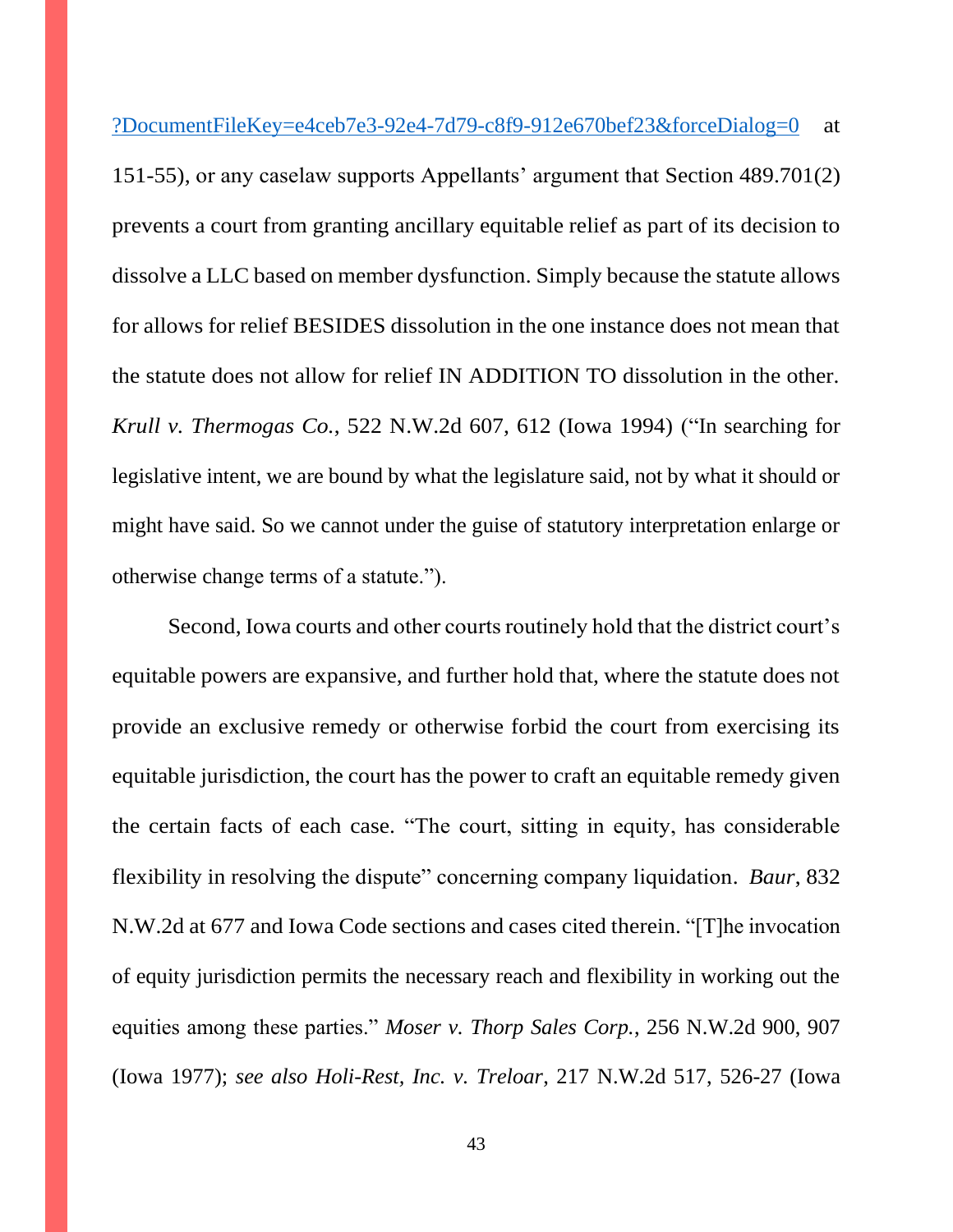1974) ("That this court has the power in equity to fashion such relief is beyond dispute. . . . If based on sound principles, and beneficent results follow their enforcement, affording necessary relief to the one party without imposing illegal burdens on the other, new remedies and unprecedented orders are not unwelcome aids to the chancellor to meet the constantly varying demands of equitable relief."); *Holden v. Construction Mach. Co.*, 202 N.W.2d 348, 363-64 (Iowa 1972) ("Wherever a situation exists which is contrary to the principles of equity and which can be redressed within the scope of judicial action, a court of equity will devise a remedy to meet the situation, though no similar relief has been given before."); *Bankers Surety Co. v. Linder*, 137 N.W. 496, 499 (Iowa 1912) ("[T]he power of a court of equity is not limited to settling the rights of the parties upon what has been done in the past, but it reaches forth and declares their duties and rights for the future.")..

The district court deciding a judicial dissolution action sits in equity, and 489.701 does not provide exclusive remedies or otherwise explicitly limits the scope of the court's equitable jurisdiction. *See, e.g.*, 27A Am. Jur. 2d Equity § 214. Therefore, "all inherent equitable powers of the district court are available for the proper and complete exercise of the court's equitable jurisdiction . . . ." *Id.*; *see also id.* § 216 ("Once the legislature has created a statutory equitable remedy, unless a court's inherent equitable powers are explicitly restricted by the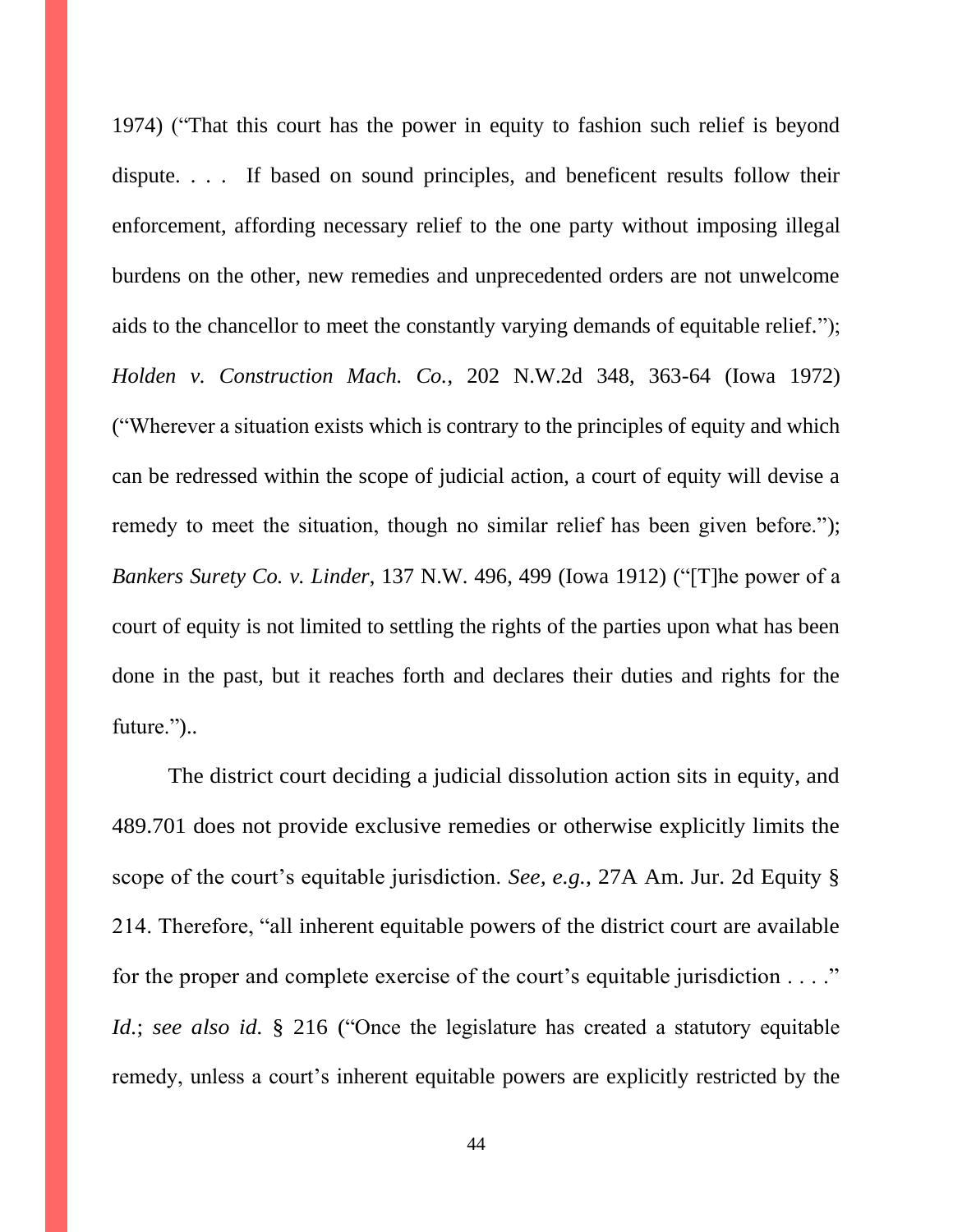statute, the court retains the power to exercise jurisdiction, to do equity, and to mold each decree to the necessities of the particular case.").

Iowa's business corporation dissolution statute only specifically calls for dissolution as a remedy, Iowa Code § 490.1430, yet Iowa courts are allowed to "fashion other equitable relief" aside from dissolution. *Sauer v. Moffitt*, 363 N.W.2d 269, 275 (Iowa 1984) (holding that while the statute only explicitly allows for dissolution, the district court is allowed to "fashion other equitable relief," including partial liquidation and redemption of the plaintiffs' shares). Iowa courts have "long recognized a court's equitable power in a shareholder proceeding seeking judicial dissolution . . . to instead order majority shareholders to purchase the shares of the minority . . . ." *Heidecker Farms, Inc. v. Heidecker*, 791 N.W.2d 429, \*11 (Iowa Ct. App., Oct. 6. 2010). As acknowledged by Appellants in their Final Pretrial Statement, Iowa courts examining dissolutions of LLCs look to Iowa decisions regarding corporate dissolutions. (App. I at 91, citing *Morse v. Rosendahl*, 2016 WL 3273725, \*5-6 (Iowa Ct. App., June 15, 2016) and *Rothgeb v. Axis Grp. Holdings, LLC*, 2013 WL 6278639, \* 4 n.2 (S.D. Iowa, Feb. 25, 2013)). Given that Iowa courts may provide equitable remedies beyond dissolution of a corporation – despite the statute only allowing for dissolution – the district court did not err by providing additional equitable relief (recategorizing the contributions as debt) as part of its order for dissolution.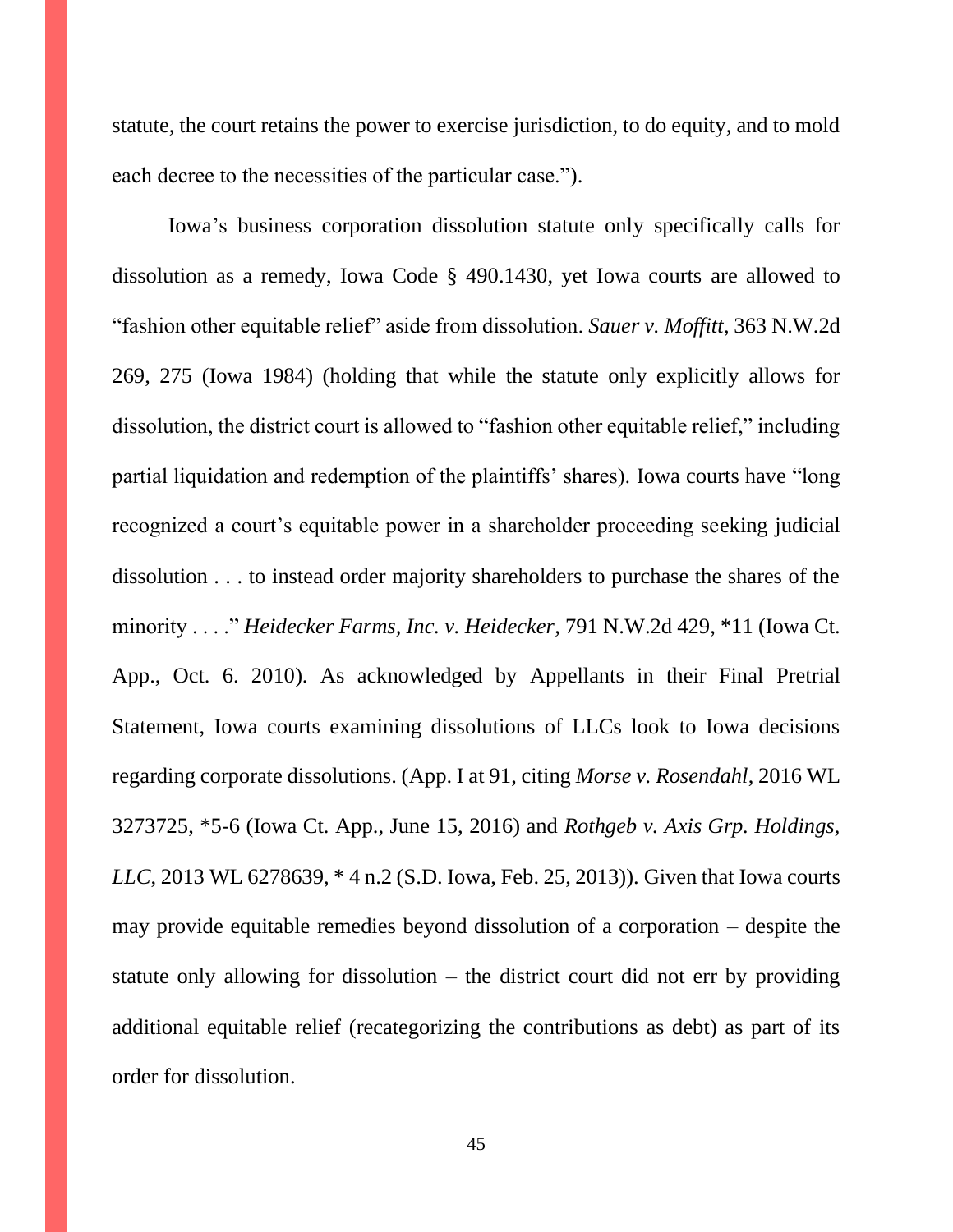Similarly, the New York limited liability company judicial dissolution statute, NY Limit. Liab. Co. § 702, is nearly identical to Iowa Code § 489.701(1)(d)(2). It reads: "On application by or for a member, the supreme court in the judicial district in which the office of the limited liability company is located may decree dissolution of a limited liability company whenever it is not reasonably practicable to carry on the business in conformity with the articles of organization or operating agreement." *Id.* While this statute, like Section 489.701(1)(d)(2), only provides for dissolution, New York courts specifically state that Section 702's "statutory remedy of dissolution is equitable and the court may fashion a remedy suitable to the circumstances." *Flax v. Shirian*, 3 N.Y.S.3d 284, \*9 (N.Y. Supreme Court 2014); *see also Mizrahi v. Cohen*, 104 A.D.3d 917, 920 (N.Y. S. Ct., App. Div., 2013) (holding that while "[t]he Limited Liability Company Law does not expressly authorize a buyout in a dissolution proceeding . . . in certain circumstances, a buyout may be an appropriate equitable remedy upon the dissolution of an LLC." (internal citations omitted)); *In re Superior Vending, LLC*, 71 A.D.3d 1153, 1154 (N.Y. S. Ct., App. Div., 2010) (ruling that, "[a]lthough the Limited Liability Company does not expressly authorize a buyout in a dissolution proceeding," a buyout was a proper equitable remedy).

Federal courts hold that "[w]here Congress allows resort to equity for the enforcement of a statute, all the inherent equitable powers of the district court are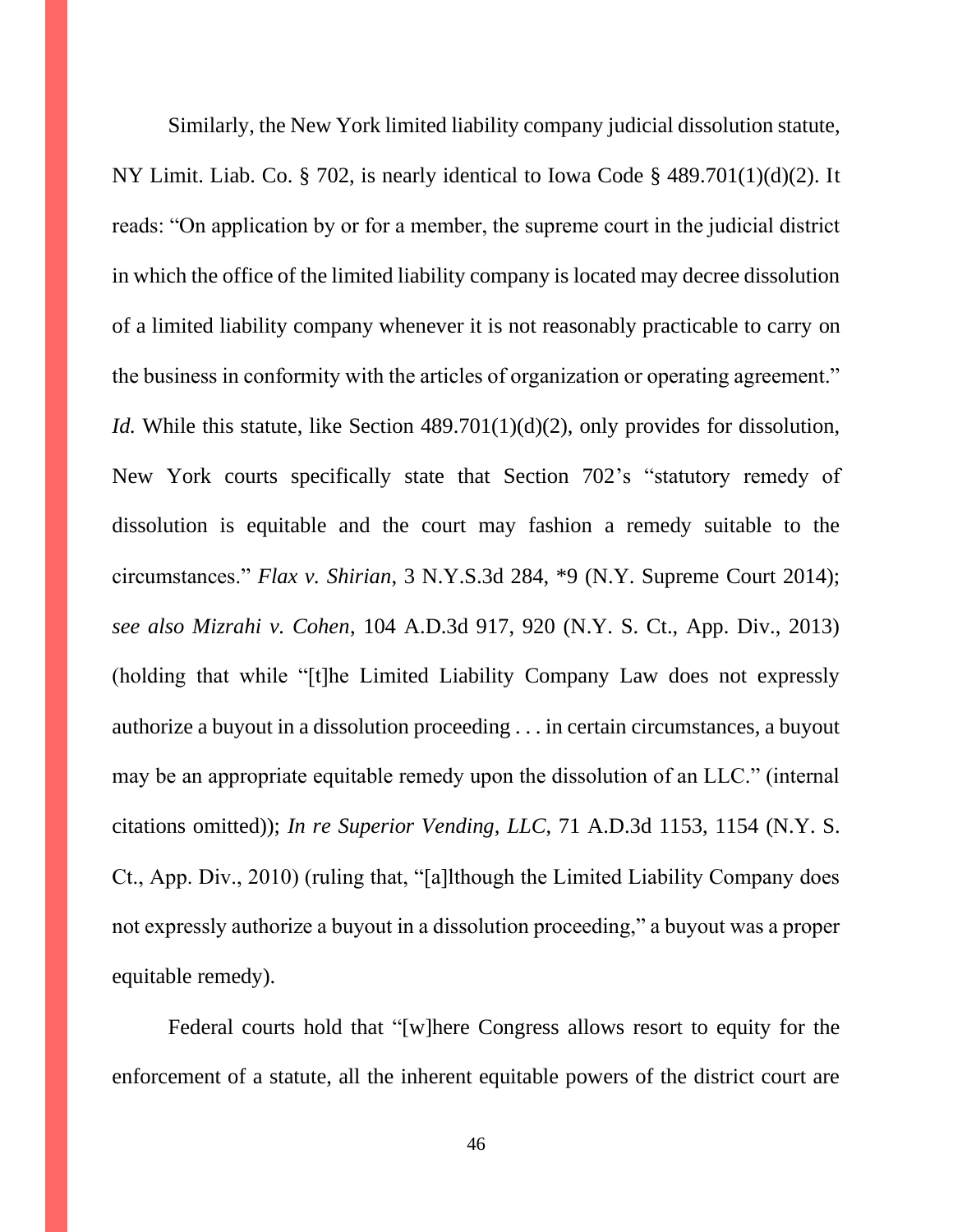available for the proper and complete exercise of the court's equitable jurisdiction, unless the statute explicitly, or 'by a necessary and inescapable inference,' limits the scope of that jurisdiction." *F.T.C. v. Security Rare Coin & Bullion Corp.*, 931 F.2d 1312, 1314 (8th Cir. 1991) (quoting *[Porter v. Warner Holding Co.,](http://www.westlaw.com/Link/Document/FullText?findType=Y&serNum=1946114816&pubNum=708&originatingDoc=I90df8d0c969a11d9bc61beebb95be672&refType=RP&fi=co_pp_sp_708_1088&originationContext=document&vr=3.0&rs=cblt1.0&transitionType=DocumentItem&contextData=(sc.DocLink)#co_pp_sp_708_1088)* 328 U.S. 395, [397–98, 66 S.Ct. 1086, 1088–89, 90 L.Ed. 1332 \(1946\)\)](http://www.westlaw.com/Link/Document/FullText?findType=Y&serNum=1946114816&pubNum=708&originatingDoc=I90df8d0c969a11d9bc61beebb95be672&refType=RP&fi=co_pp_sp_708_1088&originationContext=document&vr=3.0&rs=cblt1.0&transitionType=DocumentItem&contextData=(sc.DocLink)#co_pp_sp_708_1088).

Nothing in Section 489.701 limits the scope of the court's jurisdiction to provide the appropriate equitable relief. The statutory remedy is equitable, and the district court, sitting in equity, has the ability to fashion the appropriate relief given the circumstances. No court has ruled that Section 701 of the Revised Uniform Limited Liability Company Act limits the available equitable relief to dissolution in "not reasonably practicable" cases. That the statute states that relief other than dissolution may be granted in cases of oppression should not be interpreted to bar a district court from granting additional equitable relief as part of its order for dissolution in "not reasonably practicable" cases.

### **3. The Court Had Adequate Grounds to Order the Additional Equitable Relief.**

Not only did the district court have the authority to grant the relief it did, it also has reasonable bases for doing so. The district court clearly looked to the testimony and requests for relief submitted by Joseph Clark. The district court found Joseph Clark to be a credible witness and cited to his unsuccessful attempts to "act as a peacemaker between Tracy and [Joe's] brothers" in its analysis of whether it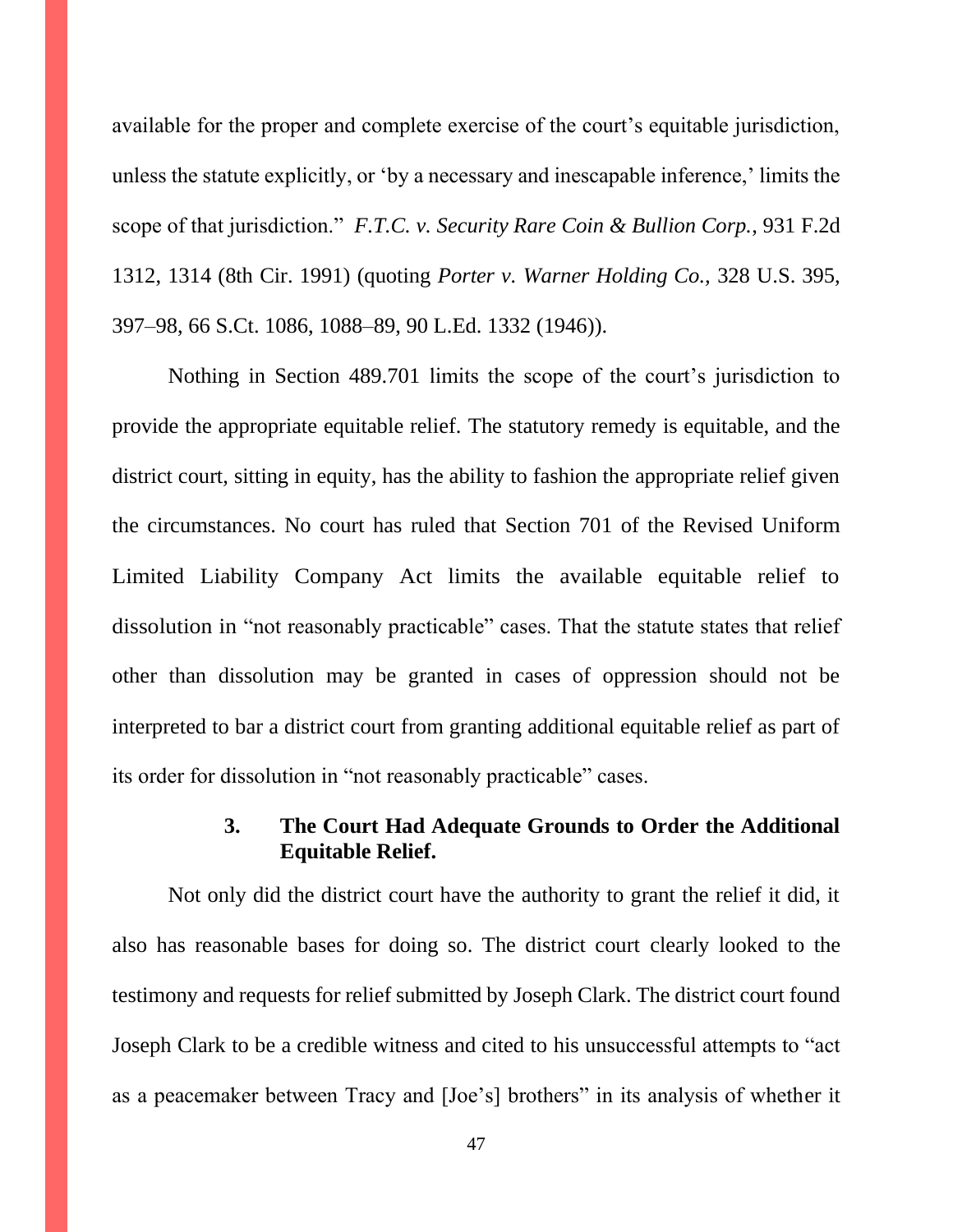was "reasonably practicable" for the Company to continue to operate. (App. I at 297- 98). Joseph Clark testified that "I don't believe that we can go on the way that we're going and not be back here in a couple of years with another situation." (Day 4 Trial Tr. 152:10-153:6). He asked the court to provide the relief which the court ended up granting – recategorize the 2015 and 2016 contributions as loans, (App. I at 229, 232), and order the dissolution of the Company based on it not being "reasonably practicable" to carry on the Company's activities based on the member dysfunction. (*Id.* at 223-24, 236). He requested that the contributions be recategorized as loans despite taking part in the 2015 contribution. Joseph Clark requested the same relief as Barkalow, and the district court concluded that such relief was the most equitable relief to provide under the circumstances.

Appellants claim that Barkalow will receive a windfall based on the district court returning the members to their original – and correct  $-25%$  ownership interest. Appellants argue that Barkalow "stands to receive a return of approximately ten times his initial investment (\$422,937) even though in the district court's words, 'he had not contributed one dollar toward this growing business . . . .'" (Appellant Proof Brief at 64, quoting from App. I at 280). There are a few issues with Appellants' argument and the court's statement. First, prior to the December 2015 contribution, none of the members had contributed anything more than their initial \$41,000 capital contributions. The Company had funded its operations through debt financing, with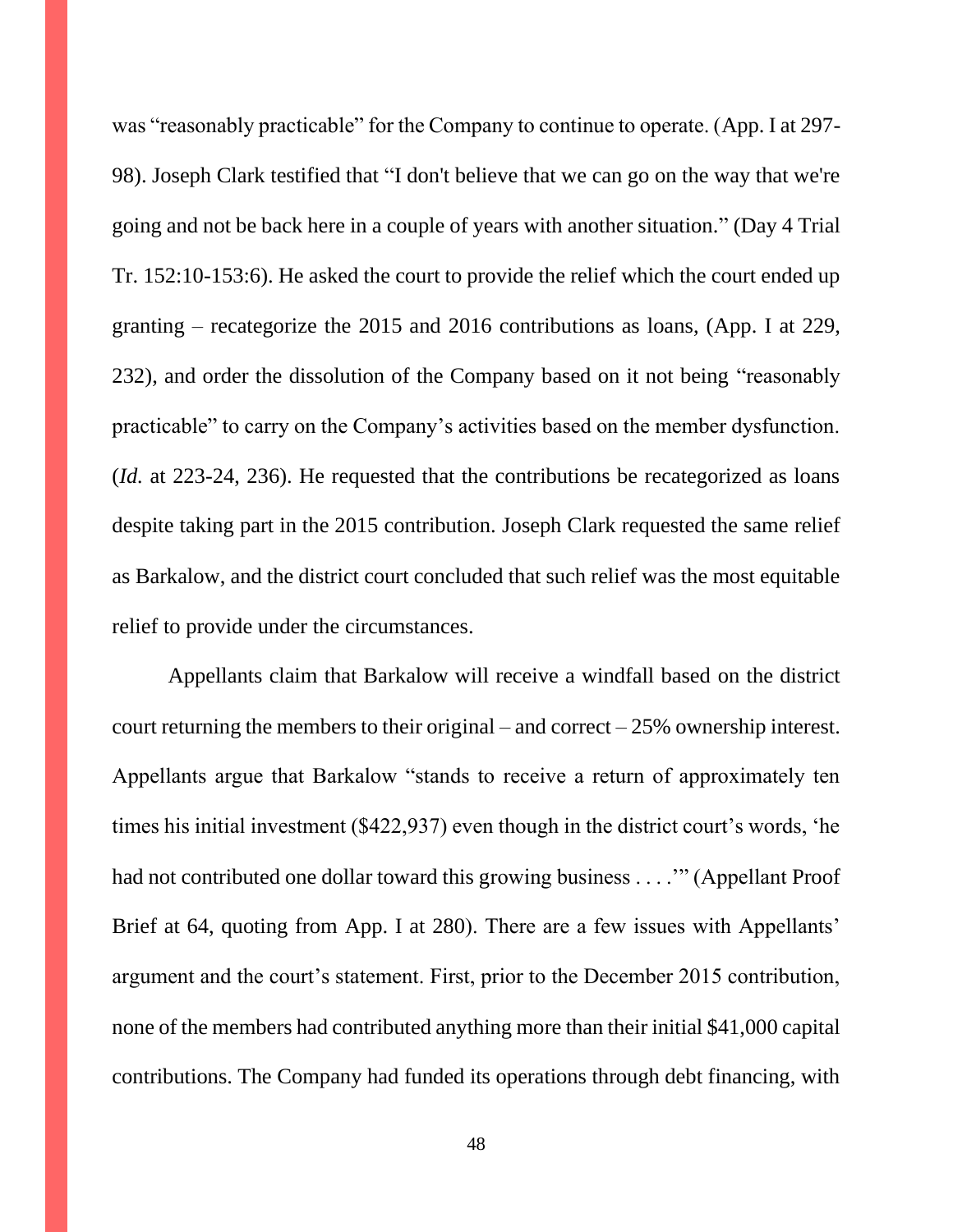none of the members making any further contributions. Second, if the members are returned to their initial ownership interest, **all** the members – and not just Barkalow – will receive a return of approximately ten times their initial investment. Additionally, the Clarks will receive their recategorized loans with an annual rate of return of 3.85%, which breaks out to roughly \$31,144.77 per year each for Bryan and Jeffrey, and \$12,857.31 per year for Joe.

Third, if this Court reverses the district court's recategorization of the contributions to loans and Barkalow is left with a membership interest of 1.94% or below, then that would produce a windfall to Jeffrey and Bryan. To explain, if the stipulated valuation figures submitted at trial hold up upon liquidation, (App. II at 219), then, under Appellants' proposal, Barkalow's initial \$41,000 contribution made in 2009 would result in Barkalow receiving \$79,037 upon liquidation. Assuming for sake of argument that liquidation takes place in 2020, Barkalow would net \$38,037 eleven years after his \$41,000 investment, so an 8.4% average annual return. Conversely, under Appellants' argument, they each would receive \$1,636,552 upon liquidation. Assuming they receive the same \$79,037 for their initial \$41,000 contribution in 2009 that Barkalow received for his, that would leave a return of \$1,557,515 for their \$808,955 "contributions" made in December 2015 and Jun 2016. Again, assuming for sake of argument that liquidation takes place in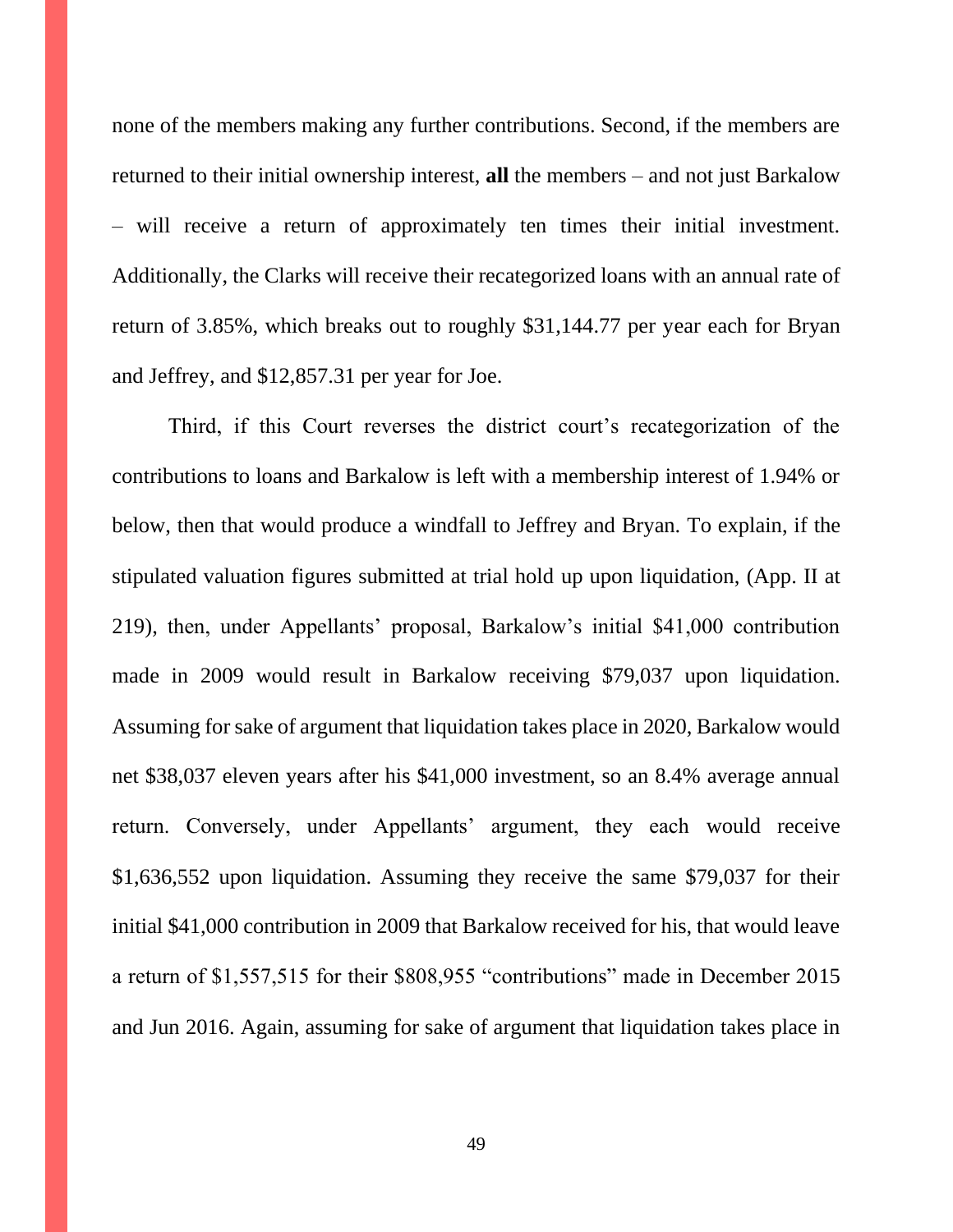2020, Appellants would net \$748,560 some five years after the December 2015 contribution, so roughly a 18.5% average annual return.

Therefore, based on all of the above, the district court did not err in recategorizing the contributions as loans as part of its order for dissolution of the Company.

## **III. THE DISTRICT COURT ERRED BY NOT ORDERING DISSOLUTION BASED ON DEFENDANTS' OPPRESSION.**

#### **A. Preservation of Error.**

Barkalow preserved error on this issue by presenting evidence regarding Appellants' oppressive conduct at trial, and by further briefing the legal issues in plaintiffs' Post-Trial Brief, Post-Trial Reply Brief, and Rule 1.904(2) Motion to Reconsider, Enlarge or Amend. (App. I 111-13, 130-39, 245-49, 301-10). The district court addressed the issue by denying dissolution based on oppression in its Ruling, (App. I at 278-81), and by denying plaintiffs' Rule 1.904(2) Motion. (App. I 311-15).

### **B. Standard for Review.**

This Court reviews *de novo* the district court's ruling. *Baur*, 832 N.W.2d at 668.

#### **C. Argument.**

The district court erred by not ordering the dissolution the Company pursuant to Iowa Code  $\S$  489.701(1)(d)-(e). Court-ordered dissolution of an LLC is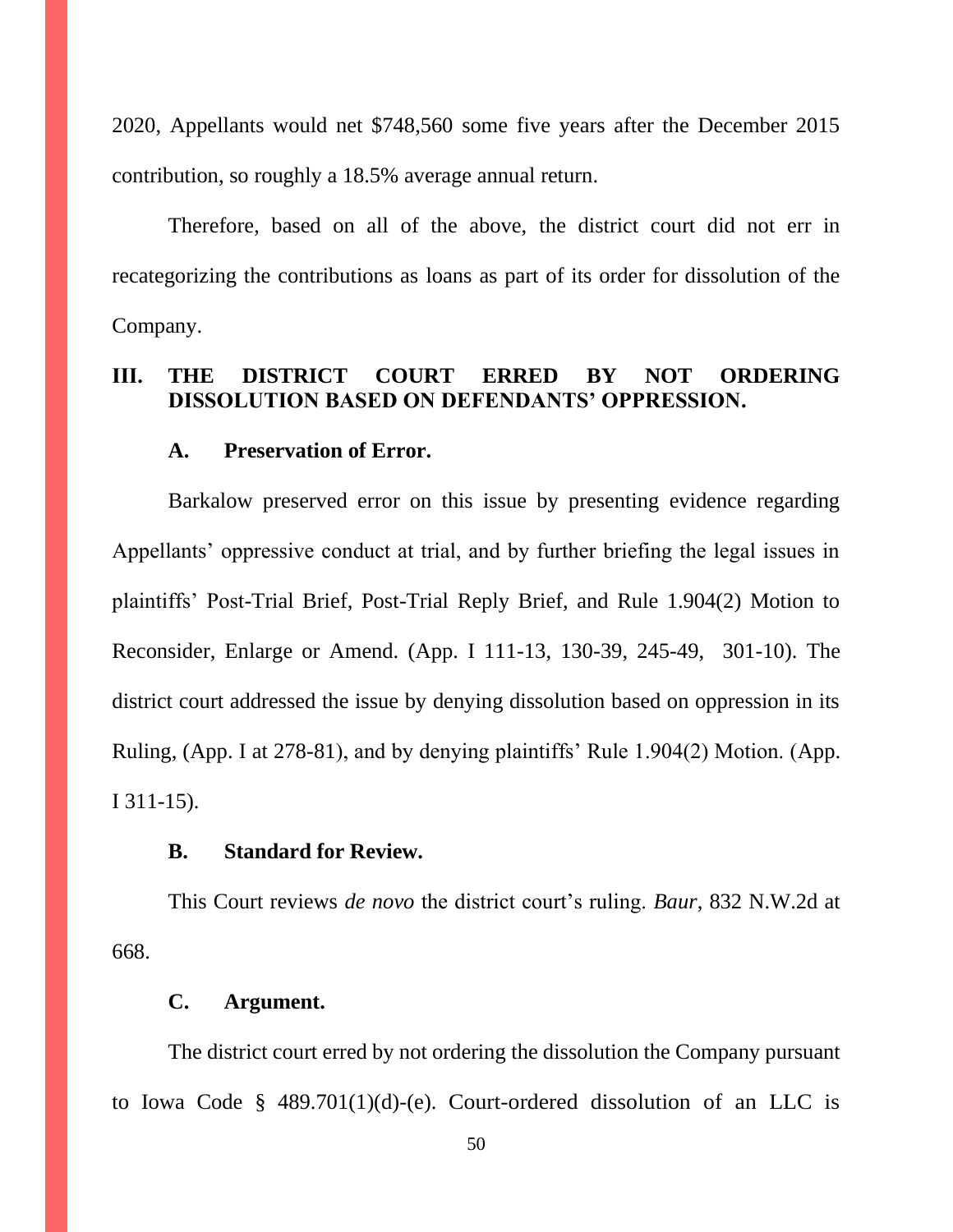appropriate if the members in control of the company have acted in a manner that is oppressive and directly harmful to the applicant (Barkalow). Iowa Code § 489.701(1)(e)(2). Barkalow sought relief pursuant to Iowa Code § 489.701 based on the Defendants' oppressive conduct that directly harmed him, namely the purposeful dilution of his ownership interest in the Company in 2015 and again in 2016.

Majority members act oppressively when their actions frustrate the reasonable expectations of the minority members. *Baur*, 832 N.W.2d at 674. "The determination of whether the conduct of controlling directors and majority shareholders is oppressive . . . and supports a minority shareholder's action for dissolution of a corporation must focus on whether the reasonable expectations of the minority shareholder have been frustrated under the circumstances. We need not catalogue here all the categories of conduct and circumstances that will constitute oppression frustrating the reasonable expectations of minority shareholders' interests." *Id.* Whether a dilution event constitutes oppression and a frustration of a member's reasonable expectations is a question that depends on the circumstances of each case. *Compare Matter of Twin Bay Vil., Inc. v. Kasian*, 153 A.D.3d 998, 1003 (N.Y. App. Div. 3d Dept. 2017) ("[W]e discern no basis to disturb Supreme Court's determination that petitioners' reasonable expectations were substantially defeated by respondents' oppressive actions in 2001, 2004 and 2009 inasmuch as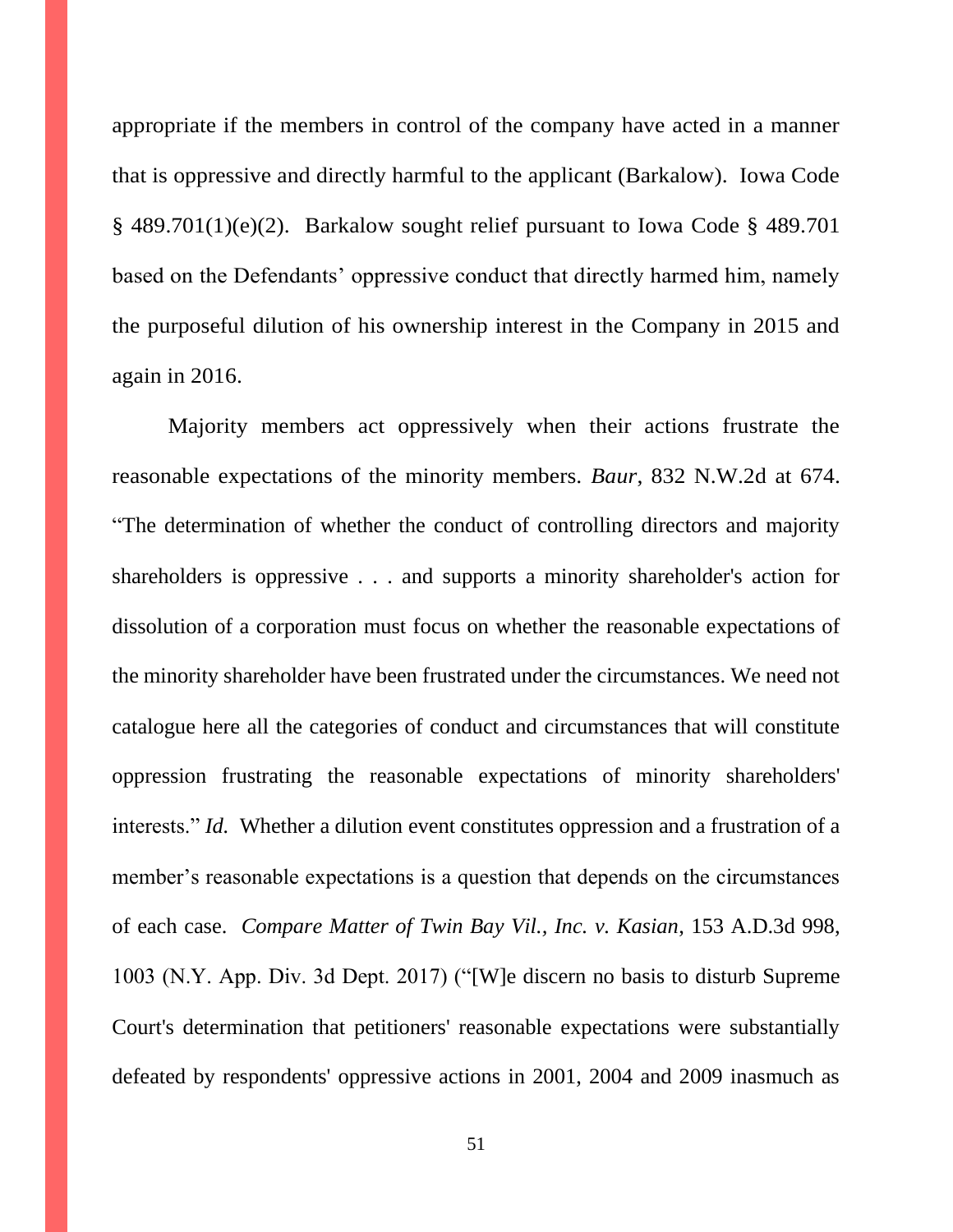those actions intentionally diluted and ultimately sought to extinguish petitioners' ownership interest in the corporation.") *with Estate of Lawrence v. Quail Aero Serv. (In re Dissolution of Quail Aero Serv.)*, 300 A.D. 2d 800, 806 (N.Y. App. Div. 3d Dept. 2002) ("[D]ilution of the value of the minority shareholder's stock will not amount to oppressive conduct when the minority shareholder is given an opportunity to supply capital and thereby maintain its percentage interest in the corporation.").

# **1. The District Court Erred by Holding that Barkalow's Reasonable Expectations Were Not Frustrated by Appellants.**

Appellants frustrated the reasonable expectations of Barkalow to not be required to contribute additional capital and not have his ownership interest diluted. They did so by requiring Barkalow to contribute capital in 2015 and 2016 or face dilution of his ownership interest, and thereafter by unilaterally contributing capital without a legitimate business basis for doing so and for the sole (or predominant) purpose of diluting Barkalow's interest.

To explain, the Certificate of Organization states that "no additional capital contributions will be required." (App. I 391-94). Barkalow testified that he took this provision to mean that after the members made their initial capital contributions, none of the members would have to put more money into the Company. (Trial Tr. Vol. 1 at 60:19-61:10). He had that understanding because, at the time the LLC was formed, only one property purchase was contemplated.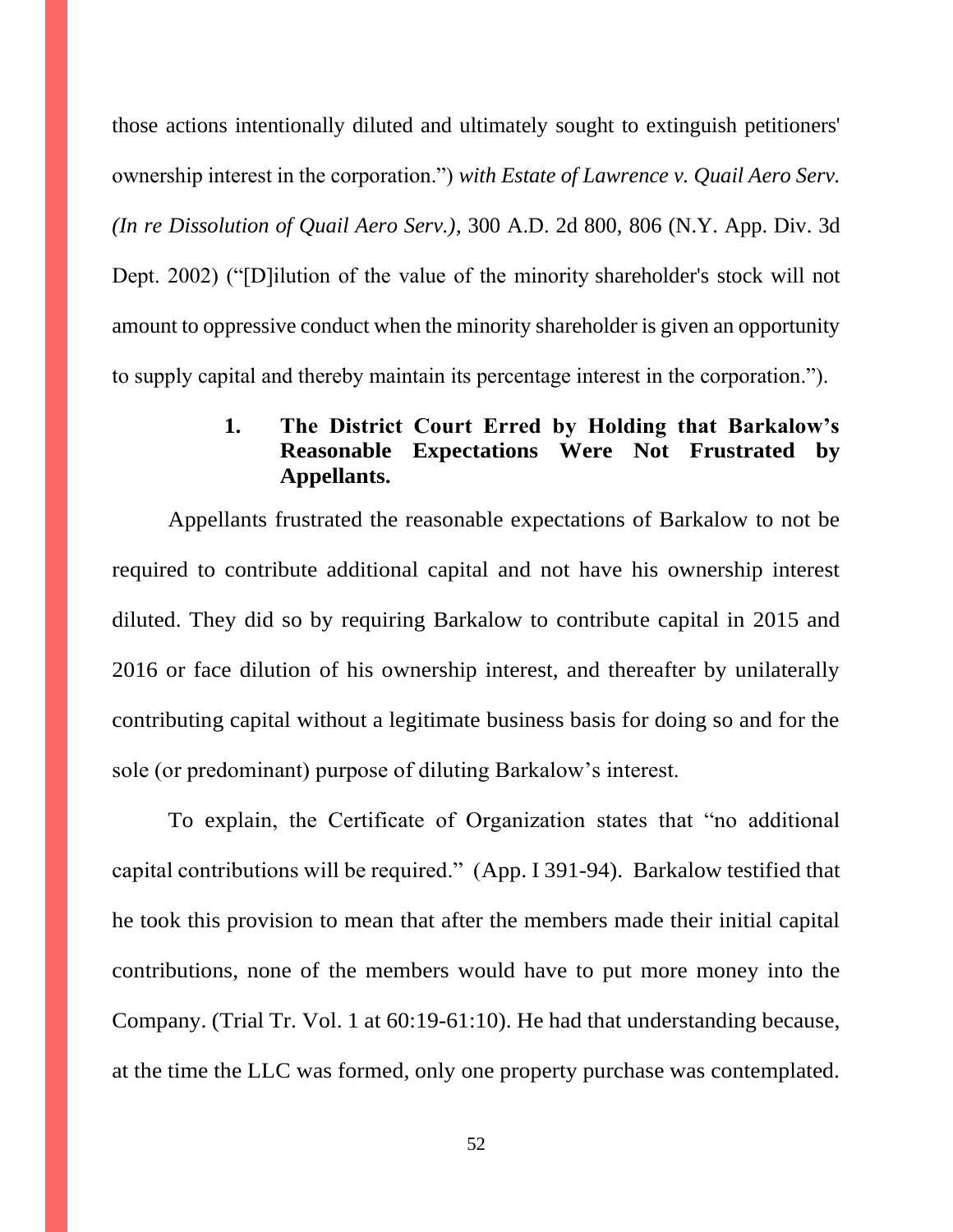(*Id.*). Barkalow's expectation to not have to put in additional capital did not change as the Company acquired additional properties, because the Company acquired these properties through debt financing and/or seller financing. (Statement of Facts § I, *supra*). Aside from the down payment on the Company's first property purchase, the entirety of the Company's operations was funded through debt and seller financing. (*Id.*). Given that, it was reasonable for Barkalow to expect that he would not be required to contribute additional capital.

While the Company's Operating Agreement states that member meeting quorums and voting rights (if demanded) shall be determined by the capital contribution of each member, (App. I at  $325$ ,  $\S$  $\S$   $2.5 \& 2.7.1$ ), nothing in the Operating Agreement allows for (i) unilaterally capital contributions; or (ii) a member making demand of another to make an equal capital contribution or face dilution of his ownership interest. The governance documents do not allow for the contribution events described herein, especially given that the actions taken were for the wrongful purpose of diluting Barkalow.

The Defendants frustrated the reasonable expectations of Barkalow to not be required to contribute additional capital and not have his ownership interest diluted. They did so by requiring Barkalow to contribute capital in 2015 and 2016 or face dilution of his ownership interest, and thereafter by unilaterally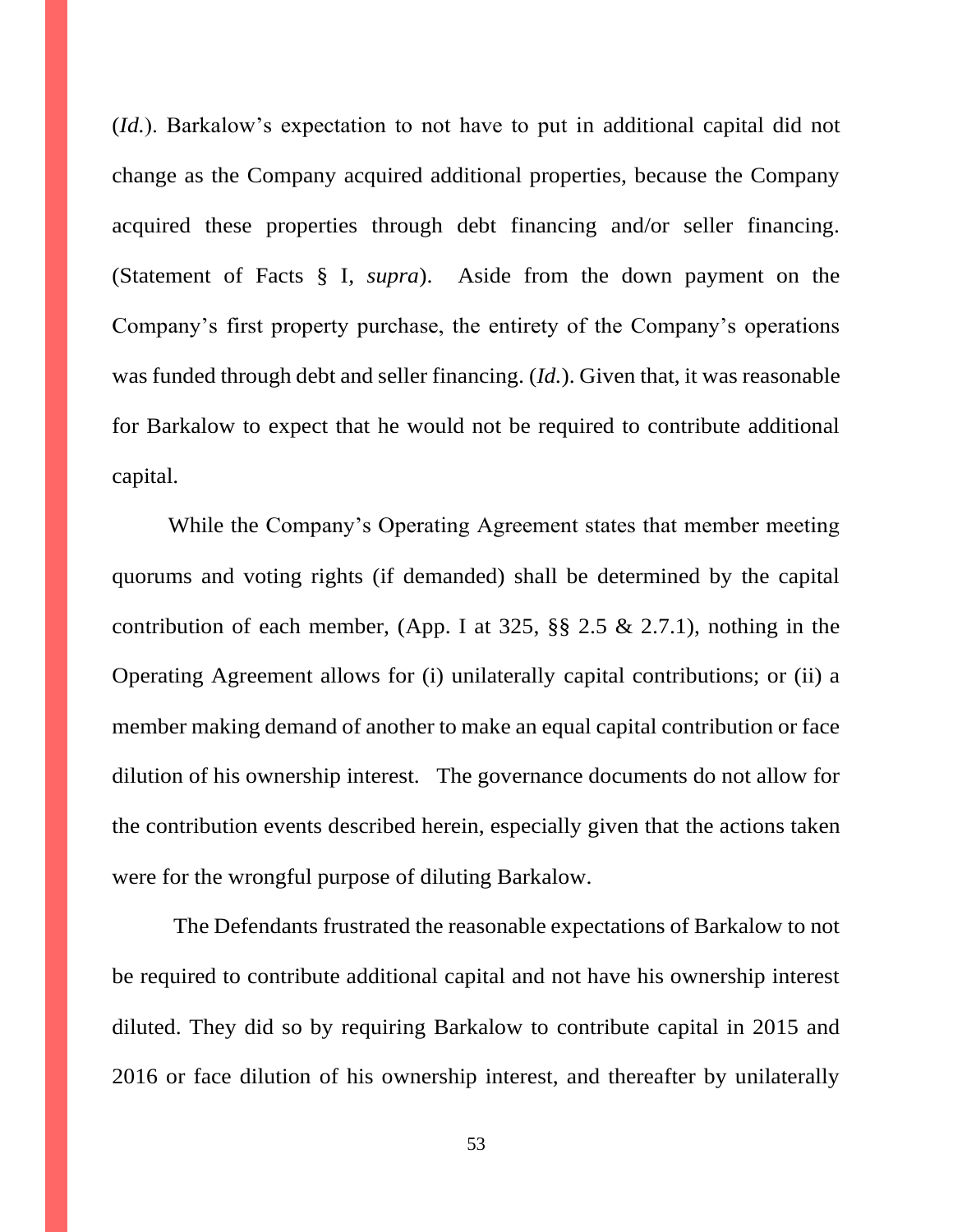contributing capital without a legitimate business basis for doing so and for the sole (or predominant) purpose of diluting Barkalow's interest.

# **2. The 2015 and 2016 Contributions Were Required, in Violation of the Company's Governance Documents.**

The district court disagreed with Barkalow and ruled that Appellants' actions were not oppressive and that dissolution was not warranted on oppression grounds. The district court held that the capital contributions were "neither 'unilaterally' made nor required of Tracy." (App. I at 281). The court held that the contributions were not unilateral because "Tracy was given the opportunity to contribute equally in both capital calls," and they were not required because "he did not in fact make any additional contributions." (*Id.*). "Having been given the opportunity to make an equal contribution to protect his proportionate interest in Outside Properties, and choosing not to participate in either capital call, Tracy lack the ability to prevent the other members from doing so." (*Id.* ("The undisputed facts that Tracy was offered an opportunity to participate in both capital calls and declines precludes Tracy's claim of oppressive conduct as a matter of law.").

The district court accepted Jeffrey Clark's and Bryan Clark's primary argument that Barkalow was not "required" to contribute capital – he had the option to do so, but if he did not, his ownership interest would be diluted to below 1% of the Company. Their argument and the district court's acceptance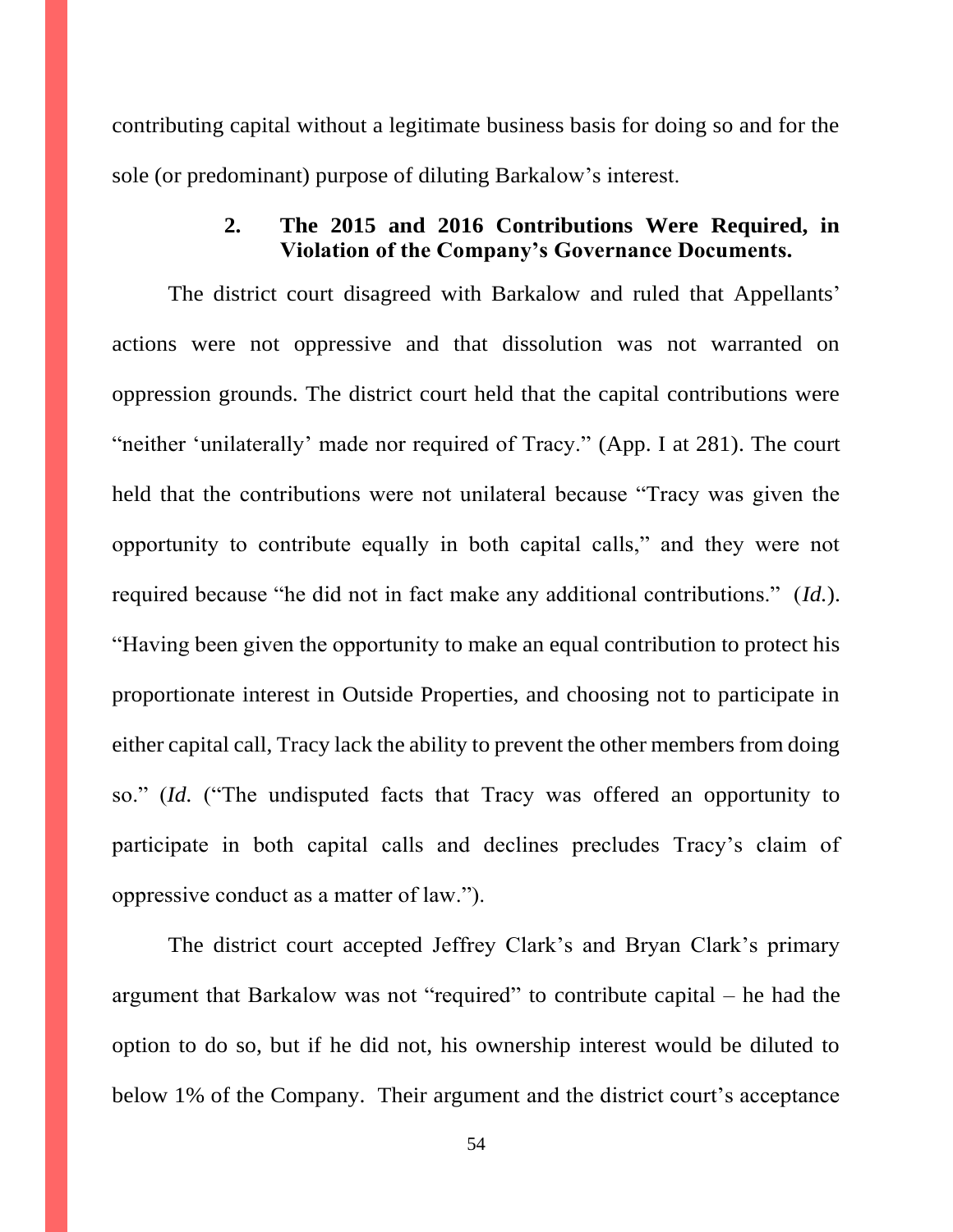of it fundamentally misunderstands what "required" means. "Require", in this context, is defined as "to impose a compulsion or command on; compel." Merriam-Webster Dictionary. The Defendants compelled Barkalow to make these contributions or face repercussions – the dilution of his ownership in the Company. There was nothing voluntary about these contributions. And even Joseph Clark, who participated in the 2015 contribution only to then have Jeffrey and Bryan dilute him when he refused to participate in the 2016 contribution, acknowledges that these contributions were required, and therefore in violation of the Company's Certificate of Organization. In his post-trial brief, Joseph Clark states:

Implicit in this provision [of the Certificate of Organization] that the Company cannot require a member to make additional capital contributions is that there are no negative consequences (dilution) to a member for not making an additional capital contribution. . . . There is nothing voluntary about making a capital contribution when you are forced to make the additional capital contribution because if you don't your proportionate ownership interest will be decreased (diluted). In other words, capital contributions become mandatory and required when the consequence of not making the capital contribution is decrease in your ownership interest (dilution) in the Company.

(App. I at 231).

The district court held that while Barkalow was not required to make such contributions, "he also cannot prevent other members from contributing additional capital under certain conditions." (*Id.* at 280 ("Tracy seeks instead to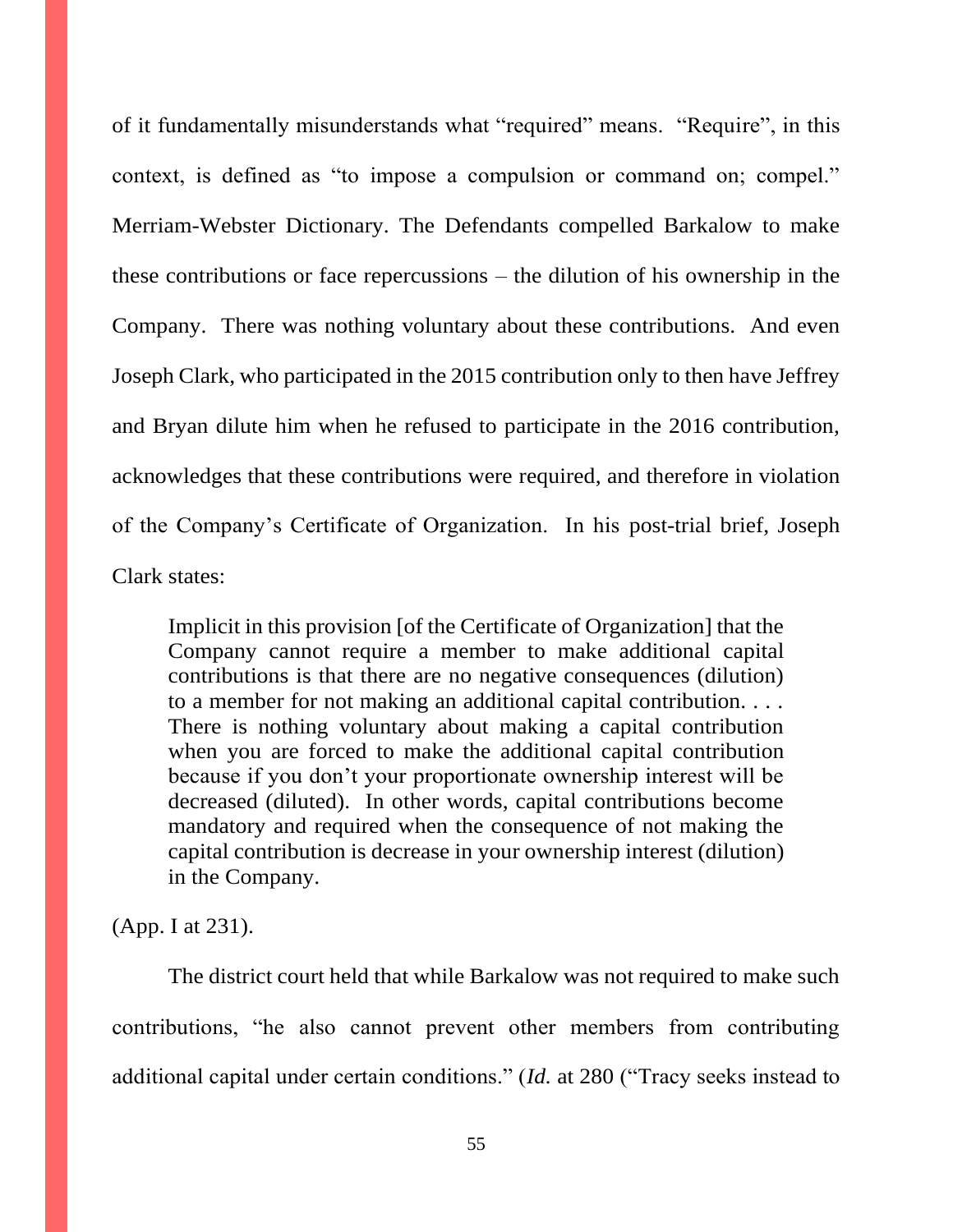force the Clarks to make loans to the Company while he is free to use his assets to make investments in his other enterprises.")). In objecting to the purported contributions, the court held, Barkalow "is attempting to possess a veto power that prevents any additional capital being contributed into the Company unless he agrees to it (as a minority member)." (*Id.*). Barkalow is doing no such thing. He is just objecting to these contributions which violated the Certificate of Organization, frustrated his reasonable expectations as a minority member of the Company, and damaged him by diluting his interest in the Company down to a fraction of 1%.

# **3. The Capital Calls Were Not Supported by a Legitimate Business Purpose and Were Instead for the Purpose of Diluting Barkalow's Interest in the Company.**

The district court also held that the capital calls "were supported by a legitimate business purpose." (*Id.*). Regarding the first call to repay the Shultz loan, the district court held that "Tracy cannot seriously dispute that there was as legitimate business purpose for the contributions, only whether the contributions should be considered loans or equity." (*Id.*). Regarding the second call to repay the Clark family loans, the district court acknowledged that the loans were current, but that the "Clark entities had made demands for repayments of the loans, which had no set due date." (*Id.*). The district court apparently deemed Clarks' demand for repayment as the "legitimate business purpose" for the second capital call.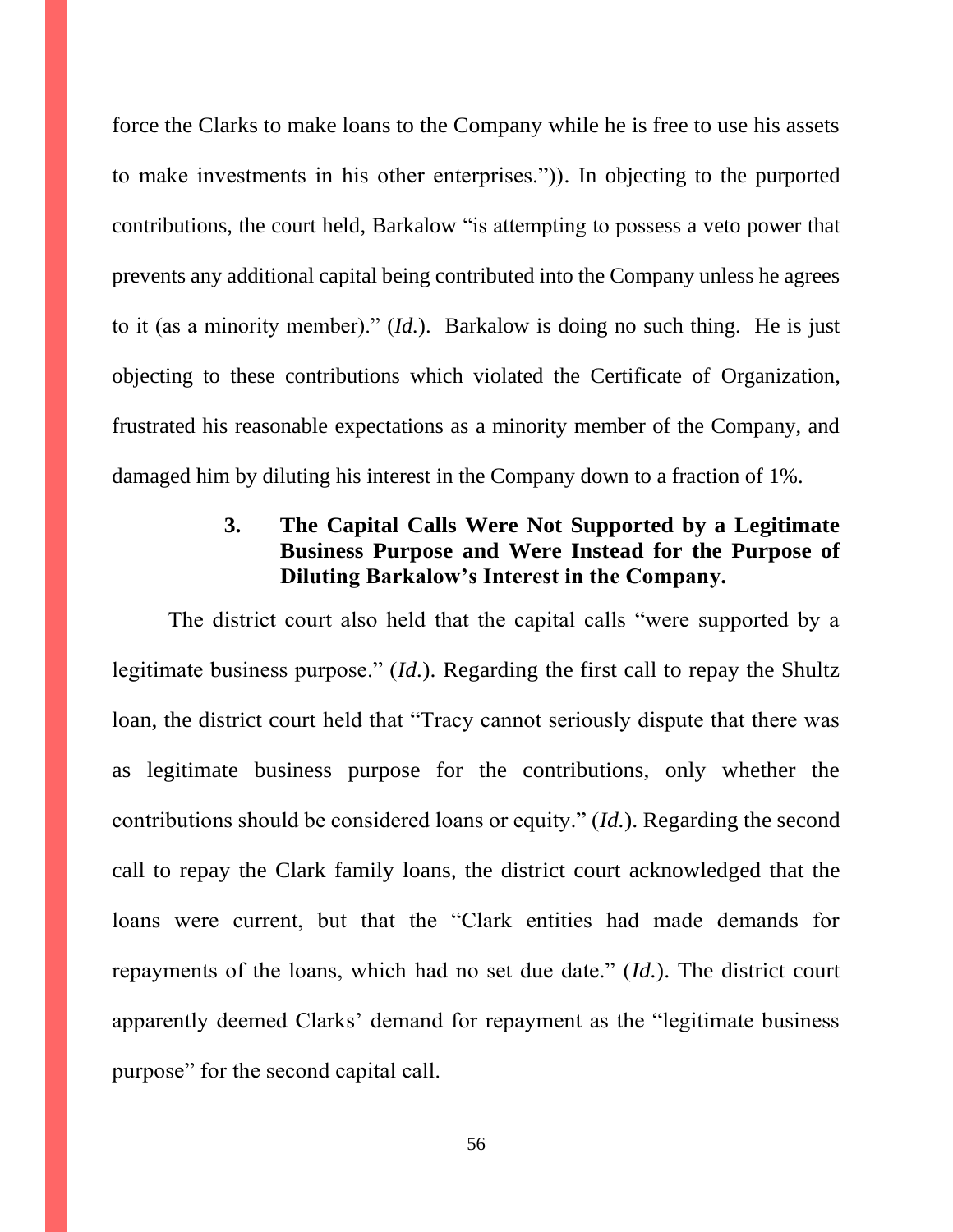The court then stated that "Tracy fails to acknowledge that any time money or capital was needed for this LLC it was obtained from the Clarks or the Clark family entities," and that Barkalow "had not contributed one dollar towards this growing business and had for the majority of the time been treated as an equal partner. It is fair to say that the evidence clearly shows that Tracy was a difficult partner." (*Id.* at 280-81). The district court was simply wrong in finding that the Clarks and the Clark family entities were the sole source of money for the Company. As stated above, the Company also used bank loan financing and seller financing to acquire its properties. Furthermore, aside from the initial capital contributions, before the December 2015 contribution, all Clark family funds were loaned to the Company and booked as Company debt. The source of the debt financing should have had no impact on the internal dynamics of the Company and its members, nor the district court's analysis of whether Appellants oppressed Barkalow. Having control of the purse strings does not give majority members a basis for oppressing a minority member – even a "difficult" one – by diluting his membership interest down to below 2%.

# **a. Appellants Had Been Contemplating Diluting Barkalow's Interest Since 2013.**

The district court erred in not recognizing the clear fact pattern presented at trial that Jeffrey Clark and Bryan Clark had been contemplating diluting Barkalow out of the Company since 2013, the year in which the relationship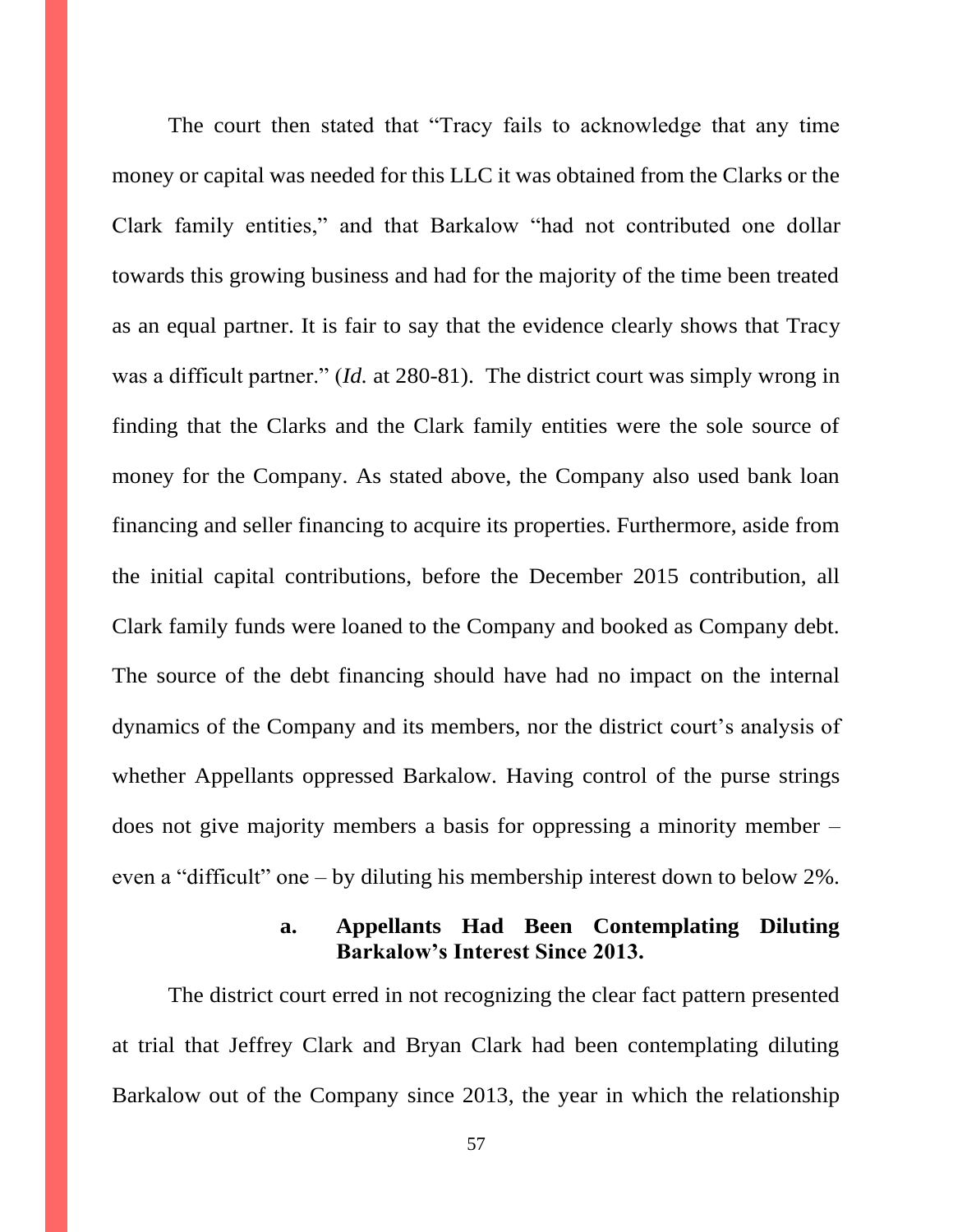between Barkalow and Jeffrey and Bryan Clark significantly deteriorated. (*See*  Statement of Facts § II, *supra*). As explained above, in late 2013, Jeffrey Clark requested information from Company accountant Wagner on how to dilute Barkalow's interest in the Company. Wagner determined that if all Clark family debt (with the exception of \$95,000 owed to Jeffrey Clark) was transferred "to equity as capital contributions," each of the Clark brothers' ownership interest in the Company would increase to 32.5% and Barkalow's interest would decrease to .83%. (App. II at 197). Of course the dilution analysis done by Wagner at Jeffrey Clark's request is exactly what played out when the Appellants were finally presented an opportunity to dilute Barkalow in 2015.

#### **b. The 2015 Contributions.**

When the Shultz loan came due in December 2015, the Clarks took advantage of the situation to proceed with diluting Barkalow's interest in the Company from twenty-five percent to one-tenth of one percent. (App. I at 436). While the Clarks claim that a member capital call was the only way in which to obtain funds to pay off the Shultz debt, the evidence and testimony submitted by Barkalow shows that the Company had other sources of funds available to it to pay the Shultz debt. (*See* Statement of Facts § IV, *supra*). Despite debt financing being available to fund the Shultz payoff, the Clarks chose to unilaterally contribute capital to pay off the Shultz debt without a member vote, and in doing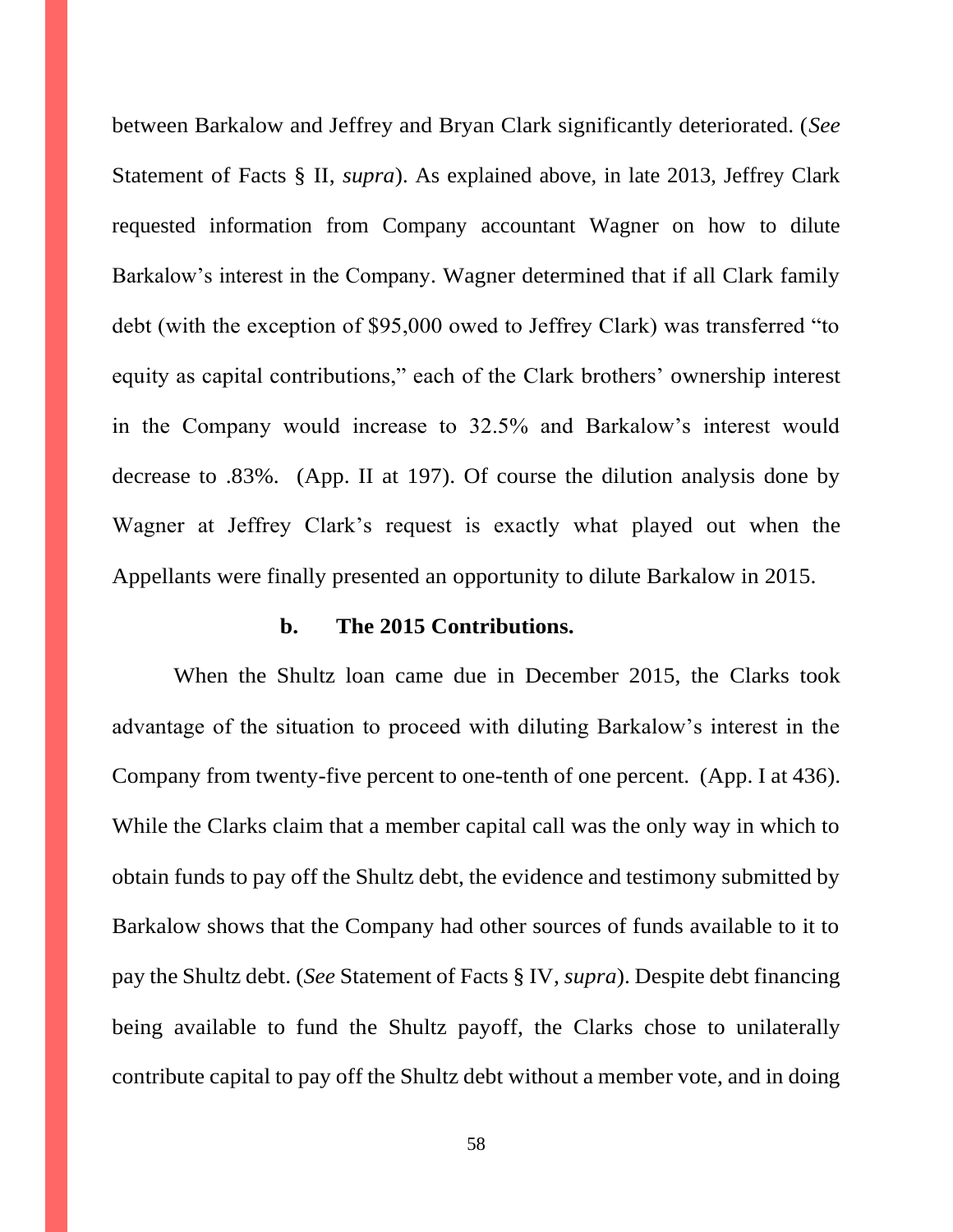so, increased their ownership and diluted Barkalow's ownership in the Company. (App. I at 436). While the Clarks claim that they were not considering the effect on ownership interest when they made the contributions in 2015, Wagner's notes and Jeffrey Clark's email from that December 2015 time period show that dilution of Barkalow's interest was at the forefront of the Clarks' minds when they unilaterally contributed the funds to pay off the Shultz debt in December 2015.

#### **c. The 2016 Contributions.**

While the 2015 capital contribution was done to oppress Barkalow and dilute his interest, at least the Clarks could point to the Shultz payoff as a reasonable excuse for making the capital contributions. Appellants have no such reasonable excuse for diluting Barkalow's and Joseph Clark's interest in 2016. While Jeffrey and Bryan Clark claim that the Clark family loans were past due, in default, and in jeopardy of not being repaid because of Barkalow's refusal to honor their terms, as of January 2016, the Company was servicing the Clark family loans, the loans were not past due or in default, and the Company had a schedule pursuant to which it would repay the loans with interest over a 10-year period. (*See* Statement of Facts § V, *supra*).

The district court found that "the Clark entities had made demands for repayment of the loans, which had no set due date." (App. I at 280). But there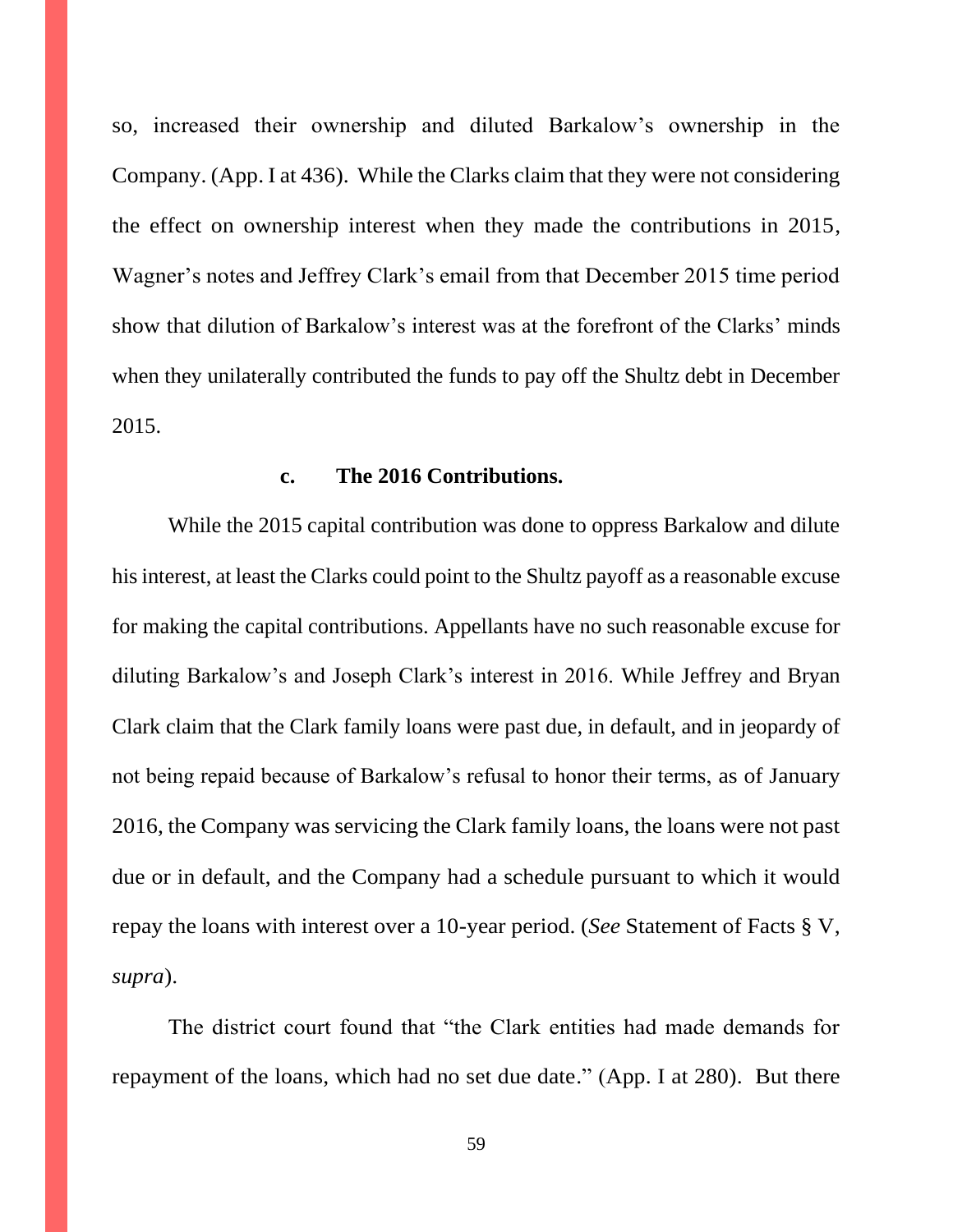is no evidence corroborating that the Clark entities had made demands to Outside Properties for repayment of their loans, and certainly no evidence supporting the basis for such demands, given that the Company was repaying such loans pursuant to a 10-year amortization schedule. (*See* Statement of Facts § V, *supra*). In addition to wanting to further dilute Barkalow's interest in the Company, Appellants also put the interests of the Clark family and the Clark family entities before the interests of the Company and its other members, Barkalow in particular. The Company simply had no legitimate business reason to prepay the Clark family loans.

The evidence submitted at trial – and largely overlooked by the district court – proved that the actual reason for paying off these loans was to further dilute Barkalow out of the Company. (*See* Statement of Facts § V, *supra*). The Company's meeting minutes created by the Appellants' then-attorney, and e-mails between the e-mails between the Clarks' attorney, Paul Morf, and Wagner clearly show that the primary objective in making the 2016 contribution was to further dilute Barkalow. (*Id.*). Furthermore, Appellants funded at least part of this 2016 contribution from a loan from Iowa-Illinois Square LLC, one of the same Clark family entities that was paid off by the Company with funds from the 2016 contribution. (*Id.*). Joseph Clark did not participate in the 2016 contribution because borrowing money from one of the same sources of the original debt did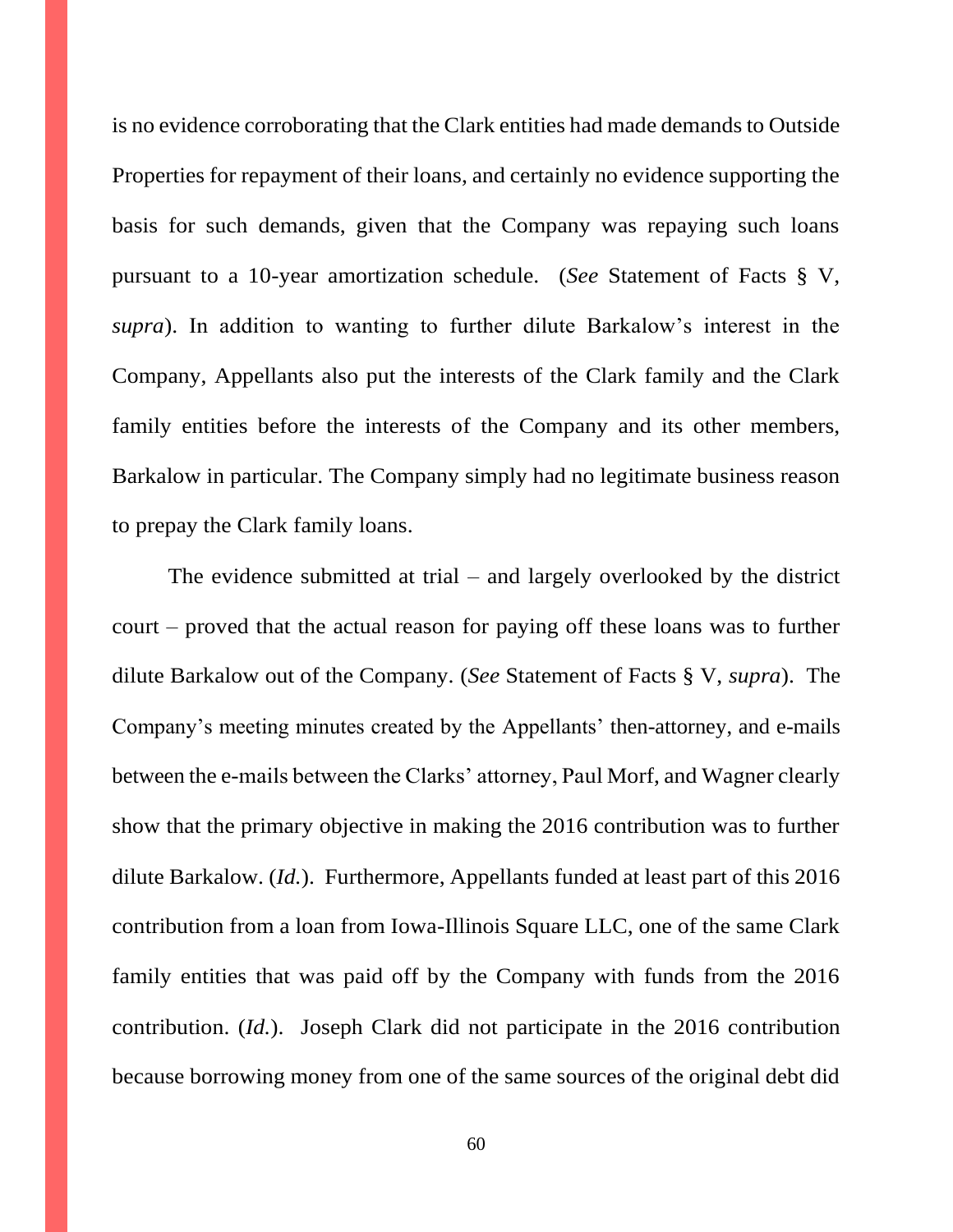not make sense to him. (*Id.*). And he is correct, if the goal was to pay off Clark family debt, then borrowing from a Clark family entity to do so does not make any sense. Jeffrey and Bryan Clark's actions only make sense if their real goal was to find the necessary funds to be able to further dilute Barkalow through the contribution.

Given all of the above – that the Clark family loans were being serviced, were not past due or in default or in jeopardy of not being repaid; that Jeffrey and Bryan Clark borrowed the funds for the 2016 contribution from one of the same Clark entities that the Company was prepaying its existing loan; and that the e-mails subsequent the February 2016 meeting clearly show dilution of Barkalow was of primary concern to the Clarks' attorney and their accountant (also the accountant for the Company) – this Court should conclude that which the district court failed to, which is that the 2016 contribution was made for oppressing Barkalow, diluting his interest, and frustrating his reasonable expectations as a member of the Company.

The district court concluded that "Tracy understood he was a minority member when he joined Outside Properties as a member in 2009. . . . Tracy has had ample opportunity to get out of Outside Properties, which is all he is entitled to expect as a minority interest holder." (App. I at 281). But Barkalow has not had "ample opportunity" to exit Outside Properties with fair value for his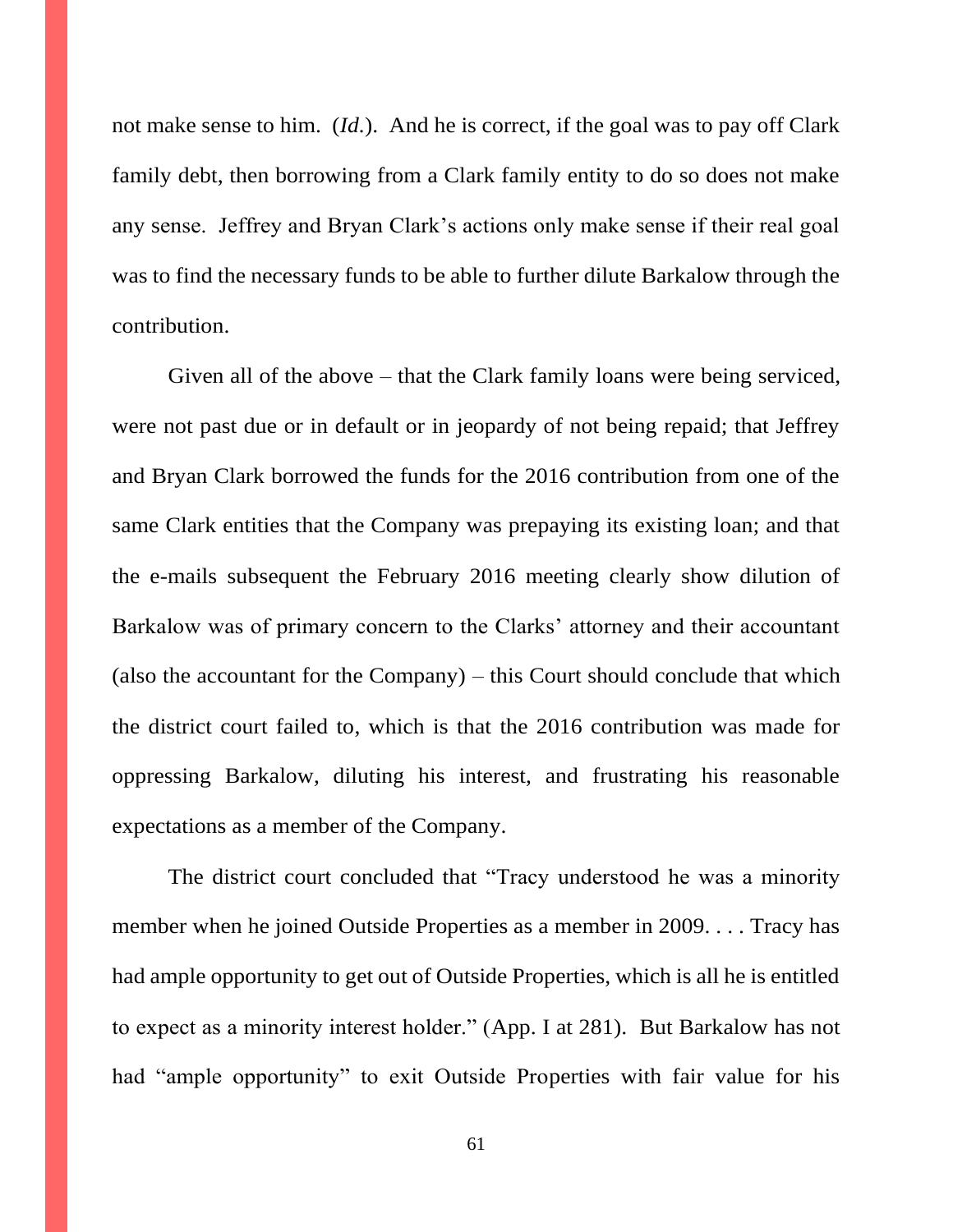ownership interest. While the district court concluded that Appellants' offers at the 2016 meetings were "fair," they were far from it. Appellants made two offers, only one of which was an opportunity for Barkalow "to get out of Outside Properties." The Clarks first offered to buy out Barkalow for "undiscounted fair market value of his units," "with the fair market value of the other assets and liabilities of the Company to be based on the December 31, 2015, financial statement provided by the Company's accountant, Jason Wagner at RSM." (App. I at 406). But the year-end 2015 financial statement reflected the 2015 capital contributions by the Clarks which Barkalow objected to, and therefore any buyout figure would have reflected Barkalow's diluted ownership interest. (App. II at 22-24). The second offer was not a buyout, but to "to restore the Company to the initial posture of each of the four Members having equal 25% votes, if Tracy would agree to certain terms, including mutual global releases by all members and their respective entities." (App. I at 406). While not a buyout offer, this offer was an attempt get Barkalow to release his and his entities' claims against the Clarks in exchange for that which Barkalow understood he was already entitled to – his equal 25% ownership interest in the Company. It was not a fair offer, and this Court should not hold against Barkalow his rejection of these two offers.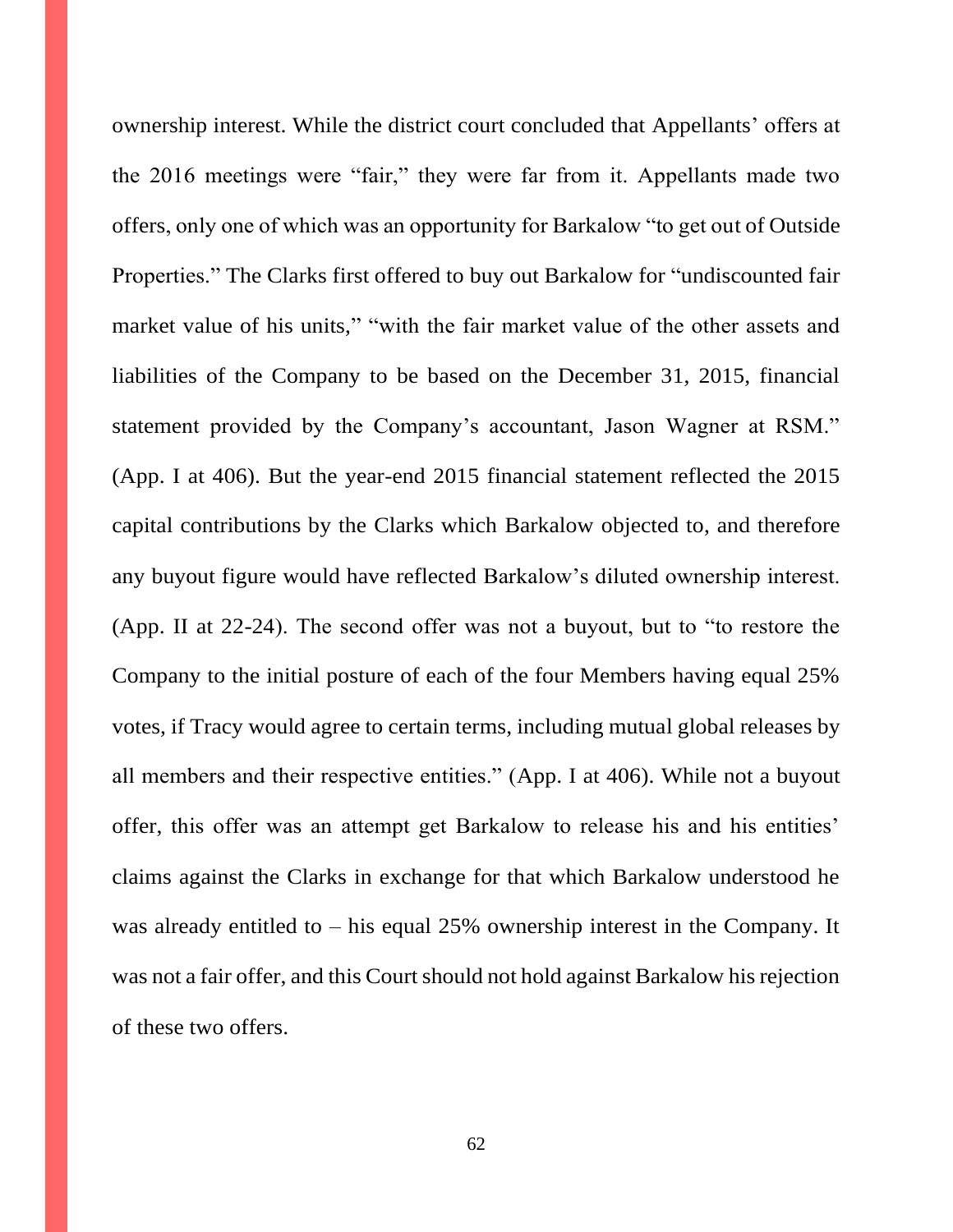Based on all of the above, the district court erred in not ordering that the member oppression required dissolution of the Company and recategorization of the contributions as loans.

### **IV. BREACH OF FIDUCIARY DUTY.**

#### **A. Preservation of Error.**

Barkalow preserved error on this issue by presenting evidence regarding the Clarks' breach of fiduciary duties at trial, and by further briefing the legal issues in plaintiffs' Post-Trial Brief and Post-Trial Reply Brief. (App. I 113-15, 142-43, 250- 52). The district court addressed the issue by denying Barkalow's claim in its Ruling. (App. I at 280-81).

### **B. Standard for Review.**

"Breach of fiduciary duty is an equitable claim." *Weltzin v. Nail*, 618 N.W.2d 293, 299 (Iowa 2000). Therefore, this Court reviews *de novo* the district court's ruling. *Baur*, 832 N.W.2d at 668. In its review of factual findings, this Court gives weight to the lower court's findings, particularly on the credibility of witnesses, but this Court is not bound by the lower court's findings. *In re Trust of Trimble*, 826 N.W.2d 474, 482 (Iowa 2013). Review of a lower court's interpretation of statutory provisions is for correction of errors of law. *Id.*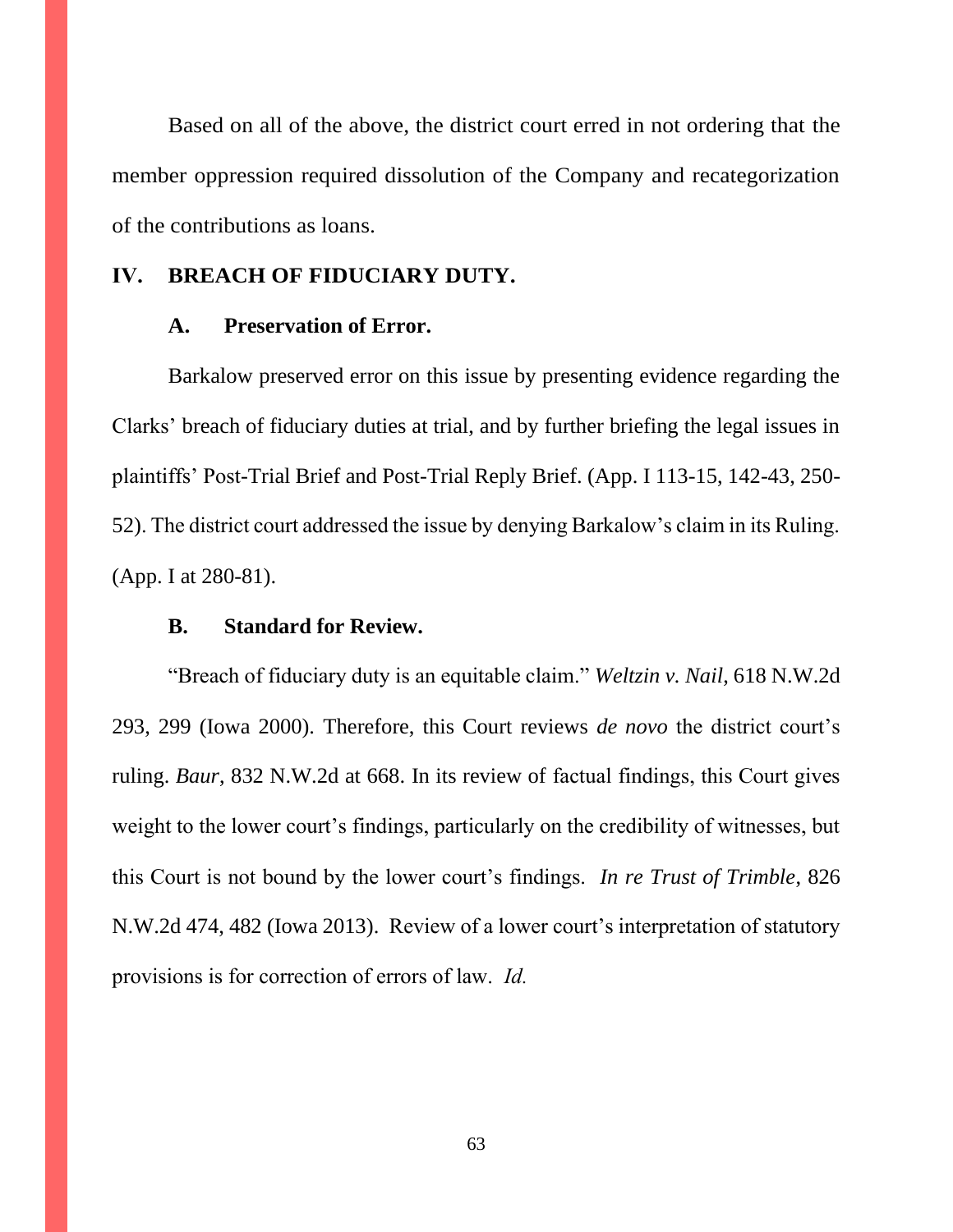#### **C. Argument.**

In order to recover on a breach of fiduciary claim, a claimant must show (i) the existence of a fiduciary relationship; (ii) defendants breached that fiduciary relationship; (iii) the breach of duty caused damage to the claimant; and (iv) the amount of damage. Iowa Civ. Jury Inst. 3200.1 (citing Restatement (Second) of Torts § 874). The members of an LLC owe each other and the company the duty of loyalty and the duty of care. Iowa Code §489.409. Majority members owe an obligation to minority members to conduct themselves in a manner that is not oppressive to the minority members. Majority members act oppressively when their actions frustrate the reasonable expectations of the minority members. *Baur*, 832 N.W.2d at 674.

For all of the reasons stated above, Appellants and Joseph Clark have breached their fiduciary obligations to Barkalow by engaging in oppressive conduct which resulted in the frustration of Barkalow's reasonable expectations. The Clarks frustrated the reasonable expectations of Barkalow to not be required to contribute additional capital and not have his ownership interest diluted. They did so by requiring Barkalow to contribute capital in 2015 and 2016 or face dilution of his ownership interest, and thereafter by unilaterally contributing capital without a legitimate business basis for doing so and for the sole (or predominant) purpose of diluting Barkalow's interest.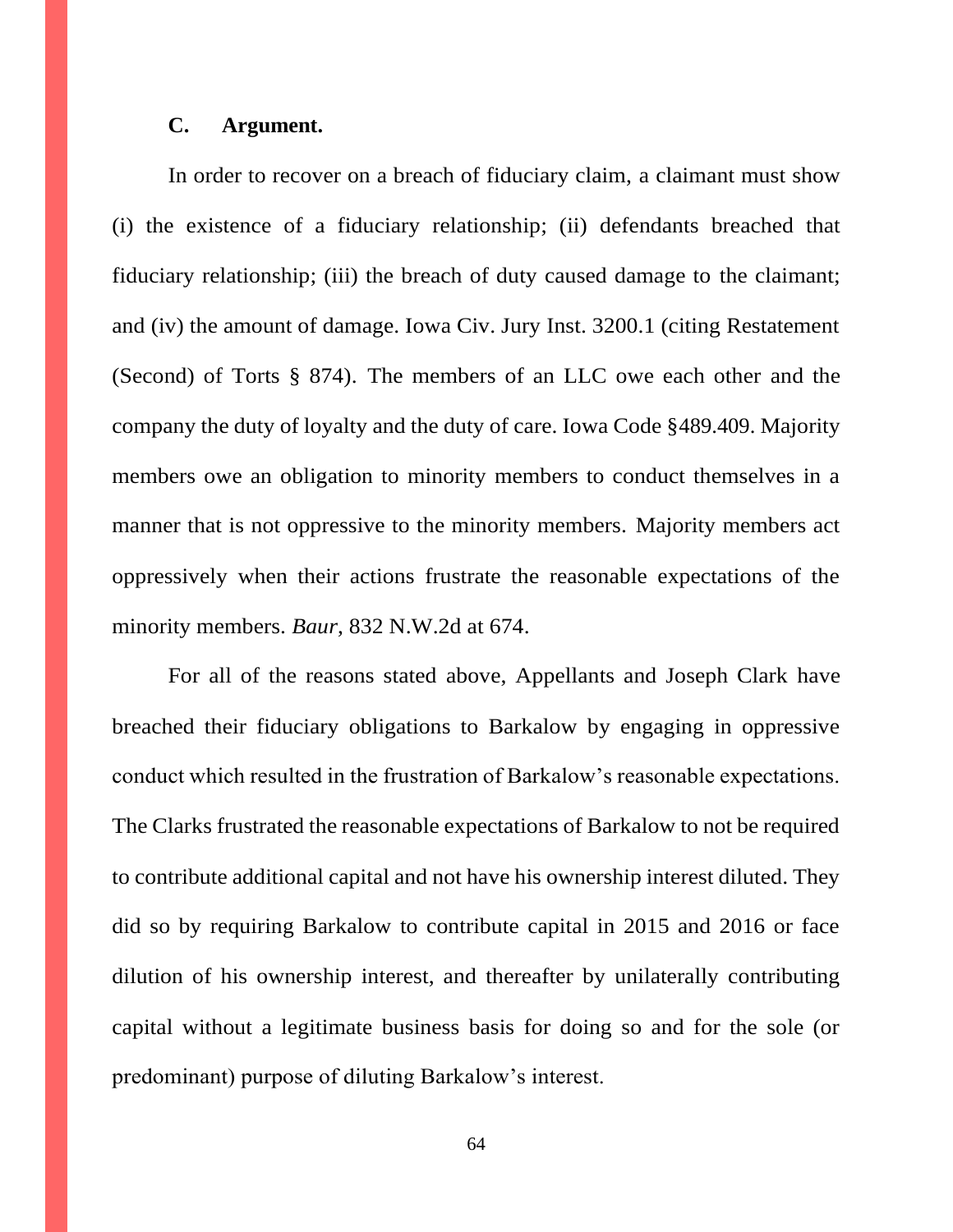Without elaboration or any analysis of the expert testimony and evidence submitted at trial clearly evidencing Barkalow's damages based on dissolution, the district court held Barkalow "failed to provide evidence of his damages under the methodology required by the Iowa Supreme Court. (Ruling at 20, citing the Iowa Court of Appeals' *Baur* decision, *Baur v. Baur*, 885 N.W.2d 829, 2016 WL 4036105 (Iowa Ct. App. 2016)). Contrary to the district court's holding, Barkalow submitted detailed evidence supported by expert testimony as to how the Clarks' dilution of his interest has damaged him. Appellants', and, to a lesser extent, Joseph Clark's actions caused Barkalow's ownership interest (and corresponding net value) to be diluted exponentially. If the transactions at issue are allowed to stand, Barkalow's equity interest was diluted from 25% prior to the 2015 purported contribution, to just over 0.5% following the 2016 purported contribution. (App. II at 207 lists Barkalow's interest at 0.5005% but App. II at 208 lists Barkalow's interest at 0.5950%). This dilution has caused net value of Barkalow's membership interest to decrease from \$477,163 (net value if contributions treated as loans with 30 year fixed rates of 3.85% (2015) and 3.65% (2016)) to \$79,037 (net value if contributions treated as such). (App. II at  $231 \& 667$ ; Trial Tr. Vol. 2, 65:14-71:25). If the Court's ruling does not result in the Company being dissolved and the recategorization of the contributions as loans, Barkalow seeks damages in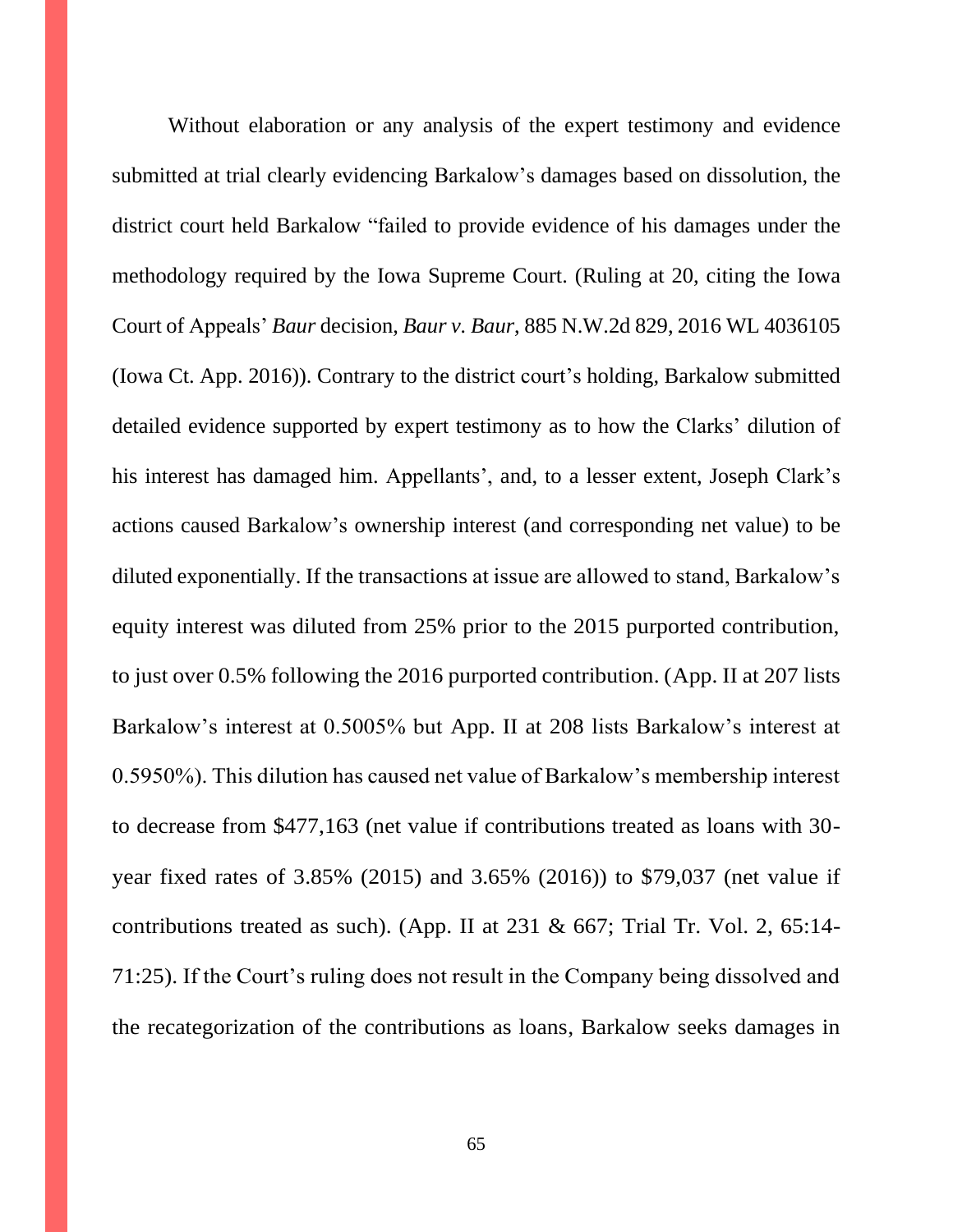the amount of \$398,126, which is the difference of net value of his ownership interest if contributions are treated as such instead of loans.

#### **CONCLUSION**

For the reasons stated above, this Court should affirm the district court's ruling dissolving Outside Properties, LLC and further ordering that the contributions be recategorized as loans, and that the members each be restored to their original 25% ownership interest. Alternatively, if the Court rules that the district court erred by ordering dissolution under the "reasonably practicable" standard, the Court should reverse the district court's ruling denying dissolution and equitable relief based on member oppression. Alternatively, if the Court overturns the district court on dissolution under the "reasonably practicable" standard, and affirms the district court's denial of relief based on member oppression, then the Court should reverse the district court's ruling on Barkalow's breach of fiduciary claim and remand directing the district court to enter judgment in Barkalow's favor in the amount of \$398,126.

> /s/ Wesley T. Graham William W. Graham AT0002953 Wesley T. Graham AT0011184 DUNCAN GREEN, P.C. 400 Locust Street, Suite 380 Des Moines, IA 50309 Telephone: (515) 288-6440 Facsimile: (515) 288-6448 [wwgraham@duncangreenlaw.com](mailto:wwgraham@duncangreenlaw.com)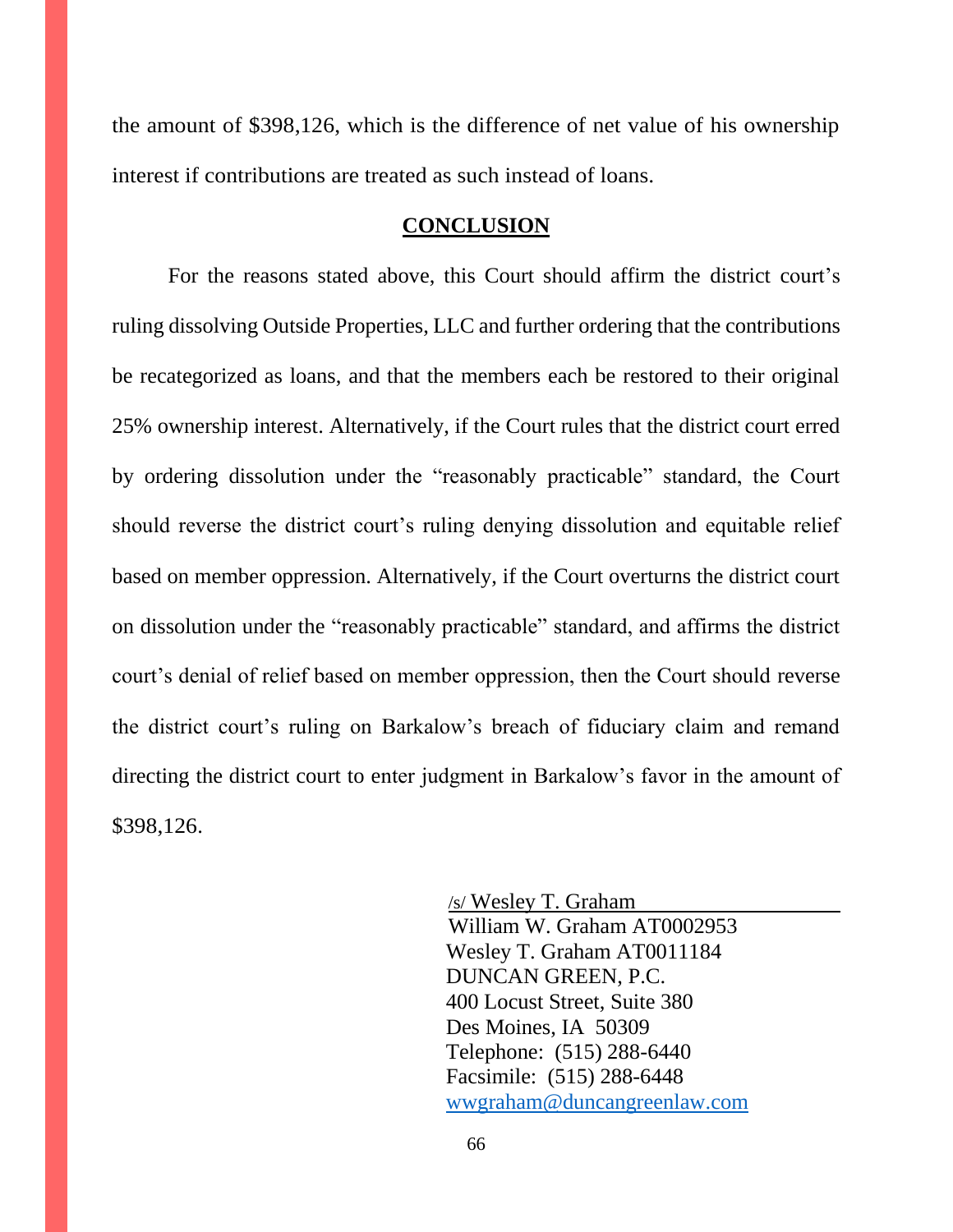[wtgraham@duncangreenlaw.com](mailto:wtgraham@duncangreenlaw.com)

**ATTORNEYS FOR PLAINTIFF-APPELLEE / CROSS-APPELLANT TRACY BARKALOW**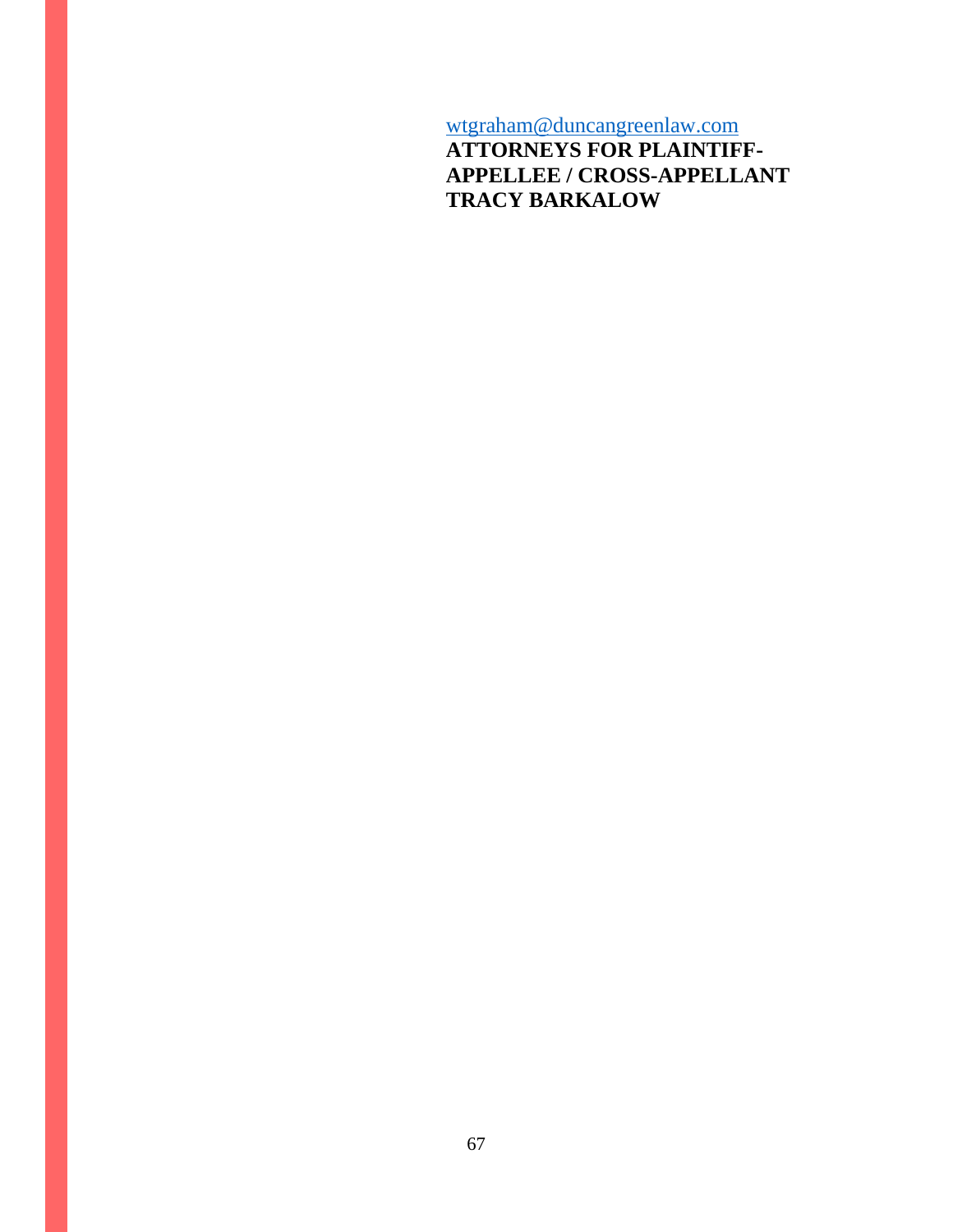# CERTIFICATE OF COMPLIANCE WITH TYPE-VOLUME LIMITATIONS, TYPEFACE REQUIREMENTS, AND TYPE-STYLE REQUIREMENTS

1. This brief complies with the type-volume limitation of Iowa R. App. P. 6.903 $(1)(g)(1)$  or  $(2)$  because:

This brief contains 13,575 words, excluding the parts of the brief exempted by Iowa R. App. P.  $6.903(1)(g)(1)$ .

- 2. This brief complies with the typeface requirements of Iowa R. App. 6.903(1)(e) and the type-style requirements of Iowa R. App. 6.903(1)(f) because:
- 3. This brief has been prepared in a proportionally spaced typeface using Microsoft Word 2010 in 14 pt Times New Roman font.

<u>/s/ Wesley T. Graham August 11, 2020</u> Wesley T. Graham Date